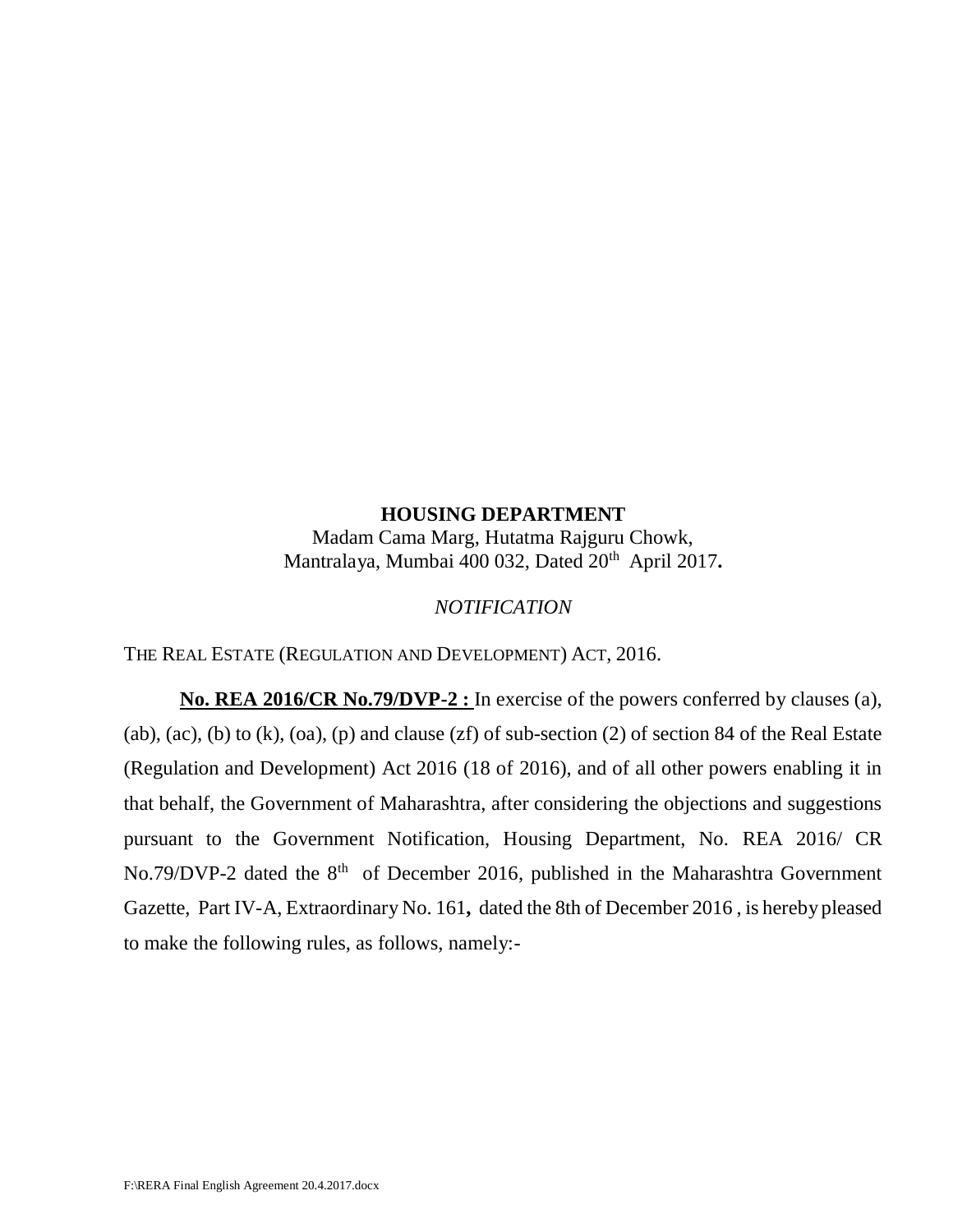# **CHAPTER I PRELIMINARY**

**1**. *Short title and commencement*.— (1) These rules may be called the Maharashtra Real Estate (Regulation and Development)(Registration of real estate projects, Registration of real estate agents, rates of interest and disclosures on website) Rules, 2017.

(2) They shall come into force on the date of their publication in the *Official Gazette***:**

Provided that the relevant rules shall be effective from the date of notification of commencement of relevant provisions by the Central Government.

**2.** *Definition*: - (1) In these rules, unless the context otherwise requires,–

(a) "Act" means the Real Estate (Regulation and Development) Act, 2016 (Act No. 16 of 2016);

(b) "Annexure" means an annexure appended to these rules;

(c) "Apex Body" or "Federation" means an independent body formed by and consisting of all the Co-operative Societies registered under the Maharashtra Co-operative Societies Act, 1960 (Mah. XXIV of 1961), Companies registered under the Companies Act, 2013 or condominiums or any other legal entity, constituted of the allottee in various buildings with or without wings located within a layout, where each such co-operative society or company or condominium or any other legal entity, as the case may be, which cooperate in the maintenance and administration of common areas and amenities and facilities provided in the layout while independently retaining control of its own internal affairs and administration in respect of each of the buildings for which they are formed;

(d) "Appellate Tribunal" means the Maharashtra Real Estate Appellate Tribunal established under the sub-section (1) of section 43 and shall include its benches;

(e) "ASR" or "Annual Statement of Rates" means the the rate of land and building for different users and as notified under the provisions of the Maharashtra Stamp (Determination of True Market Value of Property) Rules, 1995;

(f) "authenticated copy" shall mean a self-attested copy of any document required to be provided by any person under these rules;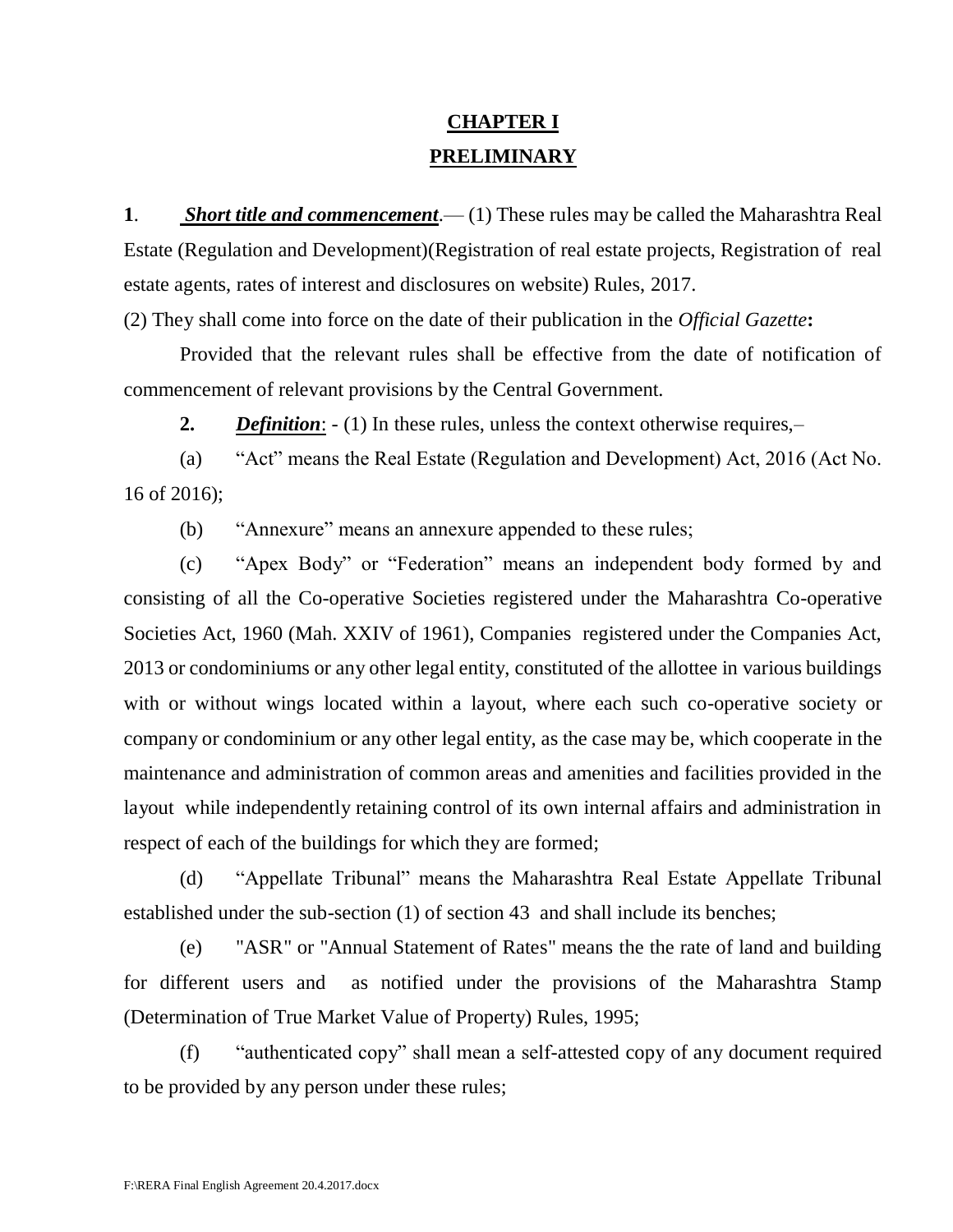(g) " authorised representative" means a person duly authorised by a party to a proceeding to present Application or to appear or plead on his behalf before the Authority or Appellate Tribunal;

(h) "Authority" means the Maharashtra Real Estate Regulatory Authority established under the sub-section (1) of section 20 ;

(i) "Chairperson" means the Chairperson of the Authority appointed under section 21;

(j) "Covered parking space" means an enclosed or covered area as approved by the Competent Authority as per the applicable Development Control Regulations for parking of vehicles of the allottees which may be in basements and/or stilt and/or podium and/or space provided by mechanised parking arrangements but shall not include a garage and/or open parking;

(k) "disclosure" means the information and documents to be uploaded by the Promoter on the website of the Authority as well as the information and documents, which he is liable to give or produce or cause to be given and produced to the person intending to take or invest in project under the Act to the public at large through print media, electronics media, property exhibitions and promotional events and shall also include the communications made to the Authority, either in physical or electronic form and includes the information, documents, etc., being made available;

(l) "Form" means the forms appended to these Rules;

(m) "FSI "or" Floor Space Index" shall have the same meaning as assigned to it in the Building Rules or Building By-laws or Development Control Regulations made under any law for the time being in force;

(n) "Legal Practitioner" shall have the same meaning as is assigned to it in the Advocates Act, 1961 (25 of 1961);

(o) "Member" means a Member of the Authority appointed under section 21;

(p) "Phase of a Real Estate Project" may consist of a building or a wing of the building in case of building with multiple wings or defined number of floors in a multi-storeyed building/wing;

(q ) "Redevelopment Scheme" means a scheme inter alia providing for allotment of apartments in respect of rehabilitation or redevelopment of slum areas, old or dilapidated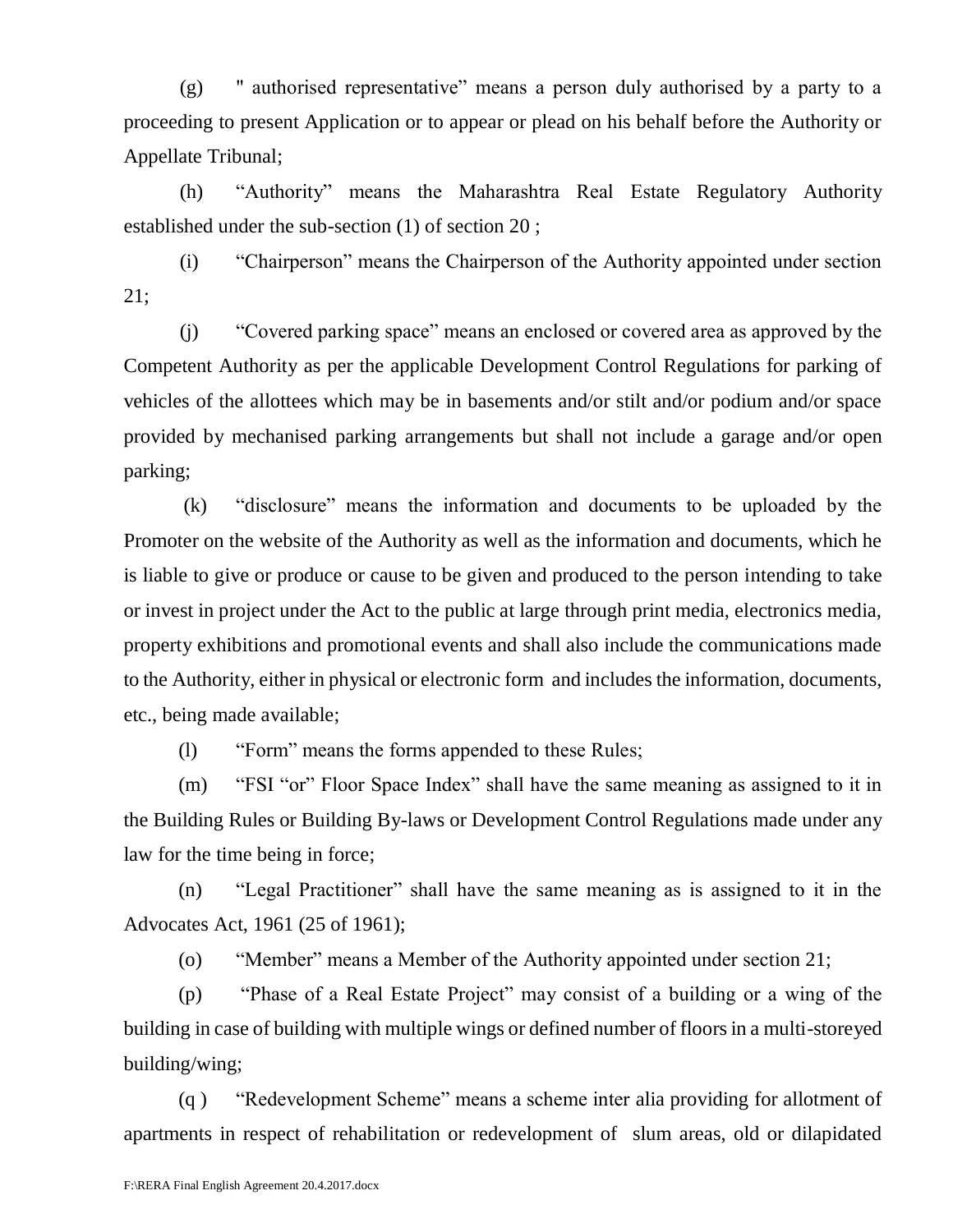buildings (whether cessed or not), or cluster of buildings, as may be approved by the relevant competent authority under the provisions of any State or Central law or orders of the State or Central Government;

- (r) " regulations" means the regulations made by the Authority;
- (s) "section" means a section of the Act ;
- (t) "statutory authority" means such authority who is invested with the powers under any law, rules or regulations of the State Government or Central Government; and
- (2) Words and expressions used but not defined herein shall have the same meaning respectively assigned to them in the Act.

## **CHAPTER II REAL ESTATE PROJECT**

## **3**. *Information to be furnished by the promoter for the registration of real estate*

*project.* (1) The promoter shall furnish to the Authority such information as is required under the Act and documents, specified under the sub-sections (1) and (2) of section 4 of the Act, for registration of the real estate project with the Authority.

(2) Without prejudice to the provisions of sub-rule (1), the promoter shall also furnish the following information and documents:-

(a) Authenticated copy of the PAN card of the promoter;

(b) Name, photograph, contact details and address of the promoter if he is an individual or authorized representative; or the name, photograph, contact details and address of the chairman, partners, directors, as the case may be, and the authorized representive in case of other entities.

(c) A copy of the legal title report reflecting the flow of title of the owner or promoter to the land on which development is proposed, with authentication of such title by practicing advocate;

(d) Where the promoter is not the owner of the land on which development is proposed, a copy of the collaboration agreement, development agreement, joint development agreement or any other form of agreement, as the case may be, entered into between the promoter and such owner, reflecting the consent of the owner of the land and authenticated copies of legal title report reflecting the title of such owner, on the land proposed to be developed;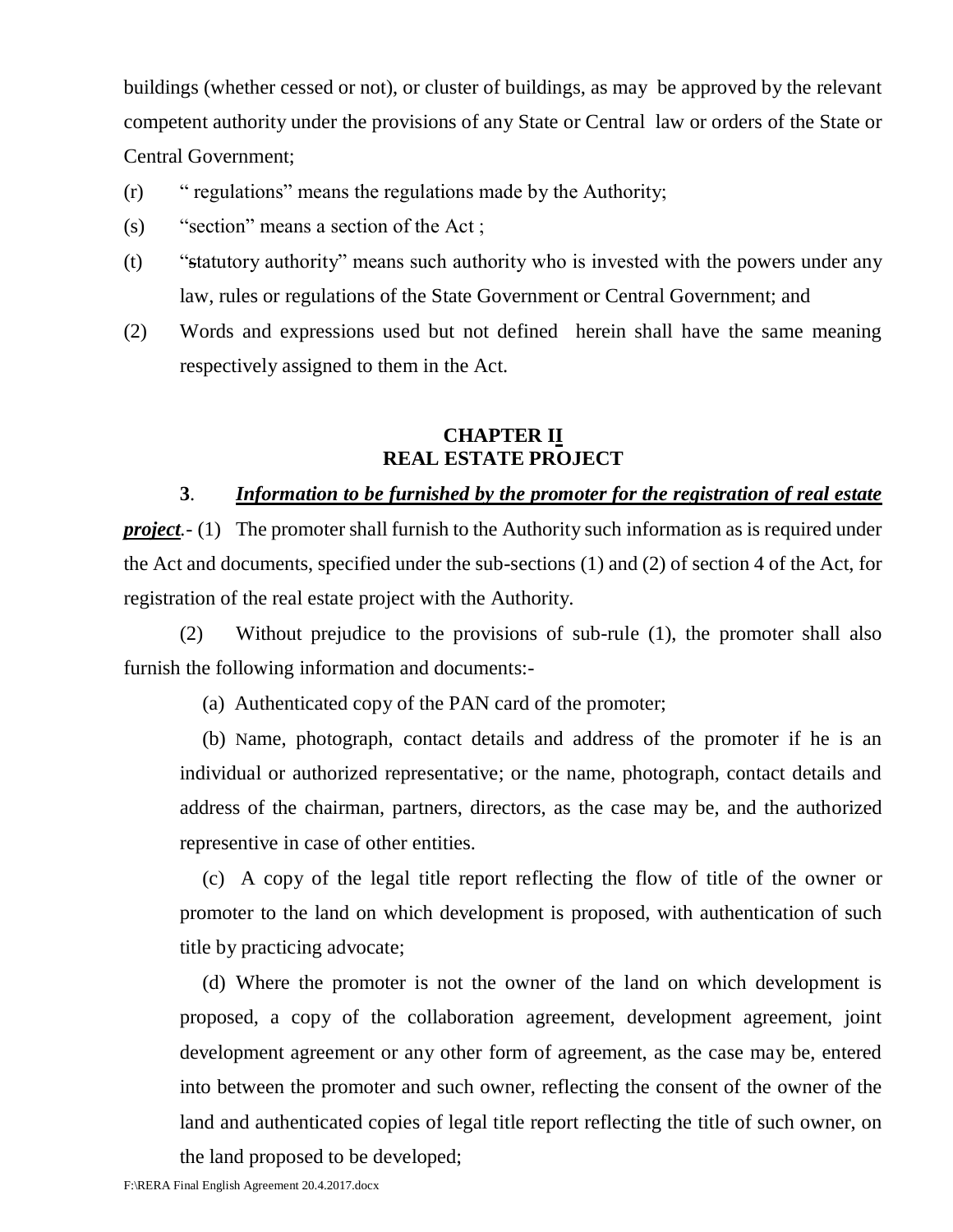(e) The information relating to the encumbrances in respect of the land where the real estate project is proposed to be undertaken and the details regarding the proceedings which are sub-judice (if any) in respect of such land;

(f) (i) sanctioned plan where the project is being developed along with information relating to the FSI/ TDR and other entitlements which are proposed to be utilized in accordance with the relevant Development Control Regulations for the time being in force, for carrying out such sanctioned plan and the amenities and common facilities (including common areas, parking spaces) to be provided in accordance with the sanctioned plan;

(ii) the Proposed Plan, Proposed Layout Plan of the whole project and Floor Space Index proposed to be consumed in the whole project, as proposed by the promoter;

(iii) proposed Floor Space Index to be consumed and sanctioned Floor Space Index. In case the sanctioned Floor Space Index is different than what is proposed to be consumed by the promoter, then the proposed Floor Space Index shall be disclosed at the time of registration and as and when the Floor Space Index is sanctioned, the same shall be uploaded on the website of the Authority by the promoter from time to time;

(iv) proposed Number of building(s) or wing(s) to be constructed and sanctioned number of the building(s) or wing(s). In case the sanctioned number of building(s) or wing(s) is different than what is proposed to be constructed by the promoter, then the proposed number of building(s) or wing(s) shall be disclosed at the time of registration and as and when the additional number of building(s) or wing(s) are sanctioned, the same shall be uploaded on the website of the Authority by the promoter from time to time;

(v) proposed number of floors in respect of each of the building or wing to be constructed and sanctioned number of floors in respect of each of the building or wing. In case the sanctioned number of floors is different than what is proposed to be constructed by the promoter, then the proposed number of floors shall be disclosed at the time of registration and as and when the additional number of floors are sanctioned, the same shall be uploaded on the website of the Authority by the promoter from time to time;

(vi) Aggregate area in sq. meters of the recreation open space;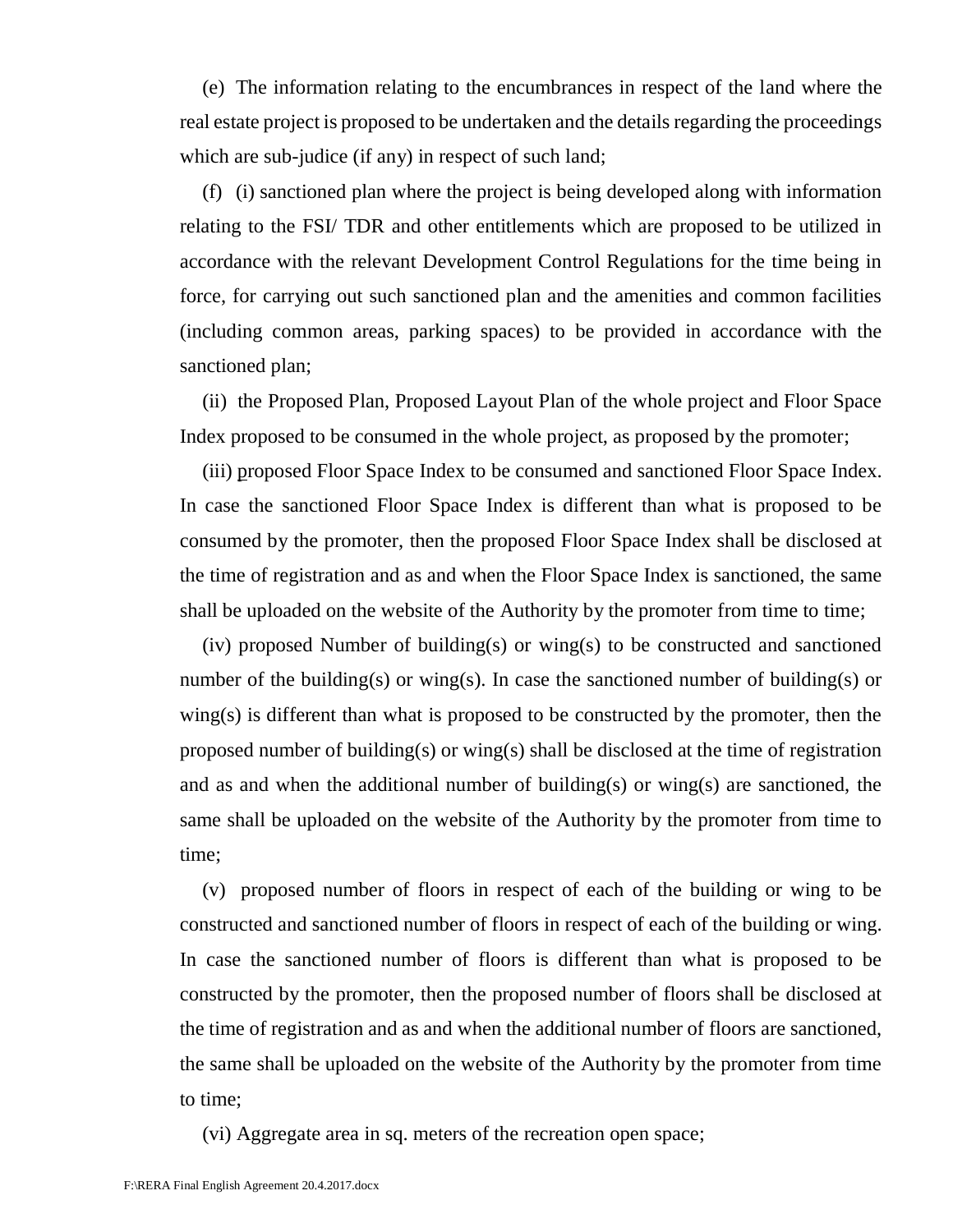(vii) The number of covered parking spaces,

(g ) the particulars in respect of Architecture and Design Standards, Type of Construction Technology, Earthquake Resistant Measures and the like to be adopted for Buildings and for Common Areas and of amenities / facilities in the Layout Plan of the real estate project;

(h) the nature of the organisation of allottees to be constituted and to which the title of such land parcels is to be conveyed and the specific local laws to govern such organisation of allottees on completion of real estate project;

(i) the promoter shall also provide such other information and documents, as may be required by the Authority under these rules or the regulations.

(3) The application for registration of a real estate project referred to in sub-section (1) of section 4 shall be made Form 'A' and in writing by the promoter or his authorised representative authorized by a letter of Authority or Board Resolution and shall be submitted in triplicate.

(4) When the provision for submission of web-based applications for registration of projects has been made by the Authority under sub-section (3) of section 4, the provisions of sub-rule (3) shall not apply.

(5) (i) At the time of application for registration, the promoter shall pay a registration fee, calculated on the area of the land proposed to be developed at the rate of, rupees ten per square meter, subject to a minimum of rupees fifty thousand only and a maximum of rupees ten lakhs;

(ii) The fees for registration of real estate project shall be paid through NEFT or RTGS System or any other digital transaction mode.

(6) The declaration to be submitted under clause (l) of sub-section (2) of section 4 shall be in form "B".

*Explanation*.-The registration of a real estate project shall not be required,-

(i) for the purpose of any renovations or repair or redevelopment which does not involve marketing, advertisement, selling or new allotment of any apartment , plot or building as the case may be under the real estate project;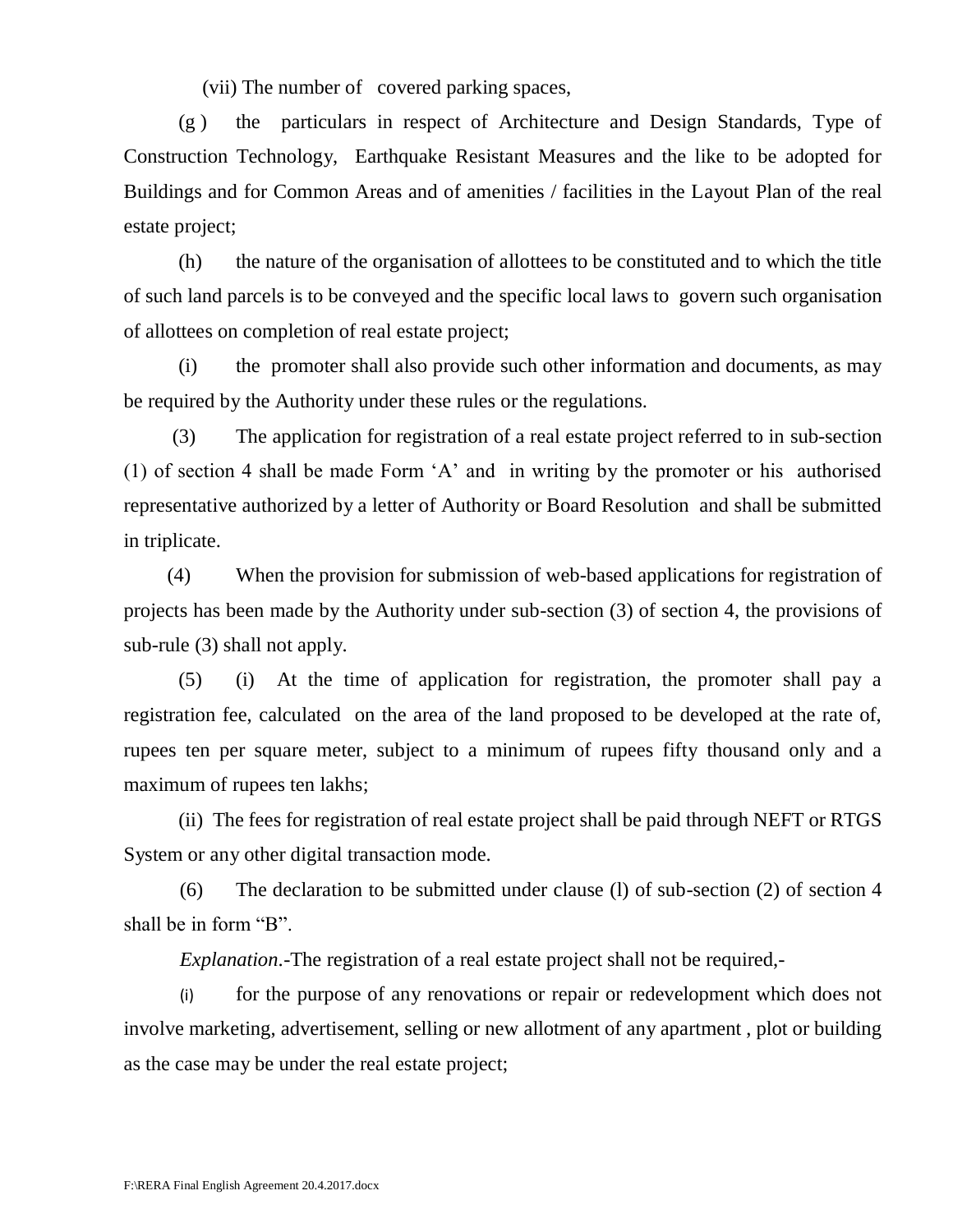(ii) where only structural repairs of existing buildings are being undertaken by or through any Public Authority or as per requirement under any law, rules or regulations of the State Government or directions of any Competent Authority.

(7) The promoter may apply for withdrawal of application for registration of the real estate project before the expiry of the period of 30 days of its submission to Authority provided that under sub-section (1) of section 5. In such cases, the registration fee to the extent as specified by the regulations framed by the Authority, shall be retained as administrative charges towards processing of application by the Authority and the remaining amount shall be refunded to the promoter within such period as may be specified in such regulations.

(8) The promoter shall disclose,-

(a) land cost in the real estate project for the purposes of sub-clause (D) of clause (l) of sub-section (2) of section 4;

(b) cost of construction in real estate project for the purposes of sub-clause (D) of clause (l) of sub-section (2) of section 4;

(c) "estimated cost of the real estate project," within the meaning of clause (v) of section 2.

4. *Disclosure by promoter of ongoing real estate projects*.- (1) The promoter of an ongoing real estate project, in which all buildings as per sanctioned plan have not received occupancy certificate or completion certificate, as the case may be, as provided by clause (b) of subsection (2) of section 3, shall be required to submit application for registration for each such phase of the project, within a period of three months from the date of commencement of section 3.

*Explanation.* -For the purpose of this sub-rule, -

(I) the expression "phase of the project" means the the building or buildings in a project in respect of which occupancy or completion certificate has not been received;

(II) the term "completion certificate" shall mean such building permission or certificate, by whatever name called, which is issued by the competent authority by or under the provisions of Maharashtra Regional Town Planning Act, 1966 or any other law for the time being in force, in accordance with which the permission for development has been granted. (2) The Promoter shall disclose all details of ongoing real estate project as required under Subsection (1) and (2) of section 4 and Rule 3 including the extent of development carried out till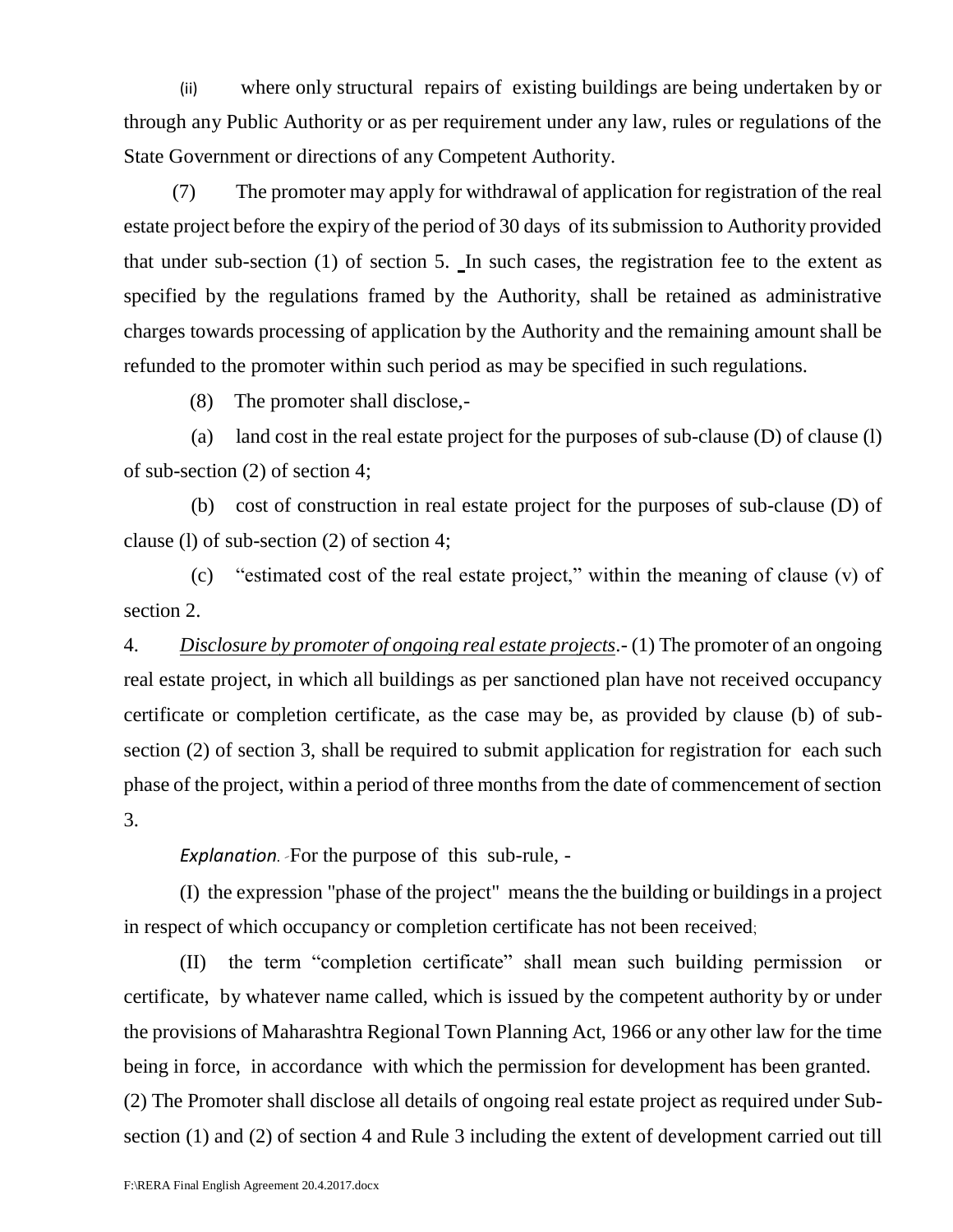the date of application for registration under sub-rule (1), as per the last approved sanctioned plan of the project and the extent of development of common areas, amenities etc. completed in respect of buildings along with expected period of completion of the on-going real estate project. The promoter shall also disclose the original time period disclosed to the allottees, for completion of the project at the time of sale including the delay and the time period within which he undertakes to complete the pending project, which shall be commensurate with the extent of development already completed. The Promoter shall submit a certificate from the practicing project Architect certifying the percentage of completion of construction work of each of the building / wing of the project, a certificate from the Engineer for the estimated balance cost to complete the construction work of each of the building / wing of the project, and a certificate from a practicing Chartered Accountant, for the estimated balance cost to complete the project. The promoter shall submit a certificate from a practicing Chartered Accountant, certifying the balance amount of receivables from the apartments / flats / premises sold or allotted and in respect of which agreement have been executed and estimated amount of receivables in respect of unsold apartments / flats / premises calculated at the prevailing ASR rate on the date of certificate.

(3) (a) The Promoter shall disclose the number of the apartments sold or allotted to the allottees and further disclose the size of the apartment based on carpet area even if such apartments are sold earlier on any other basis, such as super area, super built up area etc.

(b) In case of plotted development, the promoter shall disclose the area of the plots sold to the allottees including extent of share of common areas and amenities etc.

(4) The Promoter shall construct and develop real estate project in accordance with the sanctioned plan, and layout plans and specifications as approved by the Competent Authorities:

Provided that, the promoter developing a real estate project will be entitled to aggregate any contiguous land parcel through acquisition of ownership and title or by receiving development permission**,** including for re-development project and thereupon may also obtain phase-wise approvals from the relevant competent authorities to sanctioned plan under applicable laws, rules and regulations:

Provided further that, at the end of ninety days from the date of notification of section 3 of the Act, the promoter shall not advertise, market, book, sell or offer for sale or invite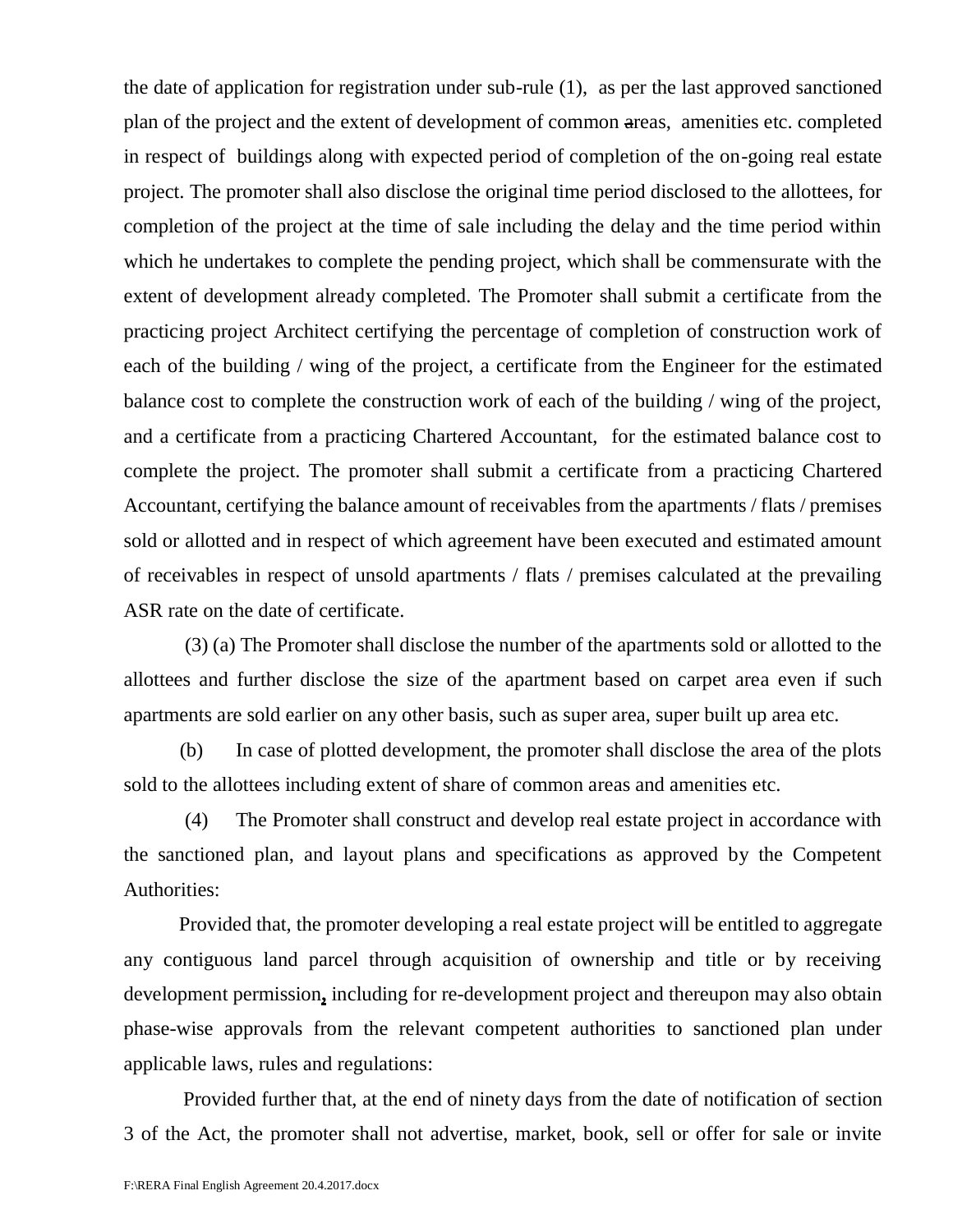persons to purchase in any manner any plot, apartment or building respect of such land parcel unless he registers such independent phase as a separate real estate project within the meaning of clause (c) of the Explanation to section 3:

Provided also that, previous written consent of least two-third of the allottees may not be necessary for implementation of the proposed plans/ specifications as disclosed in agreement executed with the allottee prior to registration or for any alterations or additions or modifications in the sanctioned plans, layout plans and specifications of the buildings or common areas in the Real Estate Project which are required to be made by promoter in compliance of any direction or order, etc. issued by, the competent authority or statutory authority, under any law of the State or Central Government, for the time being in force.

5. *Withdrawal of amounts deposited in separate account*.- (1) With regard to the withdrawal of amounts deposited under sub-clause (D) of clause (I) of sub-section (2) of section 4, the following provisions shall apply:-

(i) *For new projects which will be registered after commencement.* - (a) The promoter shall observe the provisions sub-clause (D) of clause (l) of sub-section (2) of section 4;

(b) For the purpose of amount to be withdrawn from time to time by the promoter from the separate account in respect of each real estate project to cover the cost of the project, the Promoter shall submit following three certificates to the scheduled bank operating the separate account:

First, from the project Architect certifying the percentage of completion of construction work of each of the building / wing of the project;

Second, a certificate from the Engineer for the actual cost incurred on the construction work of each of the building / wing of the project; and

Third, a certificate from a practicing Chartered Accountant, for the cost incurred on construction cost and the land cost. The practicing Chartered Accountant shall also certify the proportion of the cost incurred on construction and land cost to the total estimated cost of the project. The total estimated cost of the project multiplied by such proportion shall determine the maximum amount which can be withdrawn by the promoter from the separate account. The promoter shall be required to follow the aforesaid procedure at the time of every withdrawal from the separate account till occupancy certificate in respect of the project is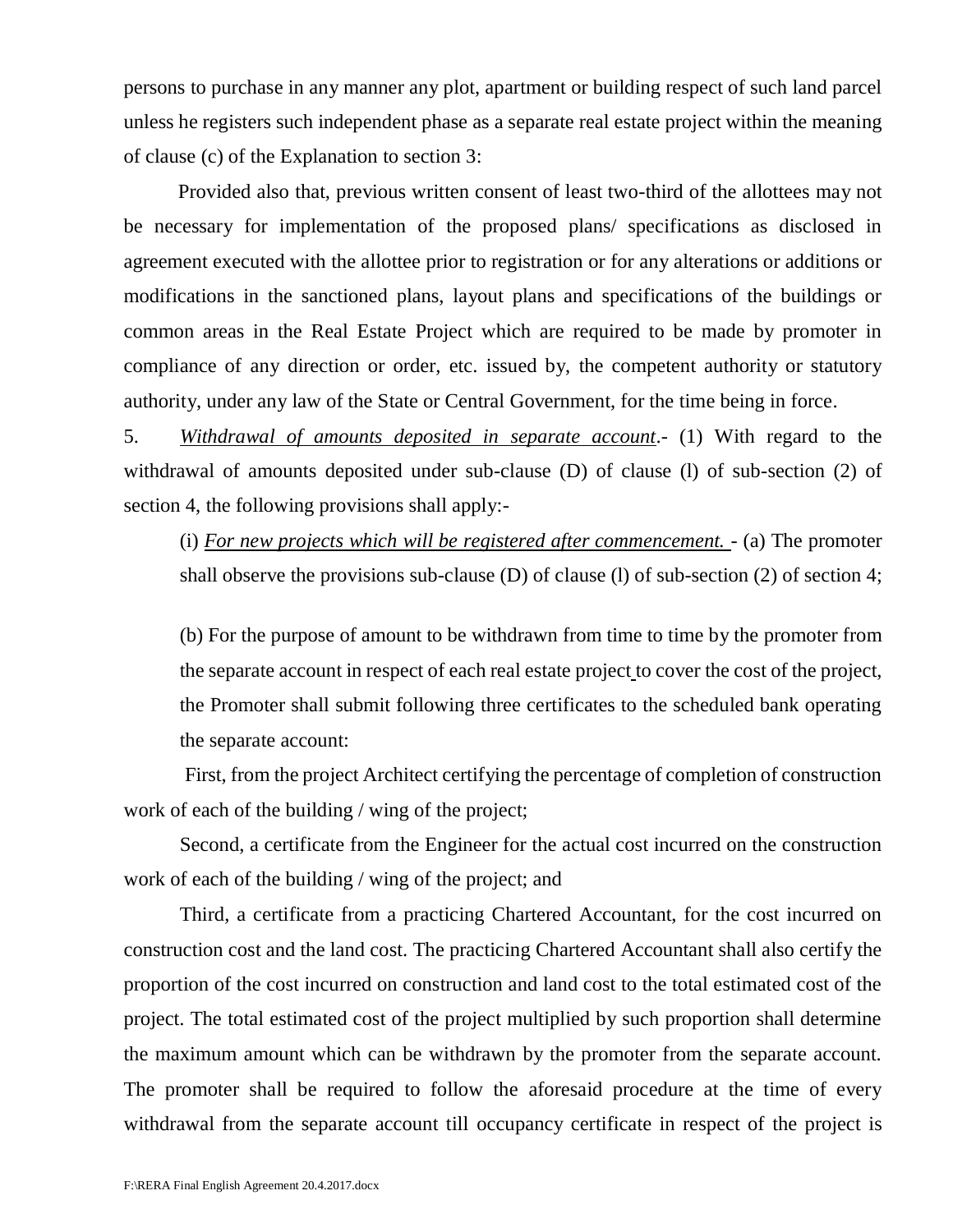obtained. On receipt of completion Certificate in respect of the project the entire balance amount lying in the separate account can be withdrawn by the promoter.

(ii) F*or ongoing projects within the meaning of the first proviso to sub-section (1) of section 3 of the Act.* – For an ongoing real estate project in which all buildings or wings as per sanctioned plan have not received occupancy certificate or the completion certificate has not been issued; seventy percent. of the amount to be realized from the allottees shall be deposited in such separate account, in accordance with the provisions of sub-clause (D) of clause (I) of sub-section (2) of Section 4 of the Act:

Provided further that, in the event where the estimated receivables of the ongoing project is less than the estimated cost of completion of the project, then 100% of the amount to be realized from the allottees shall be deposited in the said separate account;

*Explanation I***.-** *–* In ascertaining the cost of completion of percentage of the project, the land cost shall include,-

(i) The costs incurred by the Promoter for acquisition of ownership and title of the land parcels proposed for the real estate project, including its lease charges, which shall also include overhead cost, marketing cost, legal cost and supervision cost;

(ii) Premium payable to obtain development or redevelopment rights;

(iii) Amount paid for acquisition of TDR;

(iv) Premium for grant of FSI, including additional FSI (if any), fungible FSI; and any other instruments permissible under the Development Control Regulations;

(v) Consideration payable to the outgoing developer to relinquish the ownership and title rights over such land parcels;

(vi) Amounts payable to State Government or Competent Authority or any other Statutory Authority of the State or Central Government, towards Stamp Duty, transfer charges, registration fees etc.; and

(vii) ASR linked premiums payable by any Promoter as per requirement of any Law, rules or regulations for obtaining right for redevelopment of lands owned by Public Authorities;

Explanation II. – Where the promoter, due to inheritance, gift or otherwise, is not required to incur any cost towards acquisition of ownership and title of the land parcels proposed for the real estate project, the cost of land shall be reckoned on basis of the value of the land as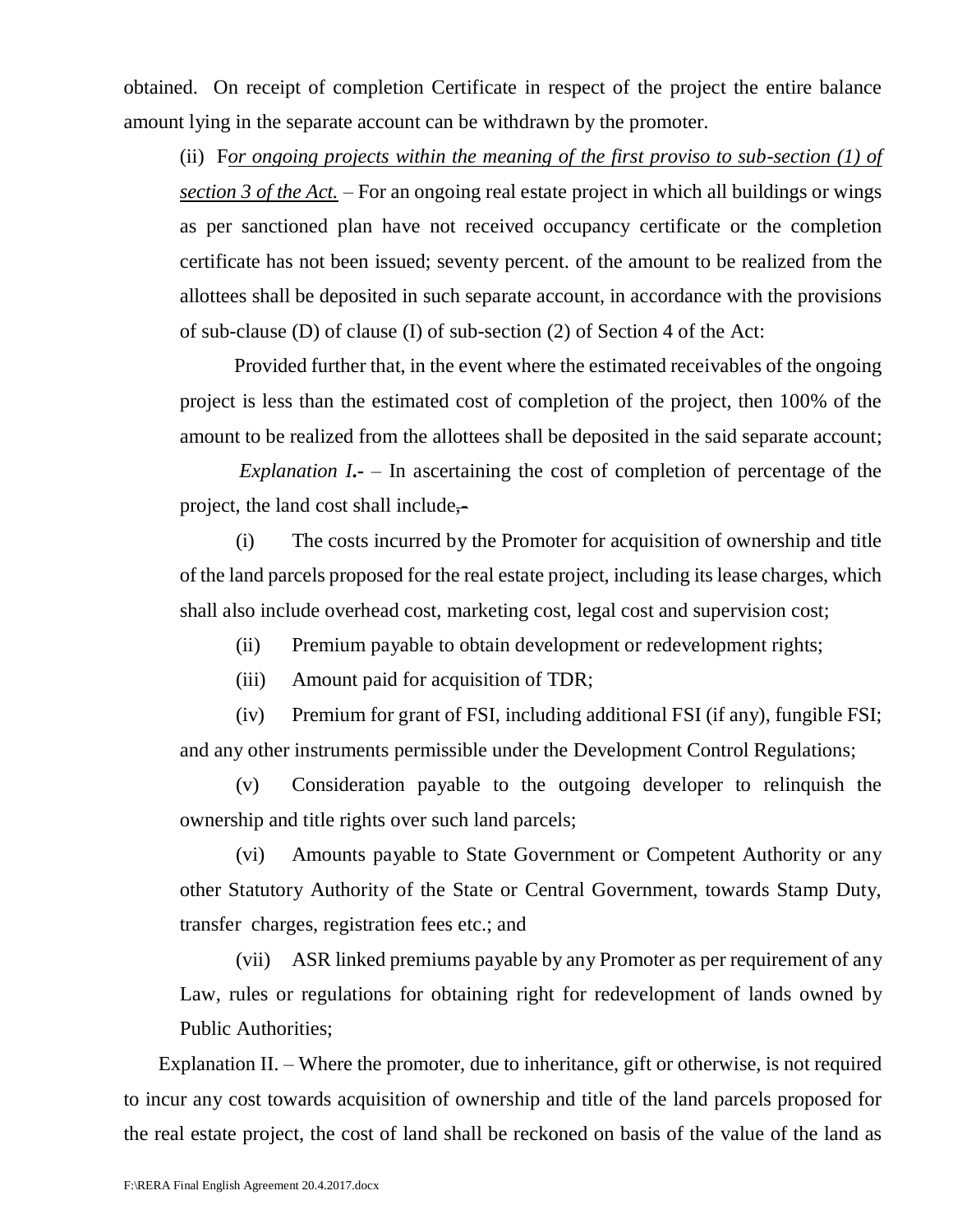ascertained from the ASR prepared under the provisions of the Maharashtra Stamp Act, relevant on the date of registration of the real estate project.

Explanation III. – The cost of construction for the purpose of sub-clause (D) of clause (I) of sub-section (2) of section 4, shall include all such costs, incurred by the Promoter, towards the on-site and off-site expenditure for the development of the Real Estate project including payment of Taxes, Fees, Charges, Premiums, Interest etc. to any Competent Authority or Statutory Authority of the Central or State Government under any laws or rules or regulations of the time being in force including Principal sum and interest, paid or payable to any financial institutions including scheduled banks or non-banking financial companies etc. or money-lenders (under the Maharashtra Money-Lending Regulation Act, 2014) for the Real Estate Project, but shall not include the sum which the promoter has raised and incurred by way of loan obtained from such banks, non-banking finance companies or money-lenders, for the purpose of purchase of land for the project or for obtaining the development rights over such land.

Explanation IV. – In case of rehabilitation scheme undertaken under any specific local law of State Government or Central Government or rules or regulations made thereunder which requires onsite expenditures to be made before registration of real estate project, such as expenditure towards clearance of land of encumbrances for temporary transit accommodation, construction of rehabilitation buildings and any other overhead costs besides payment of ASR linked Premium, Fees and Charges, Security Deposits, etc. to any competent authority or statutory authority is so certified by an engineer or Architect and a Chartered Accountant in practice, then such incurred expenditure may be included in cost of land by the Promoter.

6. *Grant or rejection of registration of the project*.- (a) *Grant of Registration of the Project*.-Upon the registration of any real estate project as per section 5 read with rule 3, the Authority shall issue to the Promoter a Registration Certificate with a project registration number, in Form "C". The period for which registration shall be valid shall exclude such period where actual work could not be carried by the promoter as per sanctioned plan due to specific stay or injunction orders relating to the real estate project from any Court of law, or Tribunal, competent authority, statutory authority, high power committee etc., or due to such mitigating circumstances as may be decided by the Authority: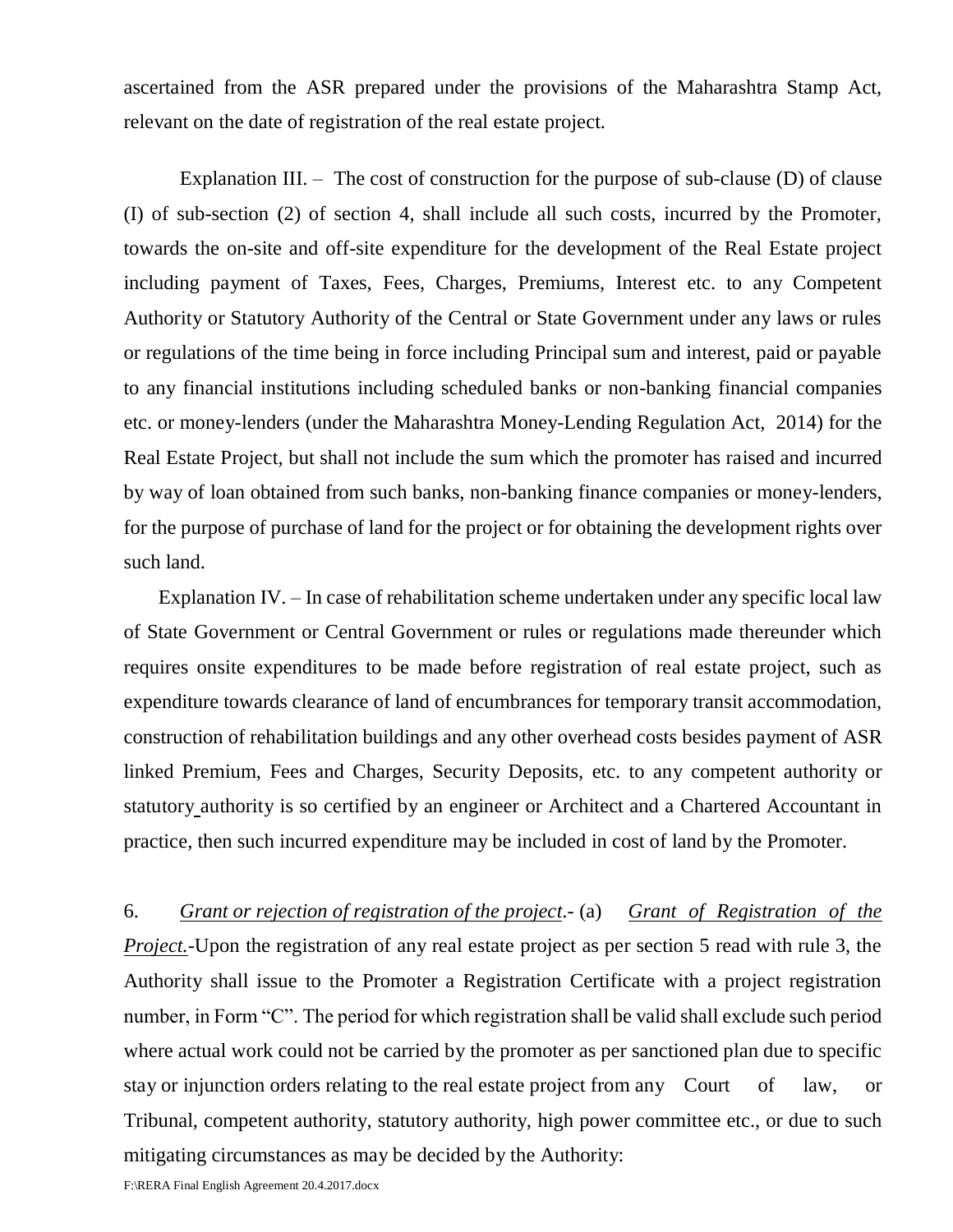Provided that, while deciding on such mitigating circumstances, the Authority shall give reasonable opportunity of hearing to the allottees and such other person, who in the opinion of the Authority, have interest in the project.

(b) *Rejection of registration of the project:* Upon the rejection of an application as per section 5, by the Authority, shall be inform to the applicant in Form "D" as also to the concerned competent authority or statutory authorities:

Provided that, no application for registration of any real estate project shall be rejected unless the Promoter has been given adequate opportunity of being heard in the matter by the Authority.

**7.** *Extension of registration of the Real estate project.*  $- (1)$  An application for extension of the real estate project shall be made to the Authority, in Form "E", along with an explanatory note setting out the grounds and reasons for delay in the completion of the real estate project and the need for extension, along with documents supporting such grounds and reasons:

Provided that, where extension of registration is due to *force majeure* the Authority may at its discretion waive the fee for such extension granted to any real estate project.

(2) The grant of extension of registration to a real estate project, shall be in Form "F". The Authority shall supply a copy thereto to the Promoter and in case of rejection of the application for extension of registration, the authority shall, after giving to the applicant an opportunity of being heard as provided in the second proviso of section 6, inform the promoter about the same, in Form "D". The intimation thereof shall also be given to the respective competent authority and statutory authorities.

(3) The application for extension of Real Estate Project shall be accompanied with fees calculated on the area of land proposed to be developed at the rate of rupees ten per square meter, subject to a minimum of rupees fifty thousand only and a maximum of rupees ten lakhs only.

**8**. *Revocation of Registration of the project.* - (1) Upon revocation of registration of a project as per section 7**,** the Authority shall inform the promoter and the concerned competent authority about such revocation in Form "D".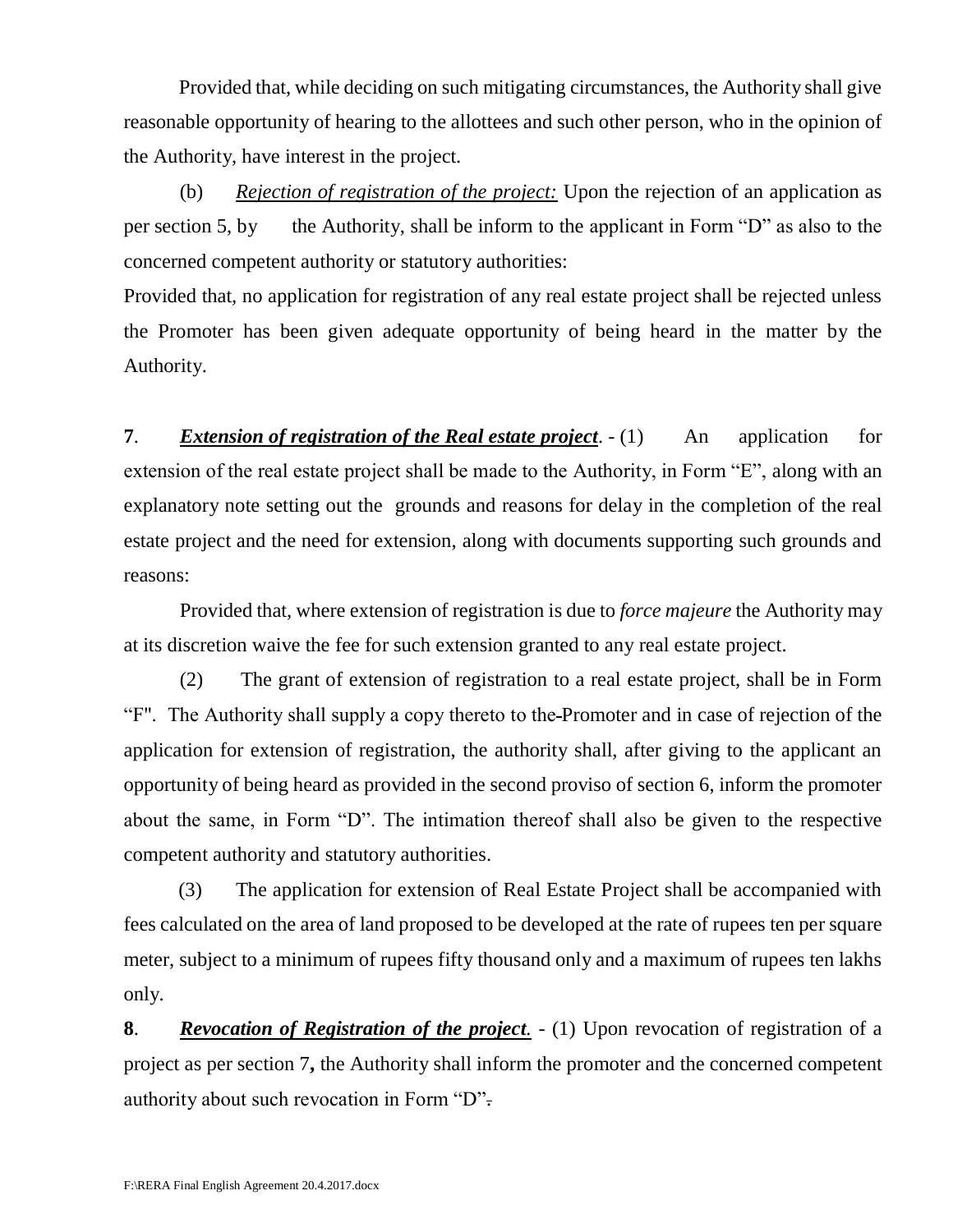(2) The registration granted to the promoter under section 5 shall not be revoked unless the Authority has given to the promoter not less than thirty days' notice, in writing, stating the ground on which it proposes to revoke the registration, and has considered any cause shown by the promoter within the said period:

Provided that, prior to the revocation of registration of real estate project, the Authority shall also give notice to the concerned competent authority which has granted approval to the real estate project and association of allottees (if any). In case the association of allottees is not formed, the Authority may in its discretion, also give notice to the allottees, to submit their say in that behalf. The Authority while facilitating the remaining development works to be carried out in accordance with the provisions of section 8 shall also take such measures as may be required to protect the interest of other parties who through mortgage or other investments are interested in the real estate project, which are disclosed by the promoter on the Website of the Authority:

Provided further that, the Authority shall also give adequate opportunity of being heard to any party which through defined instrument of debt or equity have created third party interest in the real estate projects

*Explanation.* - For the purposes of the second proviso, the party shall include Scheduled Banks, Housing Finance Companies, Insurance Companies, Non-Banking Finance Companies operating as Asset Finance Companies, Investment Companies, Loan Companies, Investment Finance Companies, Infrastructure Debt Funds, Micro-finance Institutions, Foreign Direct Investors, Private Equity Funds and the Real Estate Investment Trust.

#### 9. *Formation of legal entity and transfer of title.* -

(1) Promoter to enable formation of Legal Entity like Cooperative Society, Company, Association, Federation etc. under clause (e) of sub-section (4) of section 11 of the Act.- (i)Where a Co-operative Housing Society or a Company or any other legal entity of allottees is to be constituted for a single building not being part of a Layout; or in case of layout of more than one building or a wing of one building in the layout, the Promoter shall submit the application in that behalf to the Registrar for registration of the Co-operative Housing Society under the Maharashtra Co-operative Societies Act, 1960 or a Company or any other legal entity, within three months from the date on which fifty one per cent. of the total number of allottees in such a building or a wing, have booked their apartment.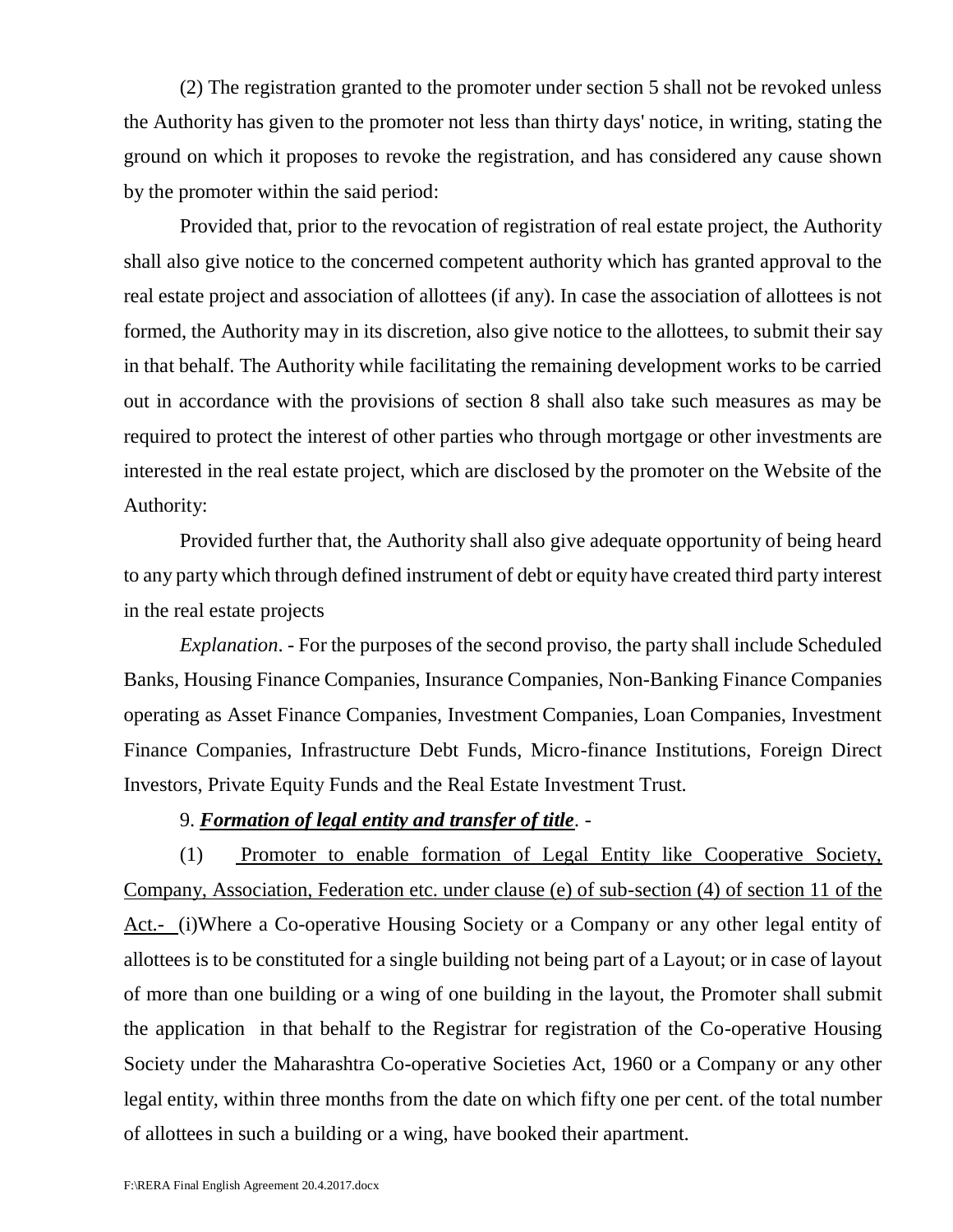(ii) Where a Promoter is required to form an Apex Body either as a federation of separate and independent Co-operative Housing Societies or Companies or any other Legal Entities or as a Holding Company of separate and independent Co-operative Housing Societies or companies or any other Legal Entities, then the Promoter shall submit an application to the Registrar for registration of the co-operative society or the company to form and register an Apex Body in form of Federation or Holding entity consisting of all such entities in the Layout formed as per clause (i) of sub-rule (1) of rule 9 (1)(i) herein above. Such application shall be made within a period of three months from the date of the receipt of the occupancy certificate of the last of the building which was to be constructed in the Layout.

(iii) If the promoter fails to form the legal entity such as Cooperative Society or Company or Association or Federation, as the case may be, the Authority shall by an order direct the Promoter to apply for formation of such legal entity or may authorize the allottees to apply for formation of such legal entity.

(2) *Promoter to convey title under section 17 of the Act*.-

(i) Period for Conveyance of title, by Promoter, to allottees in case of plots:

The promoter shall carry out conveyance within three months from the date the allottees in such plot have paid full consideration to the promoter.

(ii) Period for Conveyance of title, by Promoter, to legal entity of allottees in case of single building project. - If no period for conveying the title of the Promoter to the legal entity of the allottees is agreed upon, the Promoter shall (subject to his right to dispose of the remaining Apartments, if any) execute the conveyance within three months from the date of issue of occupancy certificate or fifty one per cent. of the total number of allottees in such a building or a wing, have paid the full consideration to the promoter, whichever is earlier.

(iii) Period for conveyance of title, by Promoter, to organization of allottees in case of Layout**.***- (a)* In the case of a building or a wing of a building in a Layout, if no period for conveying the title of the Promoter of that building or a wing of that building to the legal entity of the allottees is agreed upon, the Promoter shall (subject to his right to dispose of the remaining Apartments, if any) execute the conveyance of the structure of that building or wing of that building (excluding basements and podiums) within one month from the date on which the Co-operative society or the company is registered or, as the case may be, the association of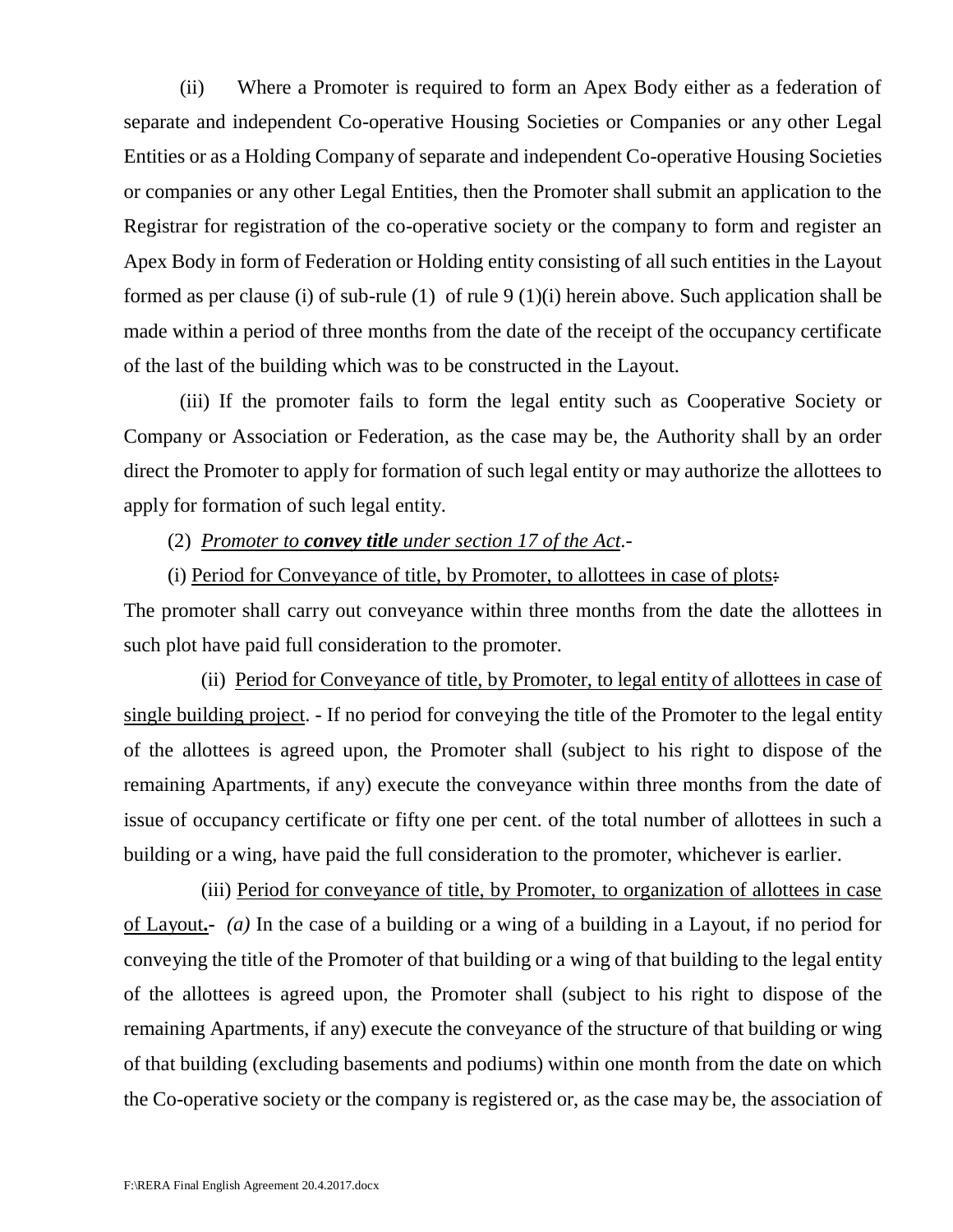the allottees is duly constituted or within three months from the date of issue of occupancy certificate , whichever is earlier.

(b) In the case of a layout, if no period for conveying the title of the Promoter in respect of the entire undivided or inseparable land underneath all buildings/ wings along with structures of basements and Podiums constructed in a Layout is agreed upon, the Promoter shall execute the conveyance of the entire undivided or inseparable land underneath all buildings jointly or otherwise within three months from the date on which the Apex Body or Federation or Holding Company is registered or, as the case may be, the association of the allottees is duly constituted or within three months from the date of issue of occupancy certificate to the last of the building or wing in the layout, whichever is earlier .

(3) If the promoter fails to convey the title in accordance with sub-rule (2) of rule 9, in favour of Cooperative Society or Company or Association or Federation, as the case may be, the Authority shall by an order direct the Promoter to convey the title in favour of such legal entity.

(4) The said legal entity shall also be entitled to have a unilateral deemed conveyance executed in their favour and have it registered under the Maharashtra Ownership Flats (Regulation of the Promotion of Construction, Sale, Management and Transfer) Act 1963**:**

Provided that, after conveying the title to the association of allottees under section 17, the promoter shall continue to have the rights and entitlement to advertise, market, book, sell or offer to sell or allot to person to purchase any apartment or building or plot which is still not sold or allotted and shall be allowed to do so by the association of allottees without any restriction or entry of the building and development of common areas:

Provided further that, in such case, the promoter shall be permitted the entry of premises of the building and common areas to also discharge his obligations under sub-section 3 of section 14:

Provided also that, in respect of the real estate project for which development or redevelopment permissions are subject to approvals under the provisions of specific local laws such as the Maharashtra Slum Areas (Improvement, Clearance and Redevelopment) Act, 1971, the Maharashtra Housing and Area Development Authority Act, 1976, the Mumbai Metropolitan Region Development Authority Act, 1974, the Maharashtra Regional Town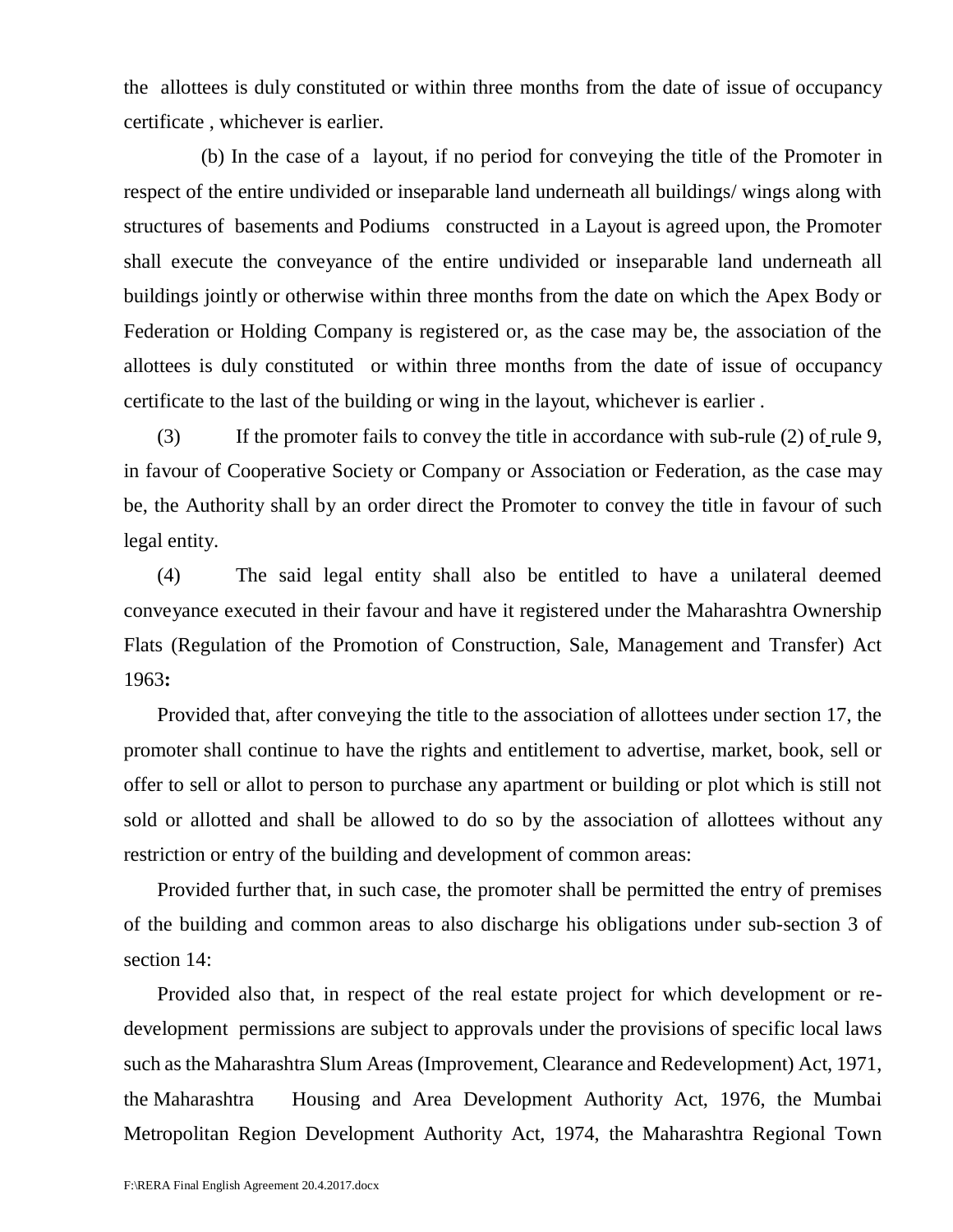Planning Act, 1966, the Nagpur Improvement Trust Act, 1936 etc., the conveyance of title shall be made by the respective public authority, within such specific period as may be provided under the relevant law applicable to such authority or rules or regulations framed there under.

(5) The promoter upon receiving the certificate of registration of the real estate project from the Authority, obtain insurance as provided by the Act and also in respect of such other matters as may be notified by the State Government under section 16 and handover relevant documents to the association, society, federation or body corporate, as the case may be, alongwith conveyance of title.

**10**. *Agreement for Sale*. - (1) For the purpose of sub-section (2) of section 13, the agreements for sale shall be in conformity with the provisions, rules and regulations made there under and shall be in accordance with the model form of agreement at Annexure 'A'.

Nothing in this sub-rule shall be deemed to prevent the promoter to modify the model form of Agreement for Sale at Annexure 'A' provided that such agreement is in conformity with the provisions of sub-section (2) of section 13 of the Act and the rules and regulations made there under.

(2) Any application letter, allotment letter or any other document signed by the allottee, in respect of the apartment, plot or building, prior to the execution and registration of the agreement for sale for such apartment, plot or building, as the case may be, shall not be construed to limit the rights and interests of the allottee under the agreement for sale under the Act or the rules or the regulations made there under.

### **CHAPTER III REAL ESTATE AGENT**

**11.** *Application for Registration by the real estate agent*.-(1) Every real estate agent required to be registered as per sub-section (2) of section 9 shall make an application in writing,- in case of registered real estate projects, forthwith and in any case prior to engaging in any activity relating to marketing, advertising sale or purchase of any apartments.

(2) The application shall be in Form 'G'. The following documents shall also be submitted along with the application, namely:-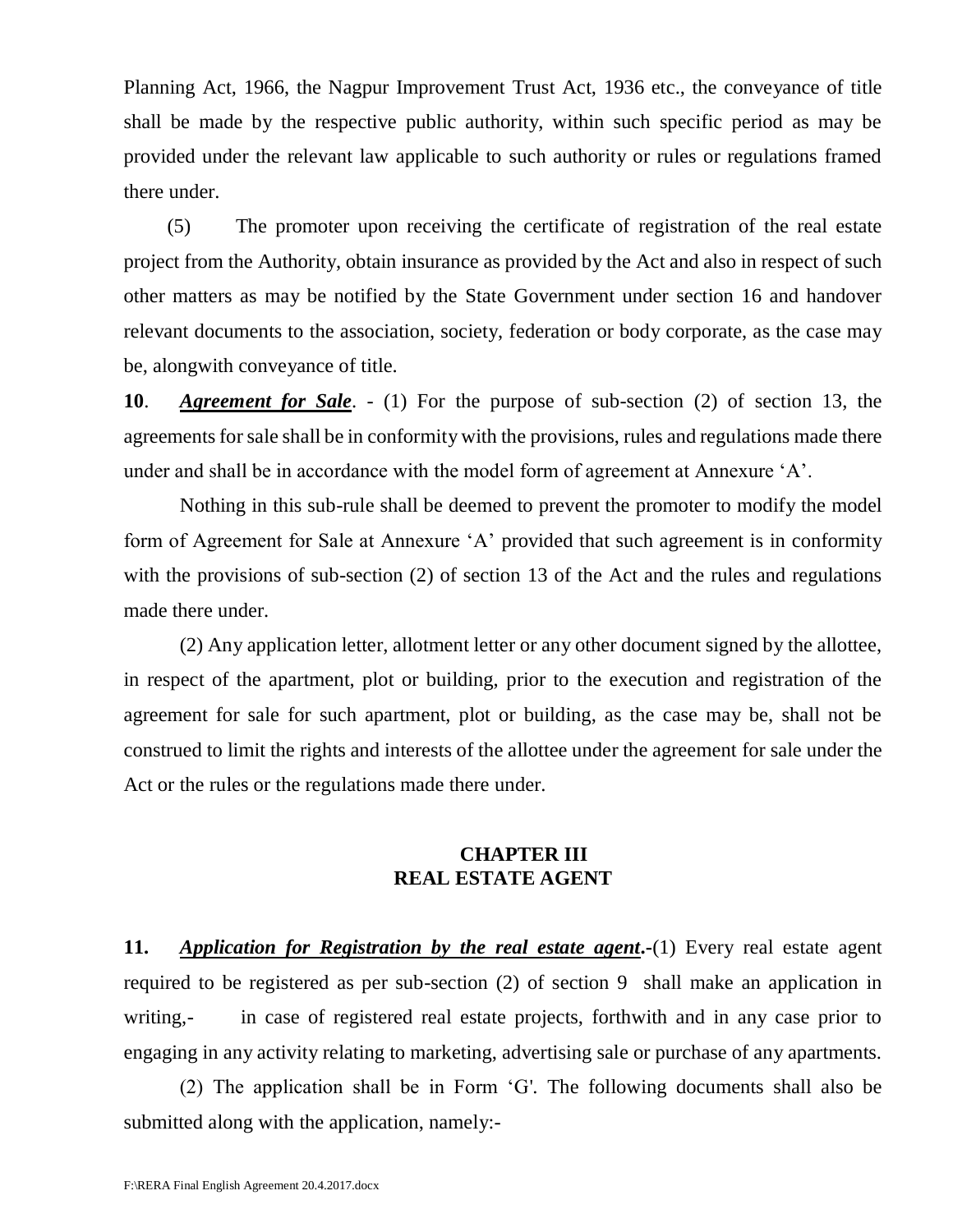(a) brief details of his enterprise including its name, registered address of place of business, type of enterprise (proprietorship firm, societies, partnership, company etc.); Registration numbers, PAN, Aadhar Card No, DIN, as the case may be, under which returns are required to be filed with statutory authority;

(b) particulars of registration obtained under other laws, and rules and regulations, as the case may be, along with the authenticated copy of partnership deeds, memorandum of association, articles of association, etc.;

(c) recent colour photographs of the real estate agent, if an individual and of all the partners, directors, trustees, etc. including persons in service or assigned work expected on a real estate agent, in case of other entities;

(d) income-tax returns for last three financial years preceding the application or in case the applicant was exempted from filing returns in any of the three year preceding the application, a declaration to such effect;

(e) authenticated copy of the proof of address of the principal place of business, number of branch offices if any along with contact details including Telephone Numbers, Fax Numbers and email address; and

(f) details (if any) of all real estate projects and their promoters on whose behalf he has acted as real estate agent in preceding five years;

(g) details of all civil or criminal cases pending against him if an individual or any of the partners, directors, trustees etc. in case of other entities;

(h) authenticated copies of all letter heads; rubber stamp images, acknowledgement receipts proposed to be used by the real estate agent;

(i) such other information and documents, as may be specified by regulations.

(3) (i) A sum of rupees ten thousand, in case of applicant being an individual; and

(ii) rupees one lakh, in case of the applicant being other than an individual**.**

(4) The fees for registration of real estate project shall be paid through NEFT or RTGS System or any other digital transaction mode.

(5) The real estate agent upon being engaged by the promoter under clause (f) of sub-section (2) of section 4 for a real estate project shall maintain and preserve books of accounts, records and documents separately for each such real estate project.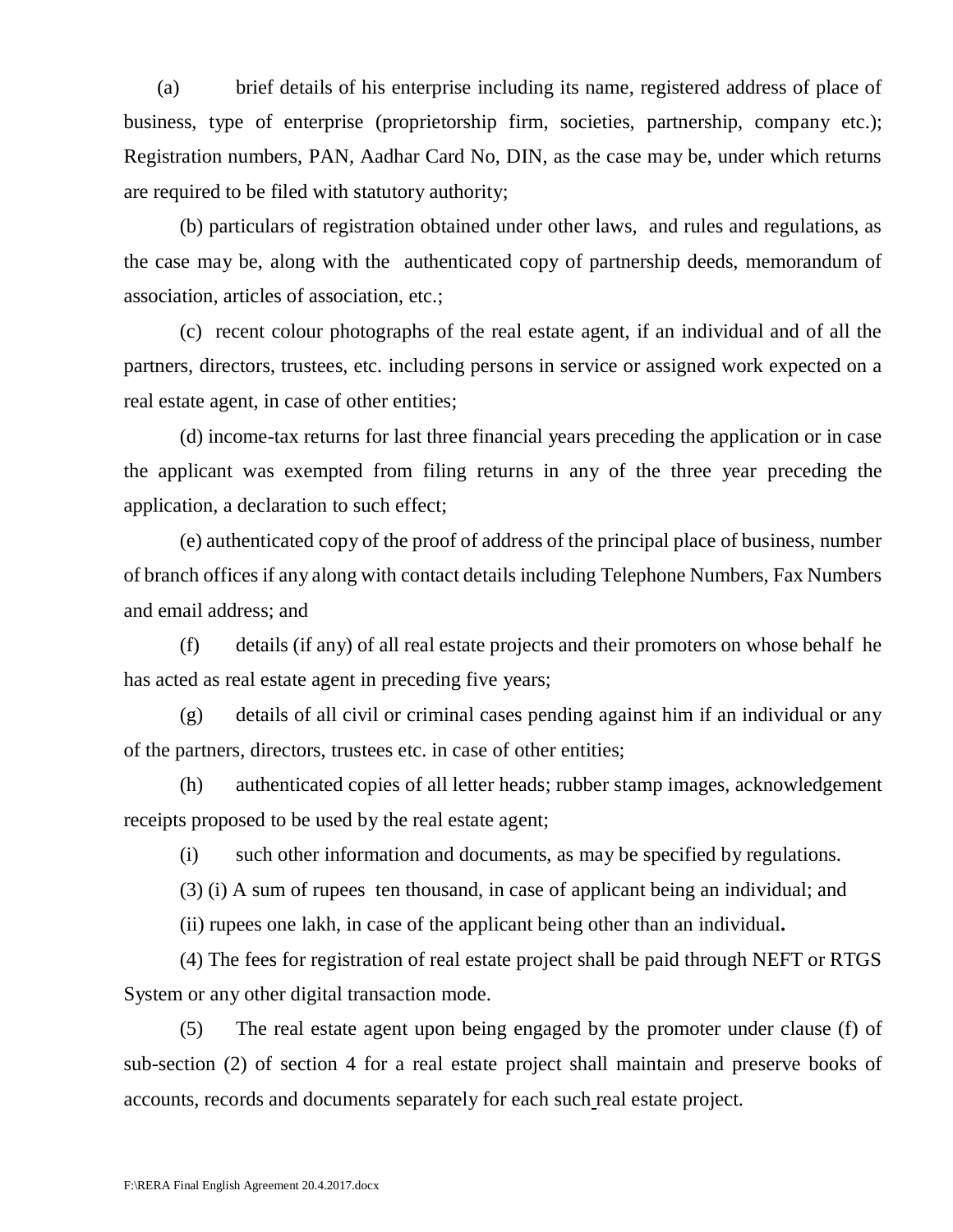**12.** *Grant of registration to the real estate agent or rejection of registration.- (1)* The Authority, may, within 30 days of receipt of application, satisfying itself of the fulfilment of such conditions,—

(a) accept the application and grant registration certificate to the real estate agent;

(b) upon the registration of a real estate agent as per section 9 read with sub-rule (1) of Rule 11, the Authority shall issue a registration certificate with a registration number in Form 'H'.

(2) In case of rejection of the application as per section 9 or the rules or regulations made there under, the Authority shall, after recording the reasons in writing in form the applicant in Form 'I':

Provided that, no application for registration of a real estate agent shall be rejected unless the applicant has been given an opportunity of being heard in the matter by the Authority.

(3) (a) On completion of period as indicated in sub-rule (1) above, the Authority shall, if the application is not rejected, provide registration number to the applicant within seven days;

(b) if the authority fails to issue any communication about the deficiencies in his application, the application shall be deemed to have been granted and the applicant shall be deemed to have been registered and the authority shall issue a registration number to such applicant accordingly.

(4) The registration granted under this rule shall be valid for a period of five years:

*Explanation*. - The public authorities established under Special Local Laws which may sell Apartments or Buildings or Plot under any real estate project through Public Lottery as per their Rules or Regulations shall not be required to be registered as real estate agent, under these rules.

**13.** *Renewal of Registration of* **real estate agent** - (1) A real estate agent to whom registration has been granted under section 9 may, make an application for renewal of his registration, at least sixty days prior to the expiry of the registration. The application shall be in Form 'J' and shall be accompanied with the same fees as are applicable in case of new registration, under these rules.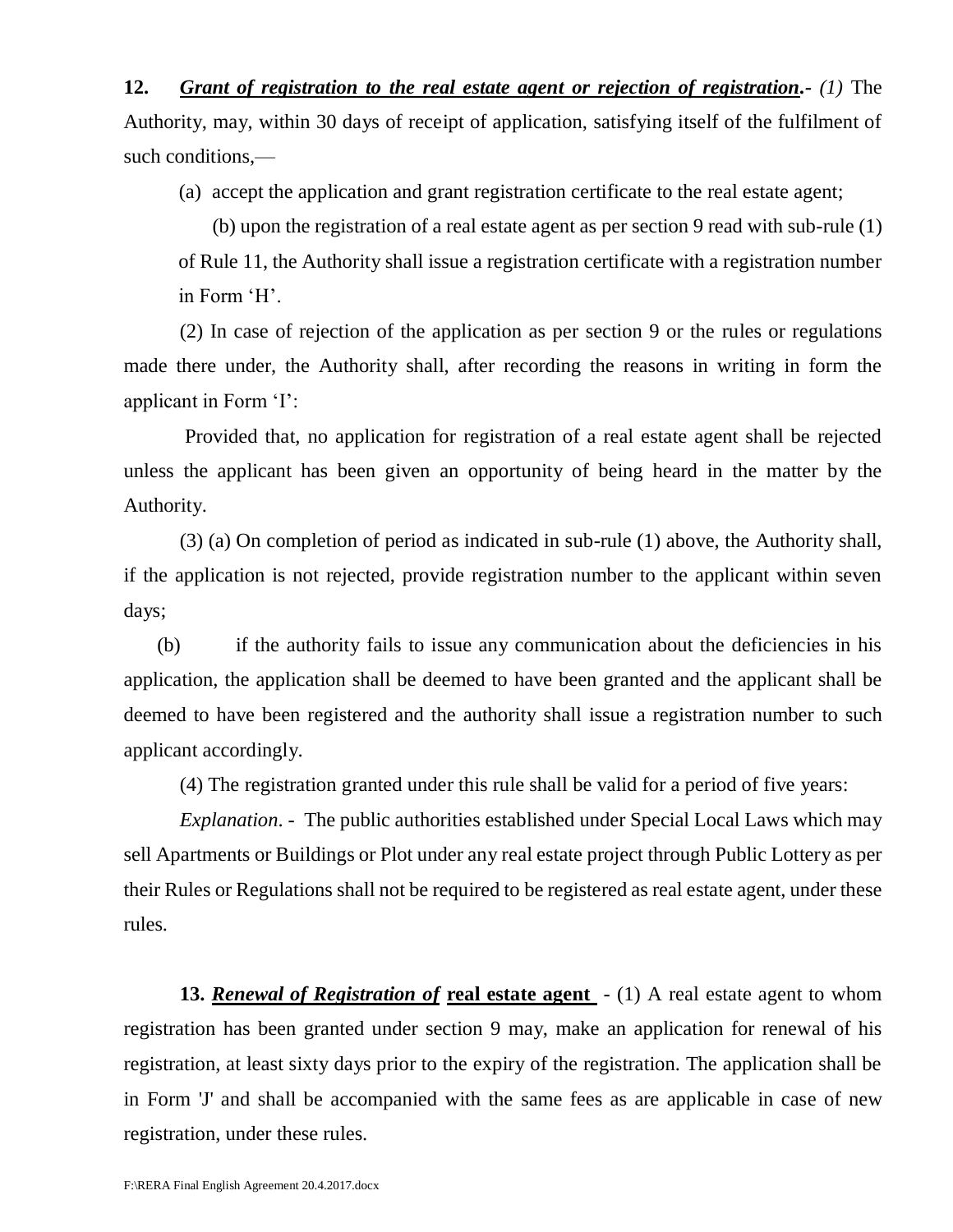(2) The real estate agent shall also submit all the updated documents set out in clauses (a) to (i) of sub-rule (2) of rule 11 at the time of application for renewal. In case of renewal of registration, the authority shall inform the real estate agent about the same in Form 'K' and in case of rejection of the application for renewal of registration the authority, shall inform the real estate agent in Form 'I':

Provided that, no application for renewal of registration shall be rejected unless the applicant has been given an opportunity of being heard in the matter.

(3) The renewal of registration of the real estate agent shall be granted provided that the real estate agent continues to comply with the provisions and the rules and regulations made there under.

(4) The renewal granted of registrations to a real estate agent under this rule shall also be valid for a period of five years from the date of its renewal.

**14.** *Obligations of registered real estate agents*. -(1) Every registered real estate agent shall prominently display number of his Registration Certificate at the principal place of business and at its branch offices.

(2) Every registered real estate agent shall quote his number of their registration all the documents relating to advertisement, marketing, selling or purchase issued by the real estate agent along with the number of registration certificate of the real estate project.

**15.** *Revocation of Registration of* **real estate agent***.-.(*1) Where any real estate agent who has been granted registration certificate number commits breach of any terms and conditions specified under these rules or regulations made there under, or where the Authority is satisfied that such registration has been secured by the real estate agent through misrepresentation or fraud, the Authority may, without prejudice to any other provisions under the Act, either *suomotu* or on an application or complaint from the promoter or allottee or revoke the registration or suspend the same for such period as the Authority thinks fit and inform all the promoters:

Provided that, no such revocation or suspension of registration shall be made by the Authority unless an opportunity of being heard has been given to the real estate agent.

(2) Where the Authority revokes the registration it shall intimate about the same to the concerned real estate agent in Form 'I':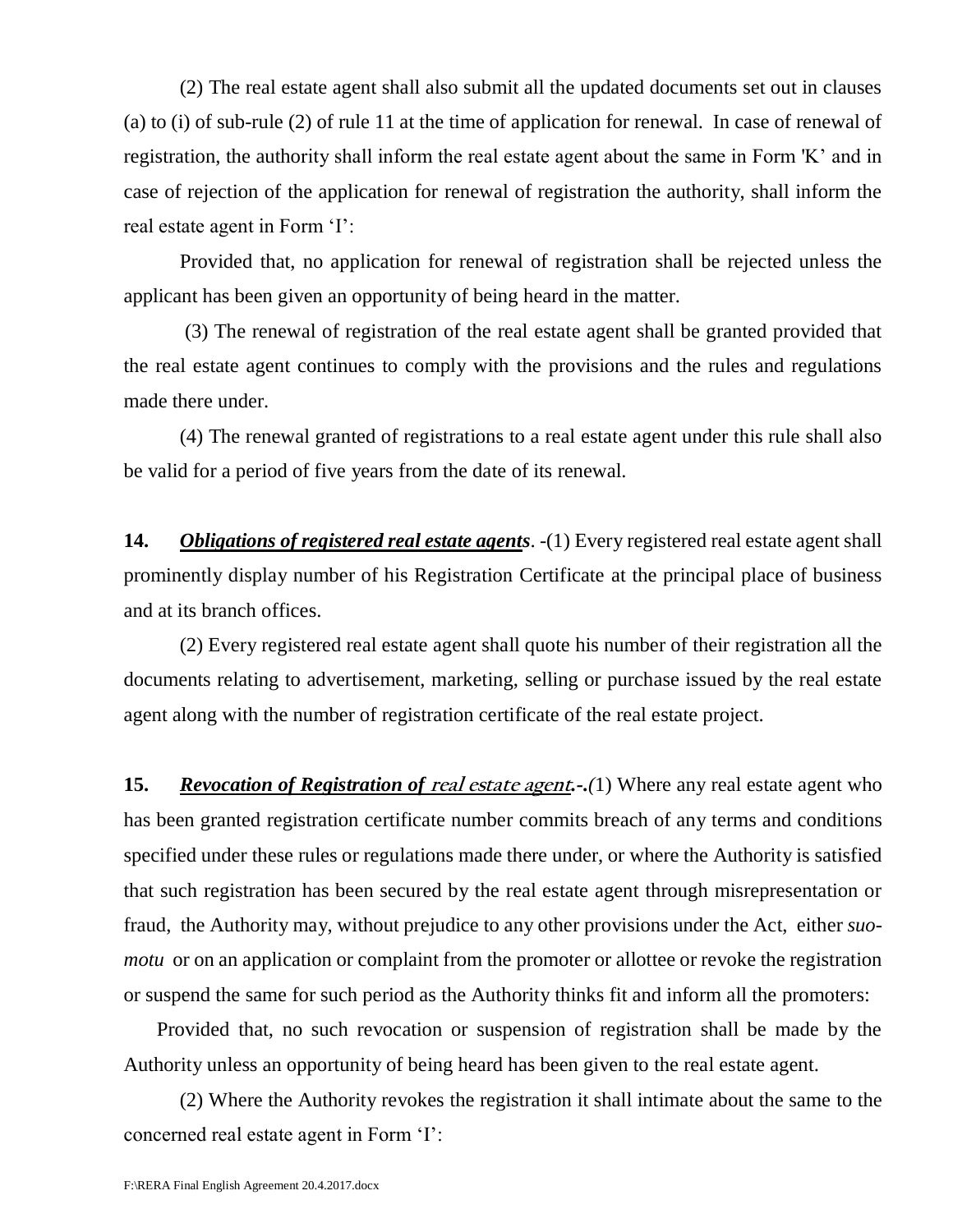Provided that, on the revocation of the registration by the Authority of any real estate agent; fresh application for grant of registration cannot be made again within a period of six months by such real estate agent.

**16.** *Maintenance and preservation and production of books of accounts, records and documents***.-** Every registered real estate agent shall maintain and preserve such books of accounts, records and documents as he may be required in accordance with the provisions of the Income Tax Act, 1961 or the Companies Act, 2013 or under any other law applicable for the time being in force or rules and regulations framed there under and will be required to produce them for inspection if so needed for grant or renewal of the registration.

**17.** *Other functions of a real estate agent***. -**The real estate agent shall provide assistance to enable the allottee and promoter of each real estate project, to exercise their respective rights and fulfil their respective obligations at the time of marketing and selling, purchase and sale of any plot, apartment or building, as the case may be and not involve himself in any unfair trade practices, namely:—

(i) making any statement, whether orally or in writing or by visible representation which—

(A) falsely or knowingly represents that services or amenities are of a particular standard or grade;

(B) represents that the Promoter or himself has approval or affiliation which such promoter or himself does not have;

(C) makes a false or misleading representation concerning the services which the promoter does not have;

- (ii) permitting the publication of any advertisement whether in any newspaper or other media, of services that are not intended to be offered by the promoter;
- (iii) facilitate the possession of all the information and documents, as the allottee, is entitled to, at the time of booking of any plot, apartment or building or as the case may be;
- (iv) discharge such other functions as prescribed by the regulations of the Authority.

## **CHAPTER IV**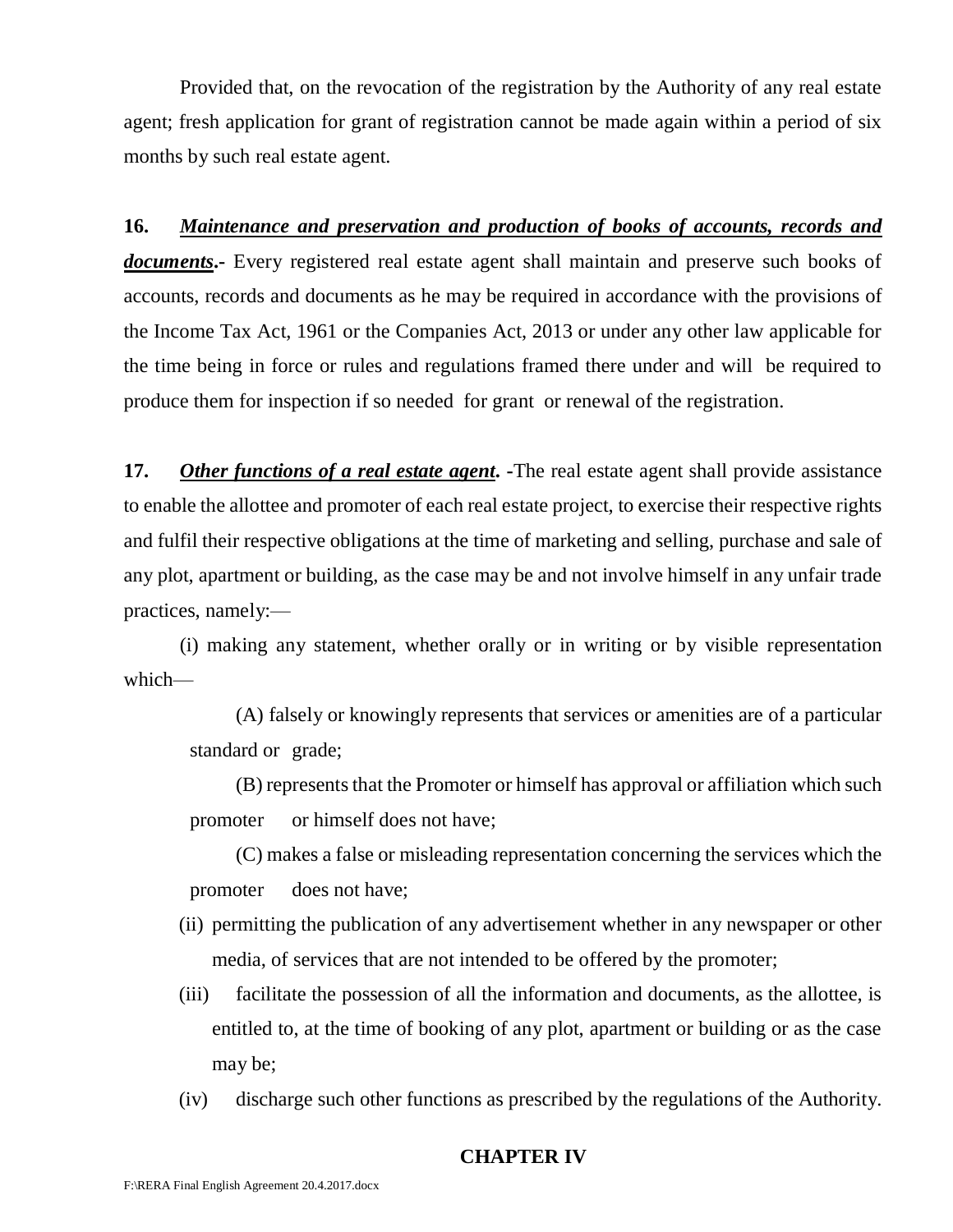## **RATE OF INTEREST PAYABLE BY PROMOTER AND ALLOTTEE AND TIMELINES FOR REFUND**

**18**. *Rate of interest payable by the promoter and the allottee*. -The rate of interest payable by the promoters to the allottees or by the allottees to the promoters, as the case may be, shall be the State Bank of India highest Marginal Cost of Lending Rate plus two percent:

Provided that in case the State Bank of India Marginal Cost of Lending Rate is not in use it would be replaced by such benchmark lending rates which the State Bank of India may fix from time to time for lending to the general public.

**19.** *Timelines for refund***. -**The refund of any amount which is payable by the promoters to allottees along with the applicable interest and compensation, if any, under the Act or the Rules and Regulations, shall be made by the Promoter to the allottee within thirty days from the date on which such refund along with applicable Interest and Compensation, becomes due and payable to the allottee:

Provided that, every instance thereof shall be reported by the concerned promoters within thirty days to the Authority.

## **CHAPTER V DETAILS TO BE PUBLISHED ON THE WEBSITE OF AUTHORITY**

**20.** *Details to be published on the website regarding real estate projects***.-** (1) For the purpose of clause (b) of section 34, the Authority shall ensure that all the disclosures made by the promoters to the authority with regard to the Real Estate project for which registration has been given, shall be made available on its website, except for the following:

- (i) Details provided under clauses (b), (e), (g), (h), (i) and (l) of sub-section  $(2)$  of Section 4;
- (ii) Details provided under sub-rule (2) of rule 3 of these Rules.

(2) The exceptions under sub-rule (1) shall not apply to promoters who shall, in accordance with sub-section (1) of section 11, enter all details of the proposed project as provided under sub-section (2) of section 4 of the Act and under sub-rule (2) of rule 3, in all the fields as provided, for public viewing in the web page created on the web site of the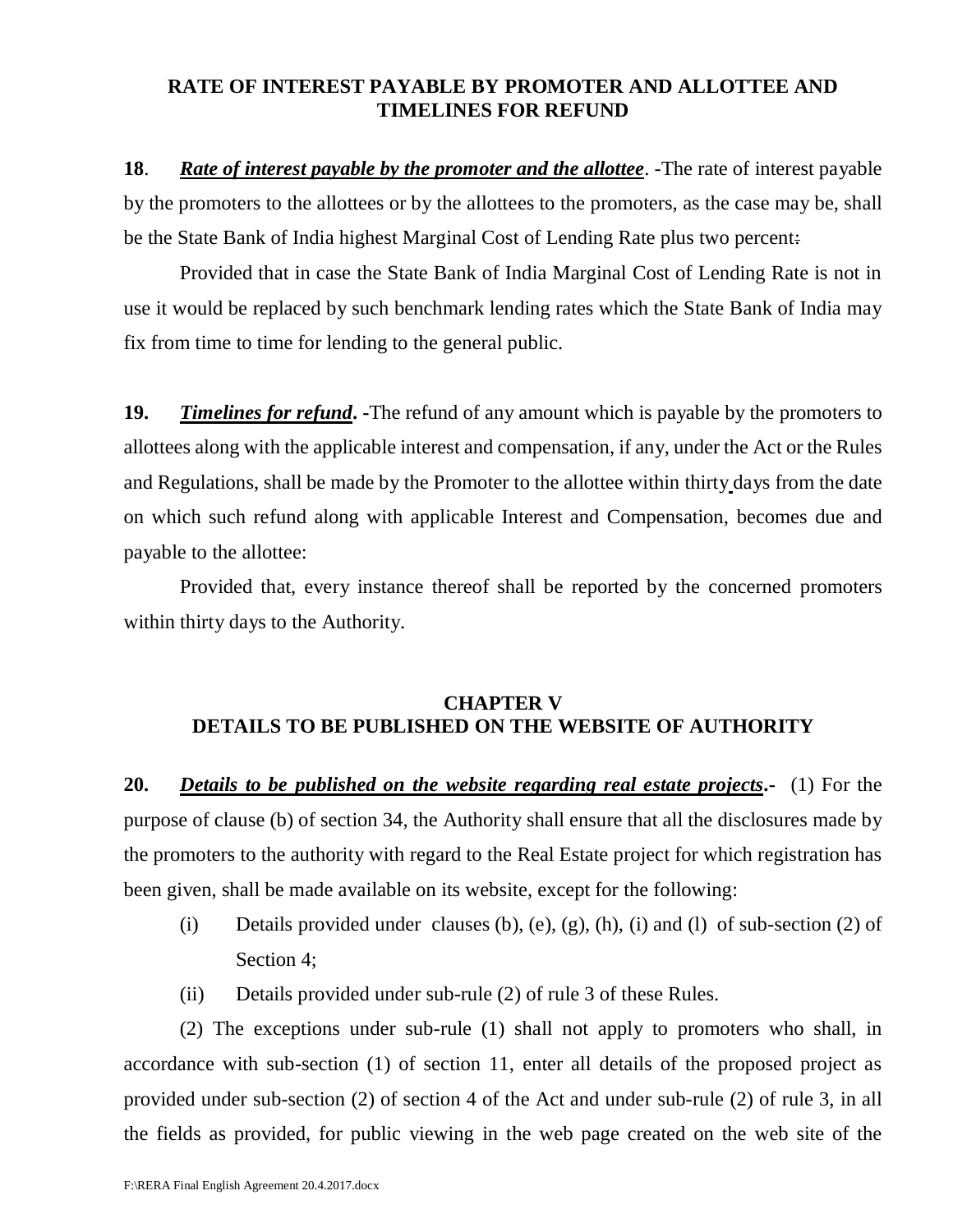Authority. The authority may through Regulation specify further details of the registered Real Estate Projects to be made available on the Website. The authority shall ensure that such information is updated at the interval of every quarter.

**21.** *Details to be published on the website regarding real estate agents.***-**For the purpose of clause (d) of section 34, the Authority shall ensure that the following information shall be made available on its website in respect of each real estate agent registered with it or whose application for registration has been rejected or revoked:

(a) For real estate agents registered with the Authority:

(i) registration number and the period of validity of the registration of the real estate agent with the regulatory authority;

(ii) brief details of his enterprise including its name, registered address, type of enterprise (proprietorship, societies, partnership, companies etc.);

(iii) particulars of registration including the bye-laws, memorandum of association, articles of association etc. as the case may be;

(iv) photograph of the real estate agent if it is and individual and the photograph of the partners, directors etc. in case of other persons;

(v) authenticated copy of the address proof of the place of business and the contact address, contact numbers and email-ids of the real estate agent and other officials responsible.

(b) In case of applicants whose application for registration as a real estate agent have been rejected or real estate agents whose registration has been revoked by the Authority:

(i) registration number and the period of validity of the registration of the real estate agent with the Authority;

(ii) brief details of his enterprise including its name, registered address, type of enterprise (proprietorship, societies, partnership, companies etc.);

(iii) photograph of the real estate agent if it is and individual and the photograph of the partners, directors etc. in case of other persons.

(c) such other information or documents as the authority may, from time to time, require the promoter to submit in accordance with the regulations.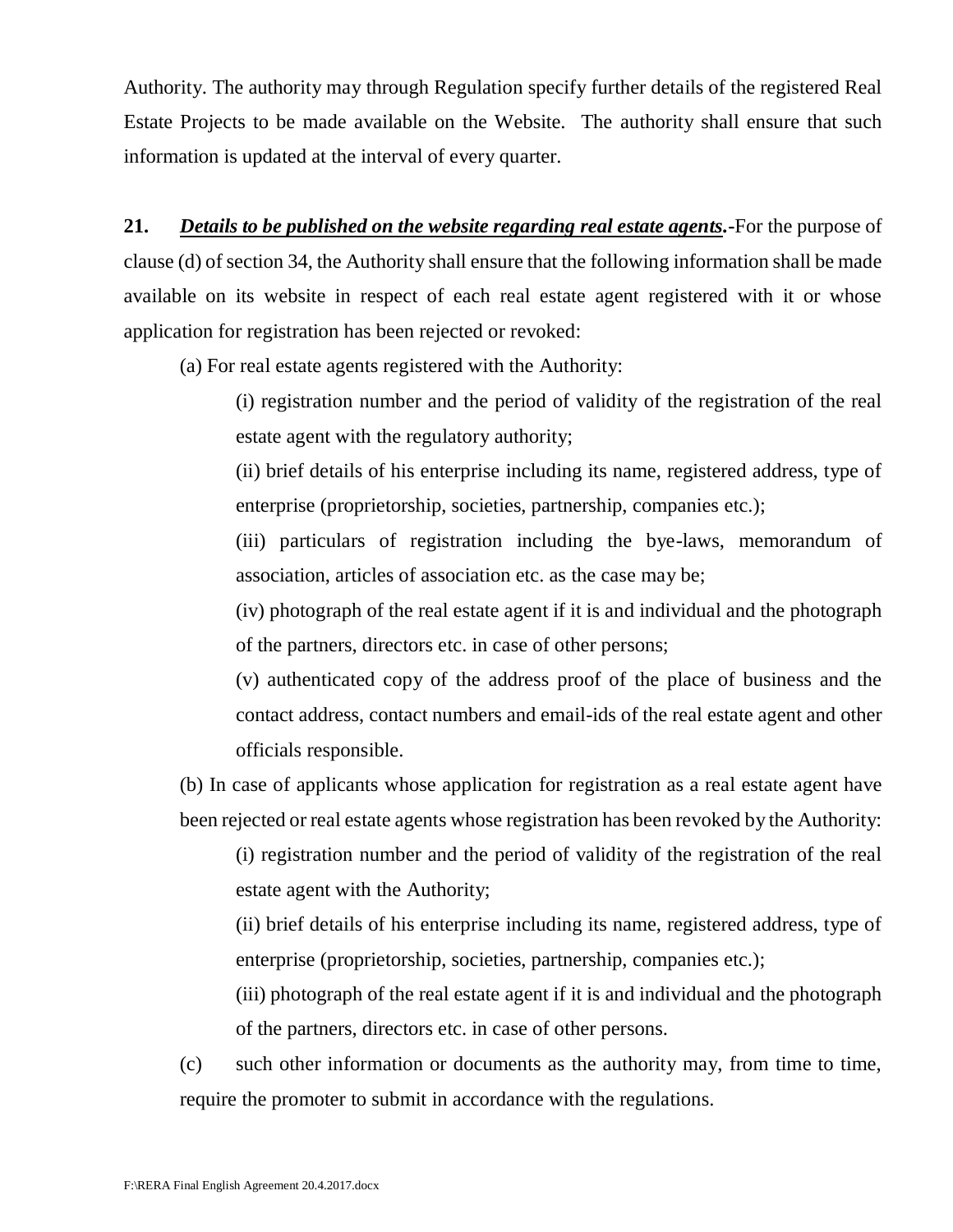**22**. *Obligation of the Authority to ensure cyber security of its website***.-** The Authority shall ensure adequate measure to ensure cyber security of its Website a back-up, in digital form, of the contents of its Website in terms of this rule, and ensure that such back-up is updated on the last day of every month. The Authority shall maintain and update its Website and observe provisions of the Information Technology Act, 2002 and Right to Information Act, 2005.

## **CHAPTER VI**

## **MISCELLANEOUS**

**23.** *Application of other laws not barred***: -** Nothing in these rules or the regulations of the Authority shall be construed to be in derogation of, provisions of any other laws or rules for the time being in force and rules and regulations made there under.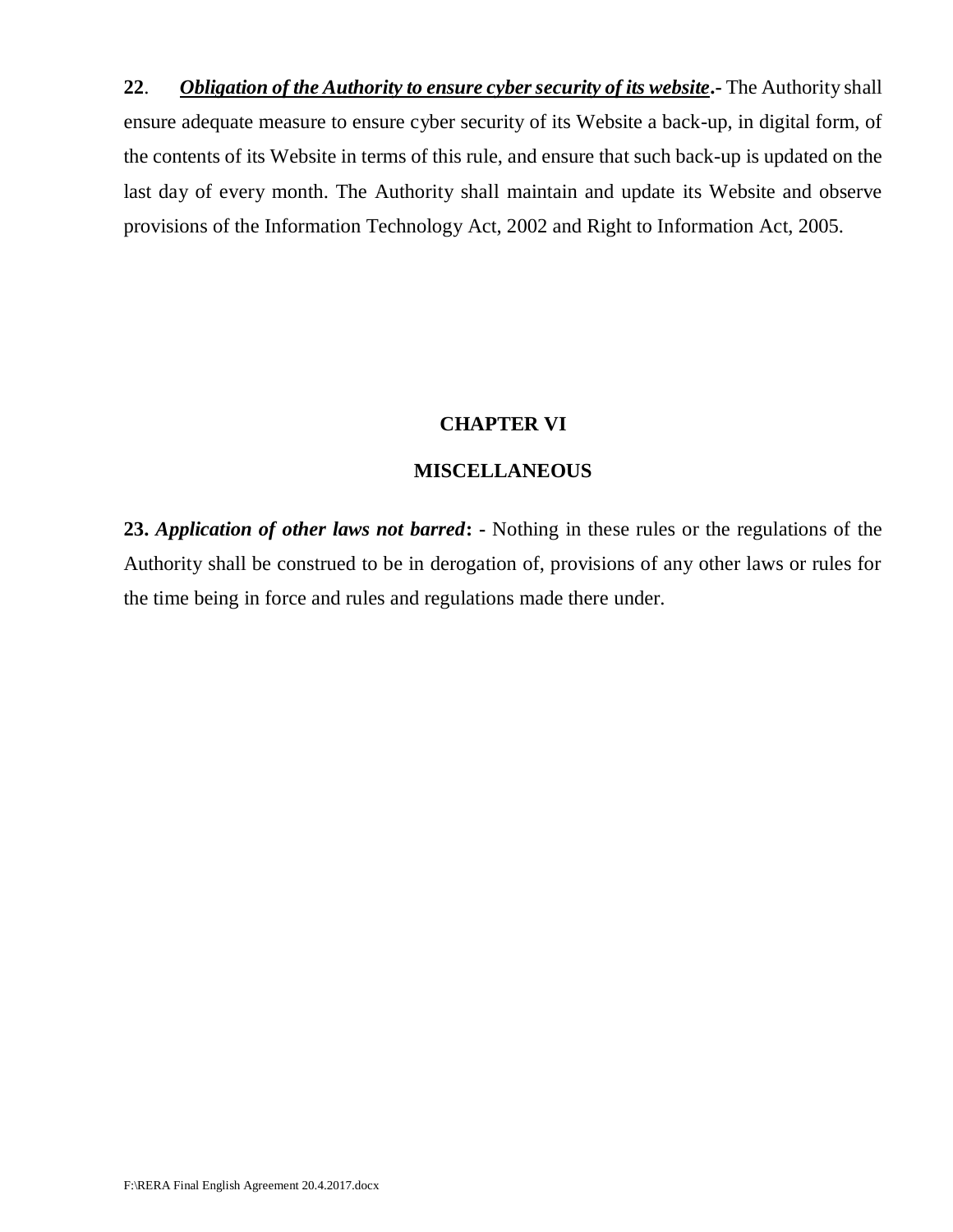# **FORM 'A' [See rule 3(3)]**

## **APPLICATION FOR REGISTRATION OF PROJECT**

To,

The Maharashtra Real Estate Regulatory Authority

\_\_\_\_\_\_\_\_\_\_\_\_\_\_\_\_\_\_\_\_\_\_\_\_\_\_\_\_\_\_ \_\_\_\_\_\_\_\_\_\_\_\_\_\_\_\_\_\_\_\_\_\_\_\_\_\_\_\_\_\_

Sir,

I/We hereby apply for the grant of registration of my/our project to be set up at \_\_\_\_\_\_\_\_\_\_\_\_\_\_\_\_\_\_\_\_ Tehsil /District / City situated in State of Maharashtra.

**1.** The requisite particulars are as under:-

- (i) Status of the applicant, whether individual / company / proprietorship firm / societies / partnership firm / competent authority;
- (ii) In case of individual
	- (a) Name
	- (b) Father's Name
	- (c) Occupancy
	- (d) Permanent address
	- (e) Photograph
	- (f) Contact Details (Phone number, mobile number, E-mail, Fax number etc.)
	- OR

In case of firm / societies / trust / companies / limited liability partnership / competent authority -

- (a) Name
- (b) Address
- (c) Copy of registration certificate
- (d) Main objects
- (e) Name, photograph and address of chairman of the governing body / partners / directors etc.
- (f) Contact Details (Phone number, mobile number, E-mail, Fax number etc.)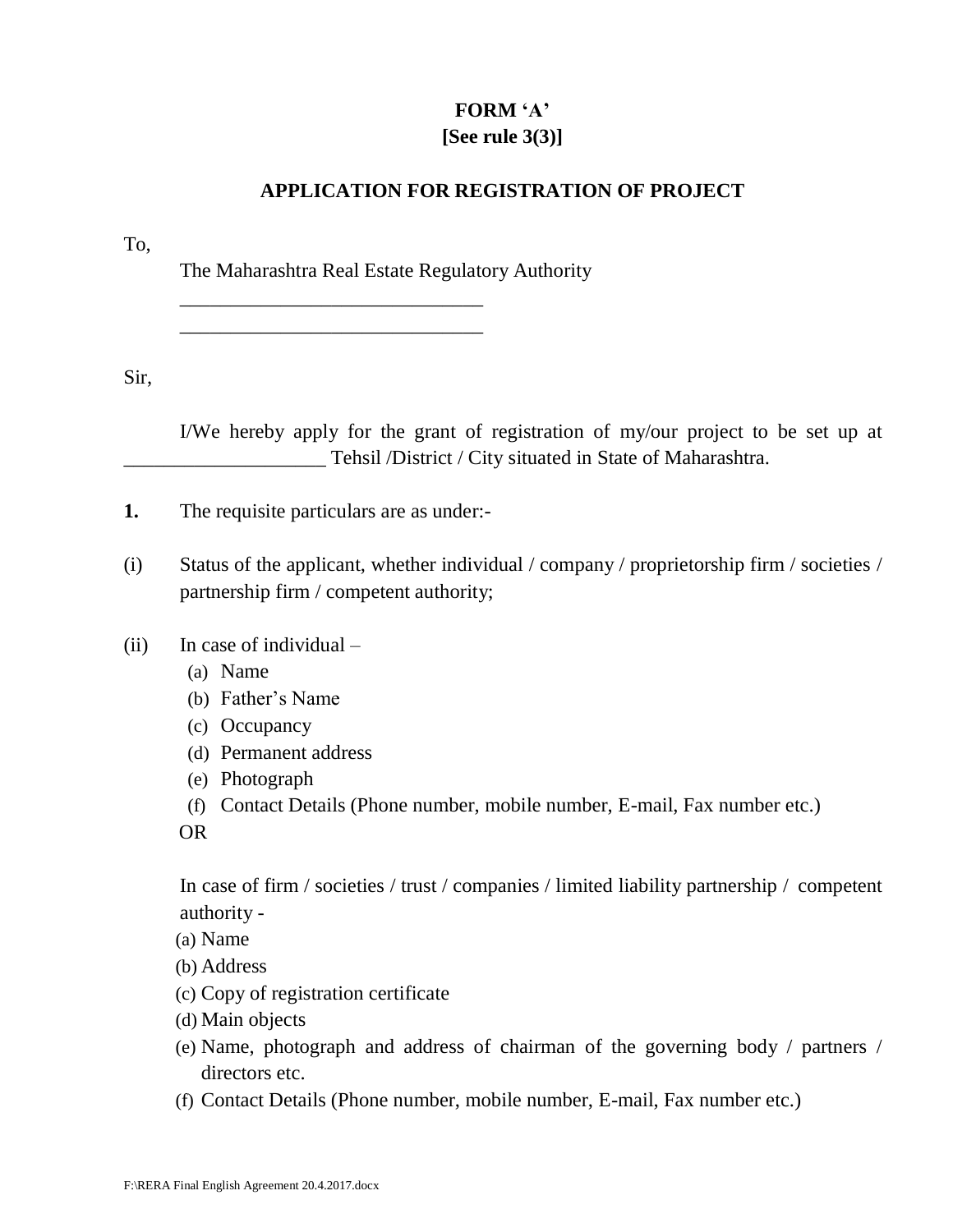- (iii) PAN No. \_\_\_\_\_\_\_;
- (iv) Name and address of the bank or banker with which account in terms of section 4  $(2)(1)(D)$  of the Act will be maintained \_\_\_\_\_\_\_;
- $(v)$  Details of project land held by the applicant  $\frac{1}{\sqrt{2}}$
- (vi) brief details of the projects launched by the promoter in the last five years, whether already completed or being developed, as the case may be, including the current status of the said projects, any delays in completion, details of cases pending, details of type of land and payments pending etc.
- (vii) Agency to take up external development works \_\_\_\_\_\_\_\_\_\_\_**(** Local Authority / Self Development**)**;
- (viii) Registration fee for an amount of Rs.\_\_\_\_\_\_\_\_\_\_\_\_\_\_\_/- calculated as per sub-rule (5) of rule 3;
- (ix) Any other information the applicant may like to furnish.
- 2. I/we enclose the following documents in triplicate, namely:-
	- (i) authenticated copy of the PAN card of the promoter and a letter of authority or Board Resolution, in case the promoter not being an individual;
	- (ii) estimated cost of Real Estate project as defined in Section 2 (v) of the Act;
	- (iii) copy of the legal title report reflecting the flow of title of the promoter to the land on which development is proposed to be developed with authentication of such title, if such land is owned by another person;
	- (iv) the details of encumbrances on the land on which development is proposed including any rights, title, interest, dues, litigation, details relating to mortgage / charge created for the project land for the facility taken by the applicant or any third party and name of any party in or over such land or no encumbrance certificate from an advocate having experience of ten years or from revenue authority not below the rank of Tehsildar, as the case may be;
	- (v) where the promoter is not the owner of the land on which development is proposed, copy of the collaboration agreement, development agreement, joint development agreement or any other agreement, as the case may be, entered into between the promoter and such owner, reflecting the consent of the owner of the land and authenticated copies of title report reflecting the title of such owner, on the land proposed to be developed;
	- (vi) an authenticated copy of the approvals and commencement certificate from the competent authority obtained in accordance with the laws as may be applicable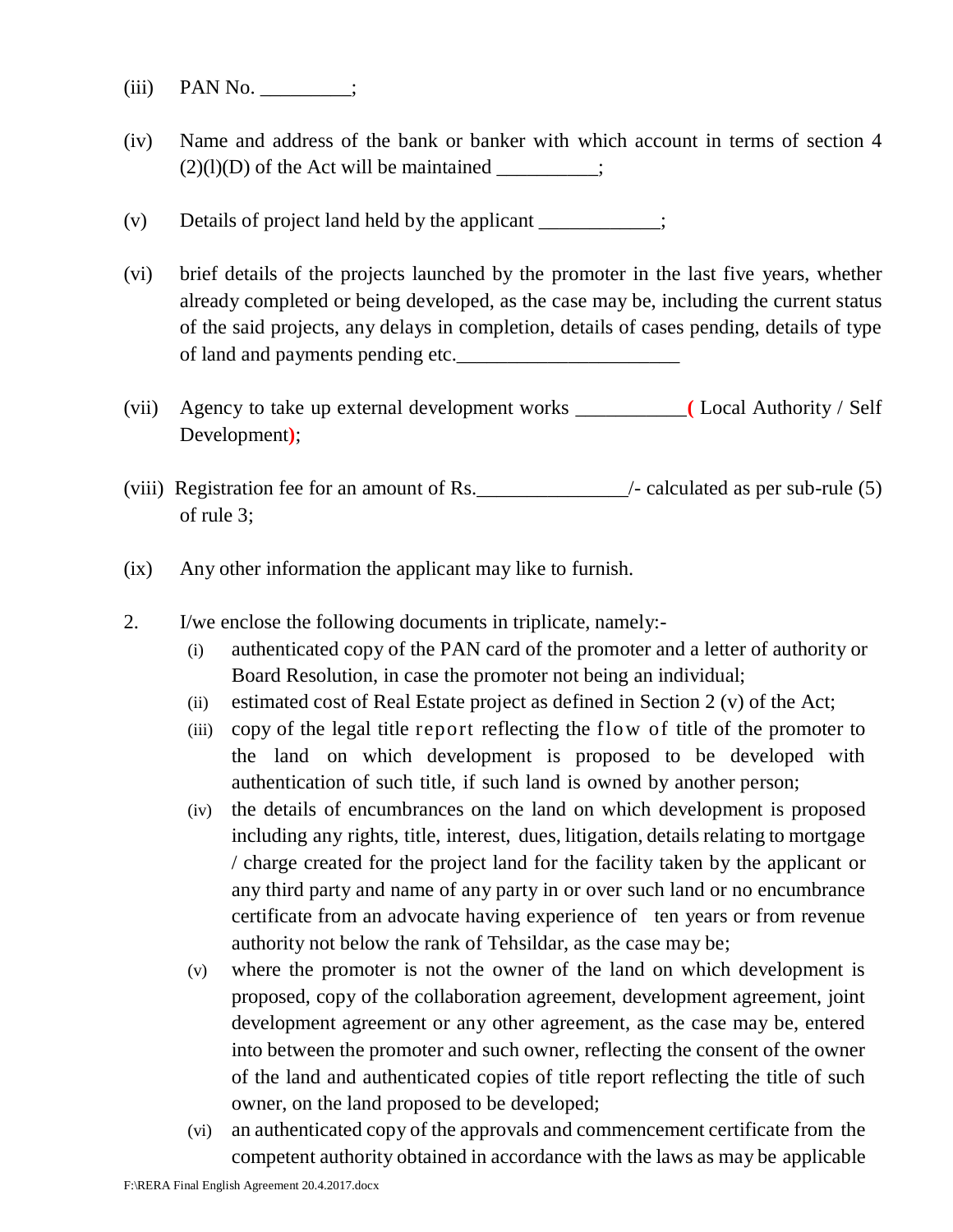for the for the real estate project mentioned in the application, and where the project is proposed to be developed in phases, an authenticated copy of the approvals and commencement certificate from the competent authority for each of such phases;

- (vii) the sanctioned plan, layout plan and specifications of the proposed project or the phase thereof, and the whole project as sanctioned by the competent authority;
- (viii) the plan of development works to be executed in the proposed project and the proposed facilities to be provided thereof including fire-fighting facilities, drinking water facilities, emergency evacuation services, use of renewable energy;
- (ix) the location details of the project, with clear demarcation of land dedicated for the said project along with its boundaries including the latitude and longitude of the end points of the project;
- (x) the proposed plan, proposed layout plan and specifications of the proposed project or the phase thereof, and the whole project as sanctioned by the competent authority;
- (xi) Proposed Floor Space Index to be consumed and sanctioned Floor Space Index. In case the sanctioned Floor Space Index is different than what is proposed to be consumed by the promoter from time to time, then the proposed Floor Space Index shall be disclosed at the time of registration and as and when the Floor Space Index is sanctioned, the same shall be uploaded on the website of the Authority by the Promoter from time to time.
- (xii) Proposed Number of building(s) or wing(s) to be constructed and sanctioned number of the building(s) or wing(s). In case the sanctioned Number of building(s) or wing(s) is different than what is proposed to be constructed by the promoter, then the proposed Number building(s) or wig(s) shall be disclosed at the time of registration and as and when the Additional Number of building(s) or wing(s) are sanctioned, the same shall be uploaded on the website of the Authority by the Promoter from time to time.
- (xiii) Proposed Number of Floors in respect of each of the building or wing to be constructed and sanctioned Number of Floors in respect of each of the building or wing. In case the sanctioned Number of Floors is different than what is proposed to be constructed by the promoter, then the proposed Number of Floors shall be disclosed at the time of registration and as and when the Additional Number of Floors are sanctioned, the same shall be uploaded on the website of the Authority by the Promoter from time to time.
- (xiv) Aggregate area in square meters of the recreation open space
- (xv) the plan of proposed development works to be executed in the proposed project and the proposed facilities to be provided thereof including fire-fighting facilities, drinking water facilities, emergency evacuation services, use of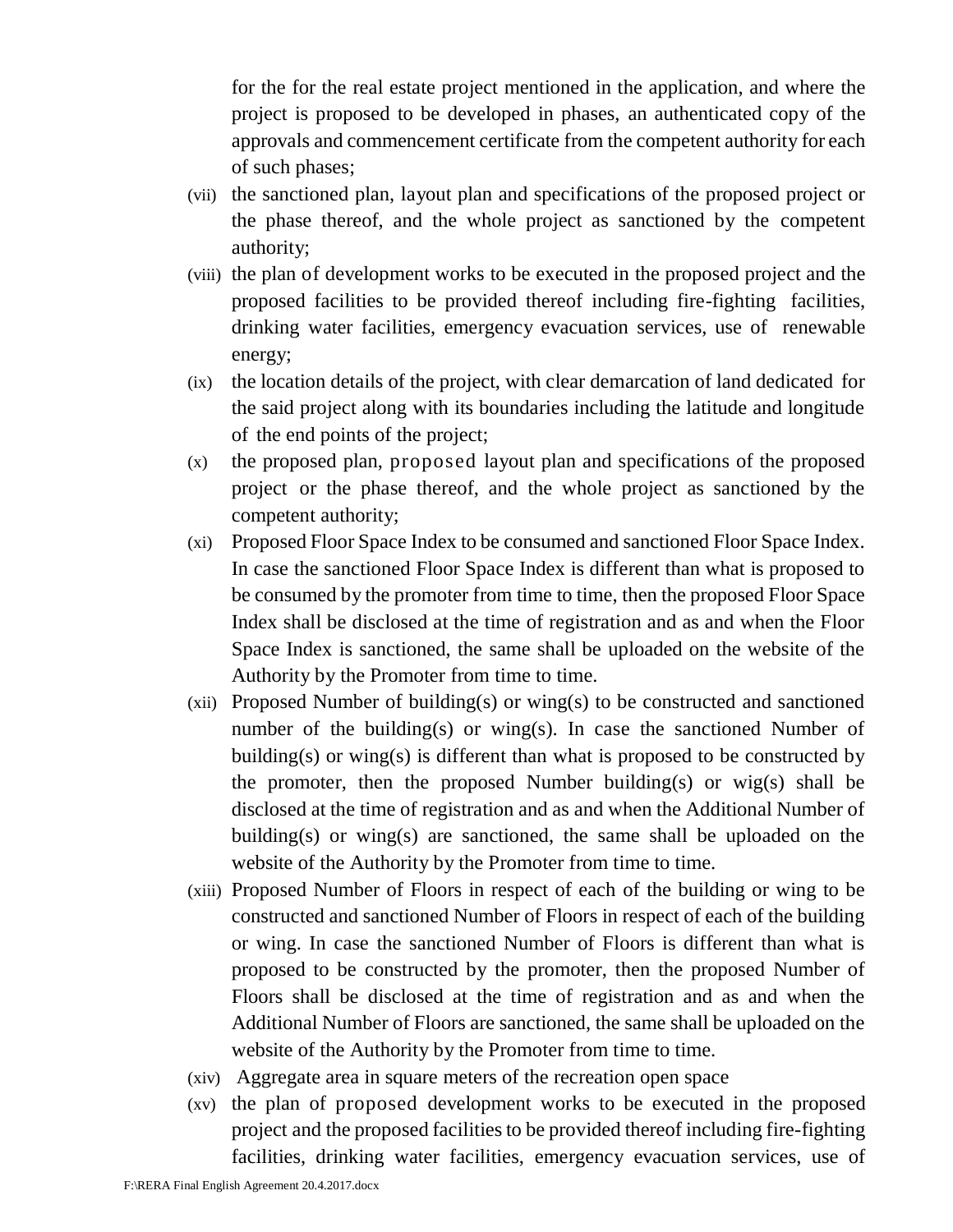renewable energy, the particulars in respect of Architecture and Design Standards, Type of Construction Technology, Earthquake Resistant Measures and the like, to be adopted for Buildings and for Common Areas and of amenities / facilities in the Layout Plan of the real estate project;;

- (xvi) proforma of the allotment letter and agreement for sale, to be signed with the allottees and the conveyance deed proposed to be signed with the nature of organisation of allottees to be constituted namely societies / federation/ common organization of allottees/federation of common organization;
- (xvii) the number, type and the carpet area of apartments for sale in the proposed project along with the area of the exclusive balcony or verandah areas and the exclusive open terrace areas apartment with the apartment, if any;
- (xviii)the number and areas of garage for sale in the proposed project to be provided at basements, stilts podium or independent structure or parking provided by mechanised parking arrangement;
- (xix) the number of covered or open parking areas in the real estate project;
- (xx) the names and addresses of his real estate agents, if any, for the proposed project;
- (xxi) the names and addresses of the contractors, architect, structural engineer, if any and other persons concerned with the development of the proposed project;
- (xxii) a declaration in Form 'B'**.**
- (xxiii)For ongoing project the Promoter shall submit a certificate from the project Architect certifying the percentage of completion of construction work of each of the building / wing of the project, a certificate from the Engineer for the estimated balance cost to complete the construction work of each of the building / wing of the project, and a certificate from a practicing Chartered Accountant**,**  for the estimated balance cost to complete the project. The promoter shall submit a certificate from a practicing Chartered Accountant**,** certifying the balance amount of receivables from the apartments / flats / premises sold or allotted and in respect of which agreement have been executed and estimated amount of receivables in respect of unsold apartments / flats / premises calculated at the prevailing ASR rate on the date of certificate.
- (xxiv)The Promoter shall disclose all details of ongoing real estate project as required under sub-section (2) of section 4 and Rule 3 including the extent of development carried out till date as per the last approved sanctioned plan of the project and the extent of development of common areas, Amenities etc. completed in respect of Buildings along with expected period of completion of the on-going real estate project. The promoter shall also disclose the original time period disclosed to the allottees, for completion of the project at the time of sale including the delay and the time period within which he undertakes to complete the pending project, which shall be commensurate with the extent of development already completed.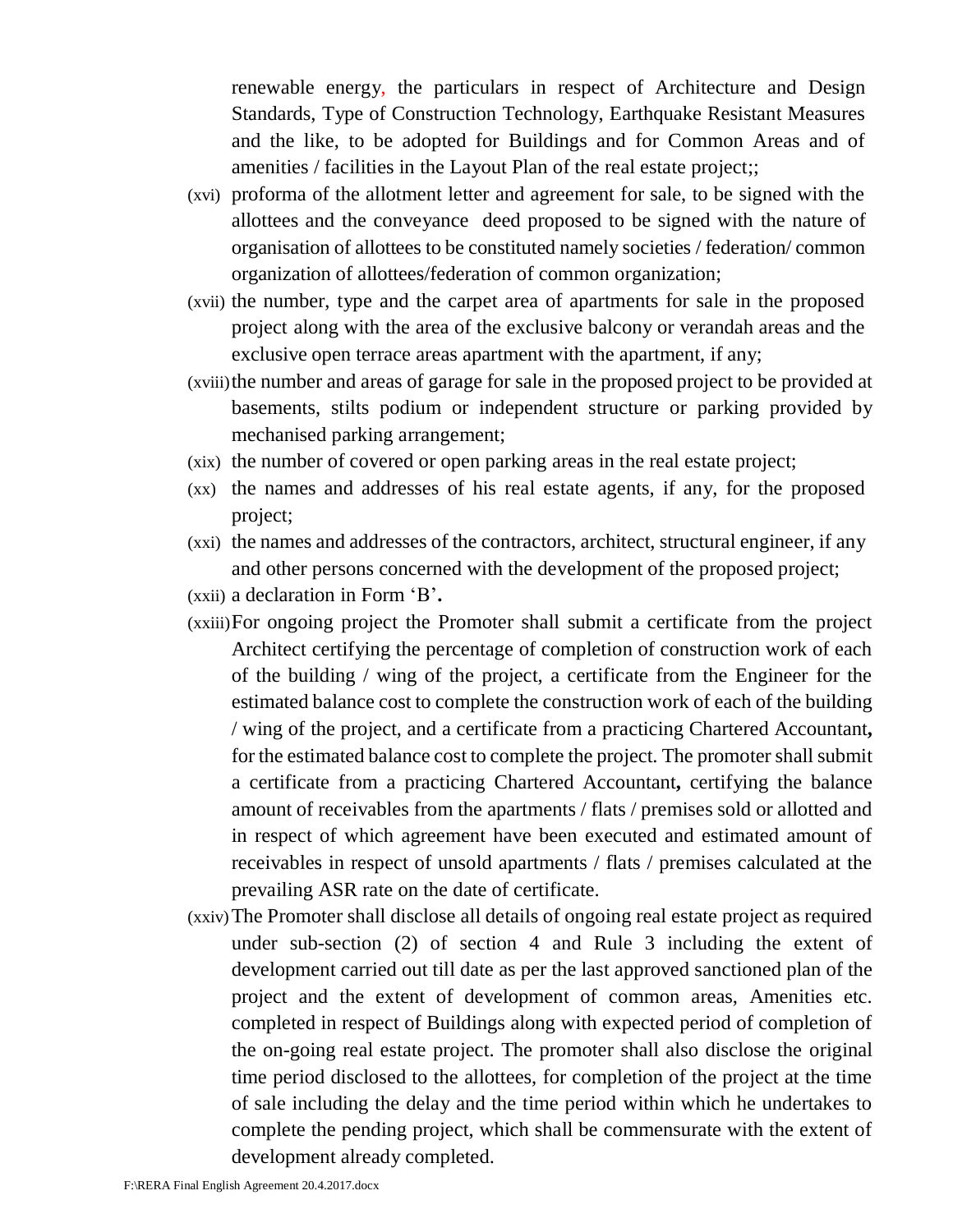- (xxv) For ongoing projects, the Promoter shall disclose the number of the apartments sold or allotted to the allottees and further disclose the size of the apartment based on carpet area even if earlier sold on any other basis such as super area, super built up area etc. which shall not affect the validity of the agreement entered into between the promoter and the allottee to that extent**.**
- (xxvi) In case the promoter has created third party interests in respect of the real estate project, the names and addresses of such persons in whose favour such interests have been created.
- 3. I/We solemnly affirm and declare that the particulars given in herein are correct to my/our knowledge and belief.

Dated:

Place:

Yours faithfully, Signature and seal (if any) of the applicant(s)

# **FORM 'B' [See rule 3(6)]**

# **DECLARATION, SUPPORTED BY AN AFFIDAVIT, WHICH SHALL BE SIGNED BY THE PROMOTER OR ANY PERSON AUTHORIZED BY THE PROMOTER**

# Affidavit cum Declaration

Affidavit cum Declaration of Mr./Ms. promoter of the proposed project / duly authorized by the promoter of the proposed project, vide its/his/their authorization dated

;

I, promoter of the proposed project / duly authorized by the promoter of the proposed project do hereby solemnly declare, undertake and state as under:

1. That I / promoter have  $\ell$  has a legal title Report to the land on which the development of the project is proposed

OR

have/has a legal title Report to the land on which the development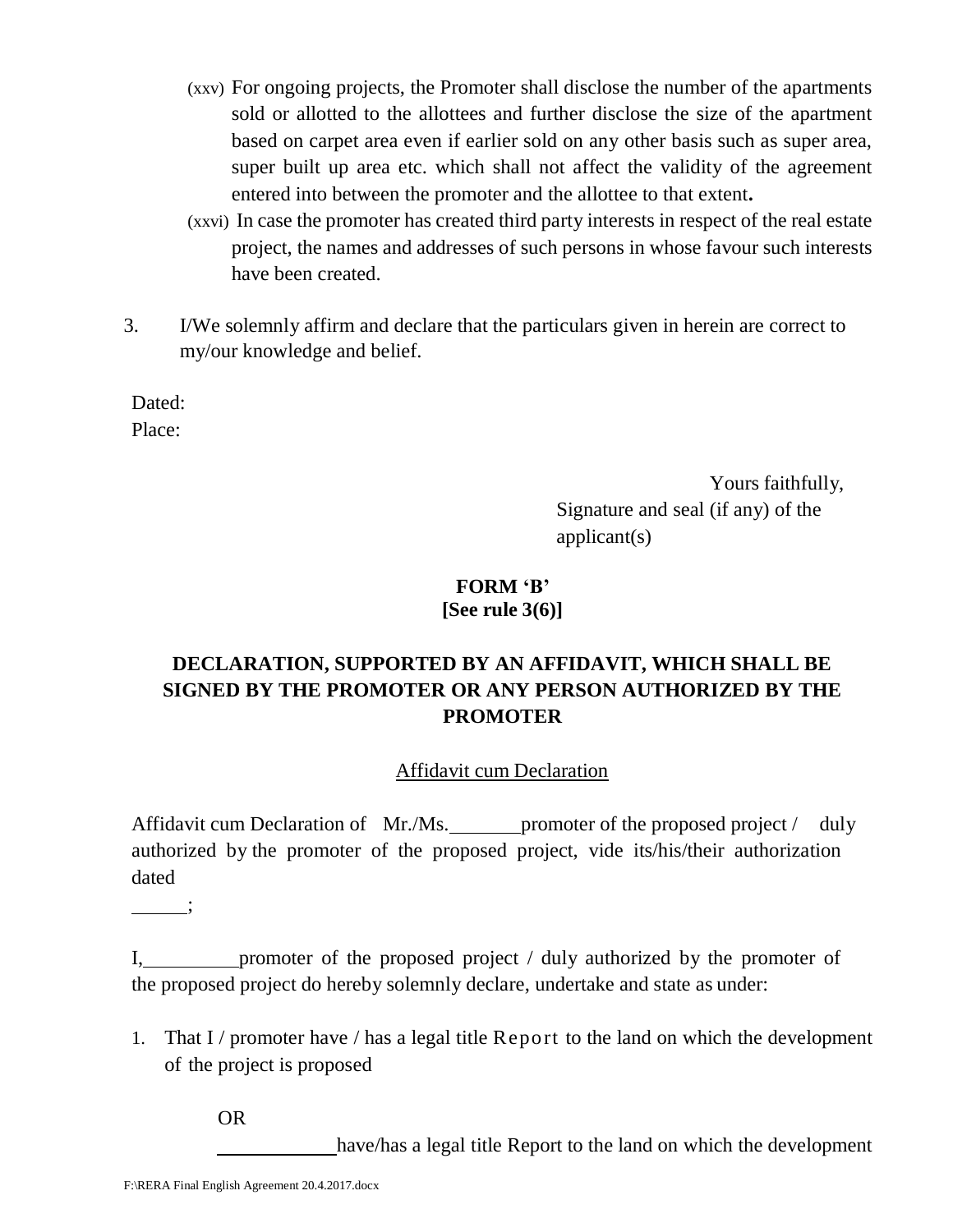of the proposed project is to be carried out

# AND

a legally valid authentication of title of such land along with an authenticated copy of the agreement between such owner and promoter for development of the real estate project is enclosed herewith.

2. That the project land is free from all encumbrances.

*OR*

That details of encumbrances \_ including dues and litigation, details of any rights, title, interest or name of any party in or over such land, along with details.

- 3. That the time period within which the project shall be completed by me/promoter from the date of registration of project;
- 4. (a) For new projects :

That seventy per cent of the amounts realised by me/promoter for the real estate project from the allottees, from time to time, shall be deposited in a separate account to be maintained in a scheduled bank to cover the cost of construction and the land cost and shall be used only for that purpose.

(b) For ongoing project on the date of commencement of the Act

(i) That seventy per cent of the amounts to be realised hereinafter by me/promoter for the real estate project from the allottees, from time to time, shall be deposited in a separate account to be maintained in a scheduled bank to cover the cost of construction and the land cost and shall be used only for that purpose.

## OR

(ii) That entire of the amounts to be realised hereinafter by me/promoter for the real estate project from the allottees, from time to time, shall be deposited in a separate account to be maintained in a scheduled bank to cover the cost of construction and the land cost and shall be used only for that purpose, since the estimated receivable of the project is less than the estimated cost of completion of the project.

- 5. That the amounts from the separate account shall be withdrawn in accordance with Rule 5
- 6. That  $I /$  the promoter shall get the accounts audited within six months after the end of every financial year by a practicing Chartered Accountant, and shall produce a statement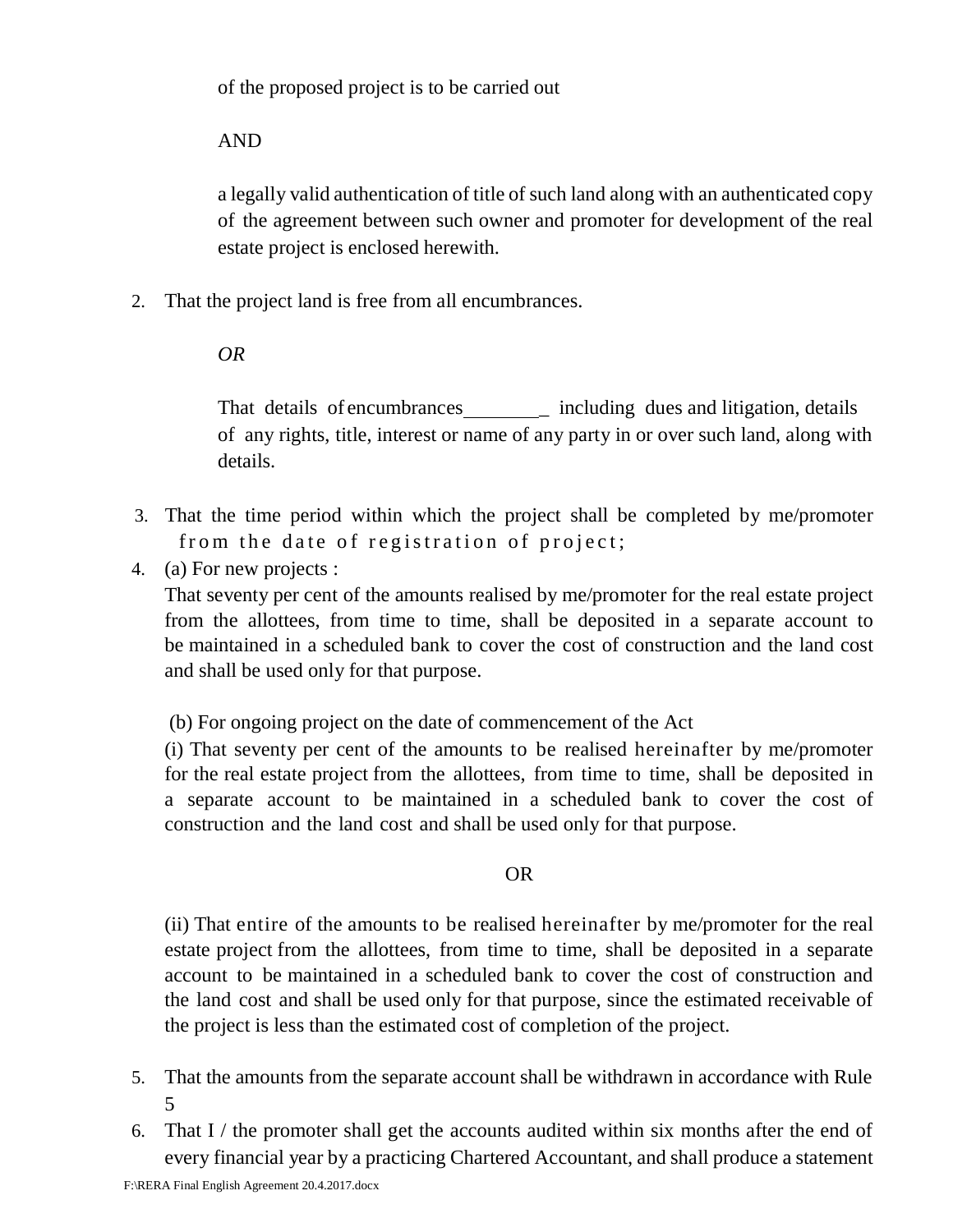of accounts duly certified and signed by such practicing Chartered Accountant**,** and it shall be verified during the audit that the amounts collected for a particular project have been utilised for the project and the withdrawal has been in compliance with the proportion to the percentage of completion of the project.

- 7. That I /the promoter shall take all the pending approvals on time, from the competent authorities.
- 8. That I/ the promoter shall inform the Authority regarding all the changes that have occurred in the information furnished under sub-section (2) of section 4 of the Act and under rule 3 of these rules, within seven days of the said changes occurring.
- 9. That I / the promoter have / has furnished such other documents as have been prescribed by the rules and regulations made under the Act.
- 10. That I/the promoter shall not discriminate against any allottee at the time of allotment of any apartment, plot or building, as the case may be.

Deponent

# **Verification**

The contents of my above Affidavit cum Declaration are true and correct and nothing material has been concealed by me therefrom.

Verified by me at on this day of .

Deponent

# **FORM 'C' [See rule 6(a)] REGISTRATION CERTIFICATE OF PROJECT**

This registration is granted under section 5 of the Act to the following project under project registration number : (Specify Details of Project including the project address);

1. (in the case of an individual) Mr./Ms. son of Mr./Ms. Tehsil District/City situated in State of Maharashtra ;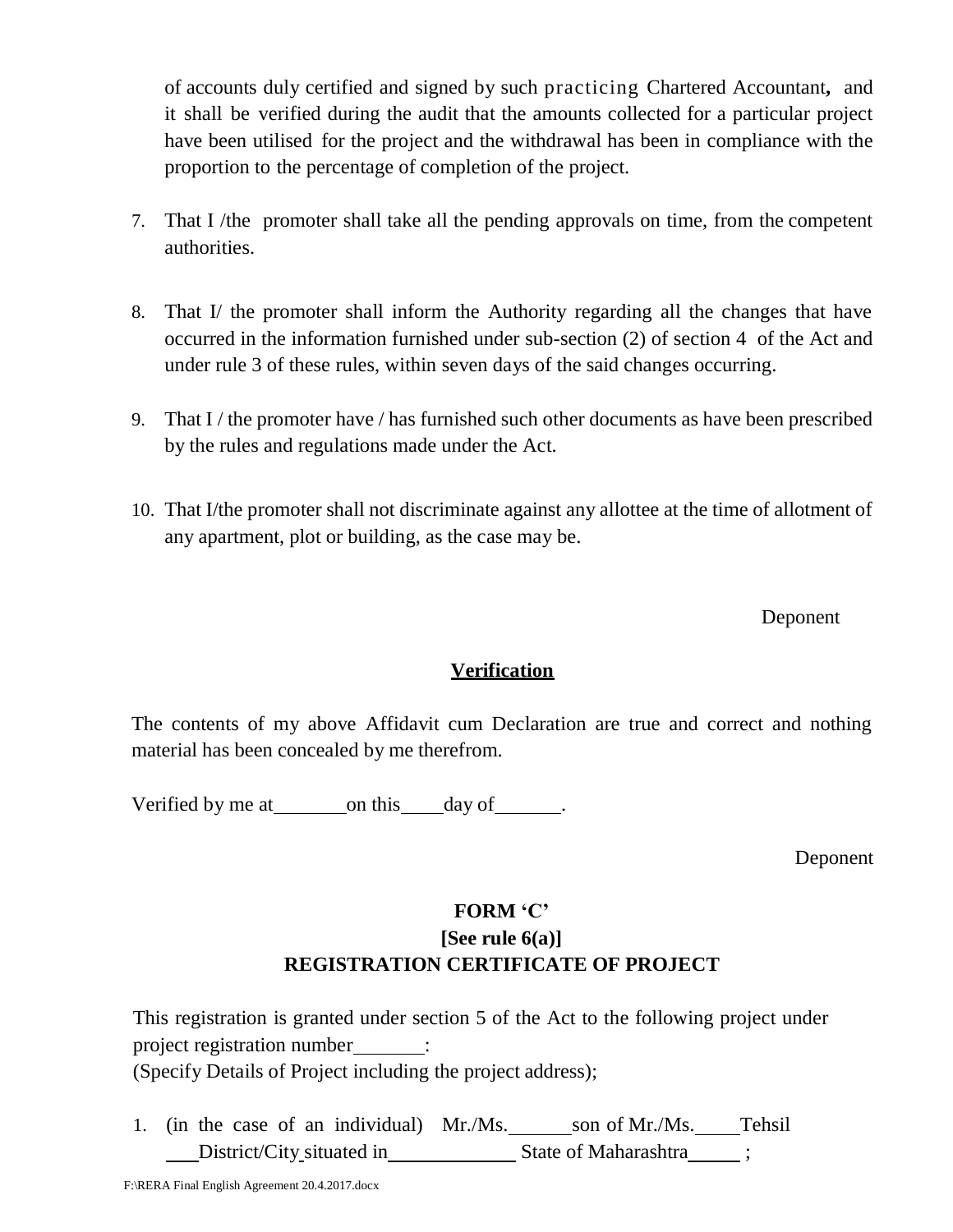OR

(in the case of a firm / society / company / competent authority) firm / society / company / competent authority having its registered office / principal place of business at .

- 2. This registration is granted subject to the following conditions, namely:-
	- (i) The promoter shall enter into an agreement for sale with the allottees;
	- (ii) The promoter shall execute and register a conveyance deed in favour of the allottee or the association of the allottees, as the case may be, of the apartment or the common areas as per Rule 9;
	- (iii) The promoter shall deposit seventy percent of the amounts realised by the promoter in a separate account to be maintained in a schedule bank to cover the cost of construction and the land cost to be used only for that purpose as per sub- clause (D) of clause (l) of sub-section (2) of section 4 read with Rule 5;

## OR

(iii) That entire of the amounts to be realised hereinafter by me/promoter for the real estate project from the allottees, from time to time, shall be deposited in a separate account to be maintained in a scheduled bank to cover the cost of construction and the land cost and shall be used only for that purpose, since the estimated receivable of the project is less than the estimated cost of completion of the project.

- (iv) The Registration shall be valid for a period of years commencing from and ending with unless renewed by the Maharashtra Real Estate Regulatory Authority in accordance with section 5 of the Act read with rule 6;
- (v) The promoter shall comply with the provisions of the Act and the rules and regulations made there under;
- (vi) That the promoter shall take all the pending approvals from the competent authorities
- 3. If the above mentioned conditions are not fulfilled by the promoter, the regulatory **A**uthority may take necessary action against the promoter including revoking the registration granted herein, as per the Act and the rules and regulations made there under.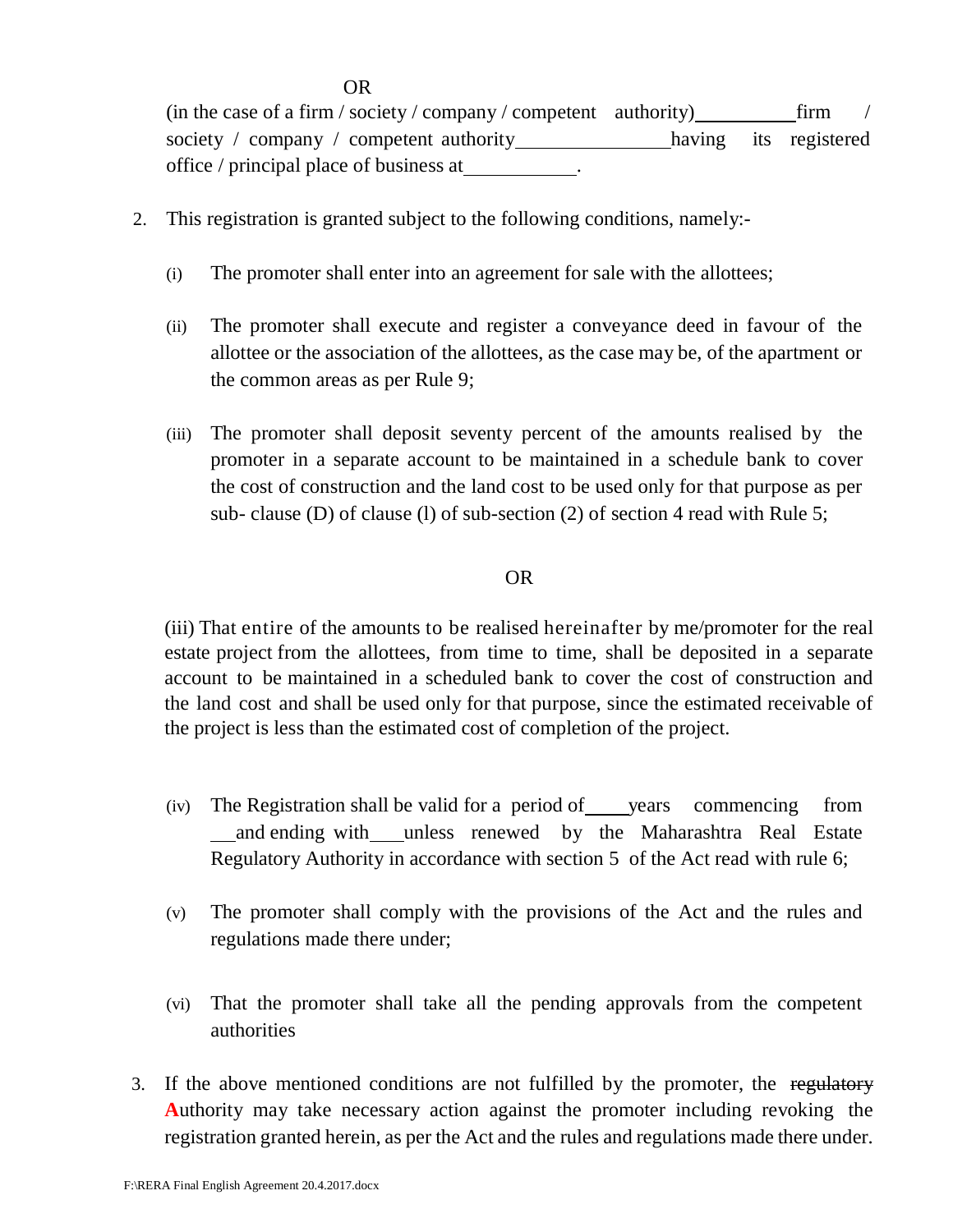Dated: Place:

> Signature and seal of the Authorized Officer Maharashtra Real Estate Regulatory Authority

# **FORM 'D' [See Rule 6(b), Rule 7(2); Rule 8(1)]**

# **INTIMATION OF REJECTION OF APPLICATION FOR REGISTRATION OF PROJECT / REJECTION OF APPLICATION FOR EXTENSION OF REGISTRATION OF PROJECT / REVOCATION OF REGISTRATION OF PROJECT**

From:

The Maharashtra Real Estate Regulatory Authority,

\_\_\_\_\_\_\_\_\_\_\_\_\_\_\_\_\_\_\_\_\_\_\_\_\_\_\_\_\_\_\_\_

\_\_\_\_\_\_\_\_\_\_\_\_\_\_\_\_\_\_\_\_\_\_\_\_\_\_\_\_\_\_\_\_

\_\_\_\_\_\_\_\_\_\_\_\_\_\_\_\_\_\_\_\_\_\_\_\_\_\_\_\_\_\_\_\_\_ \_\_\_\_\_\_\_\_\_\_\_\_\_\_\_\_\_\_\_\_\_\_\_\_\_\_\_\_\_\_\_\_\_ \_\_\_\_\_\_\_\_\_\_\_\_\_\_\_\_\_\_\_\_\_\_\_\_\_\_\_\_\_\_\_\_\_

To

Application/Registration No.: \_\_\_\_\_\_\_\_\_\_\_\_\_\_\_\_\_\_\_\_\_\_\_

Dated: \_\_\_\_\_\_\_\_\_\_\_\_\_\_\_\_\_\_\_\_\_\_\_

You are hereby informed that your application for registration of your project is rejected.

OR

You are hereby informed that your application for extension of the registration of your project is rejected.

OR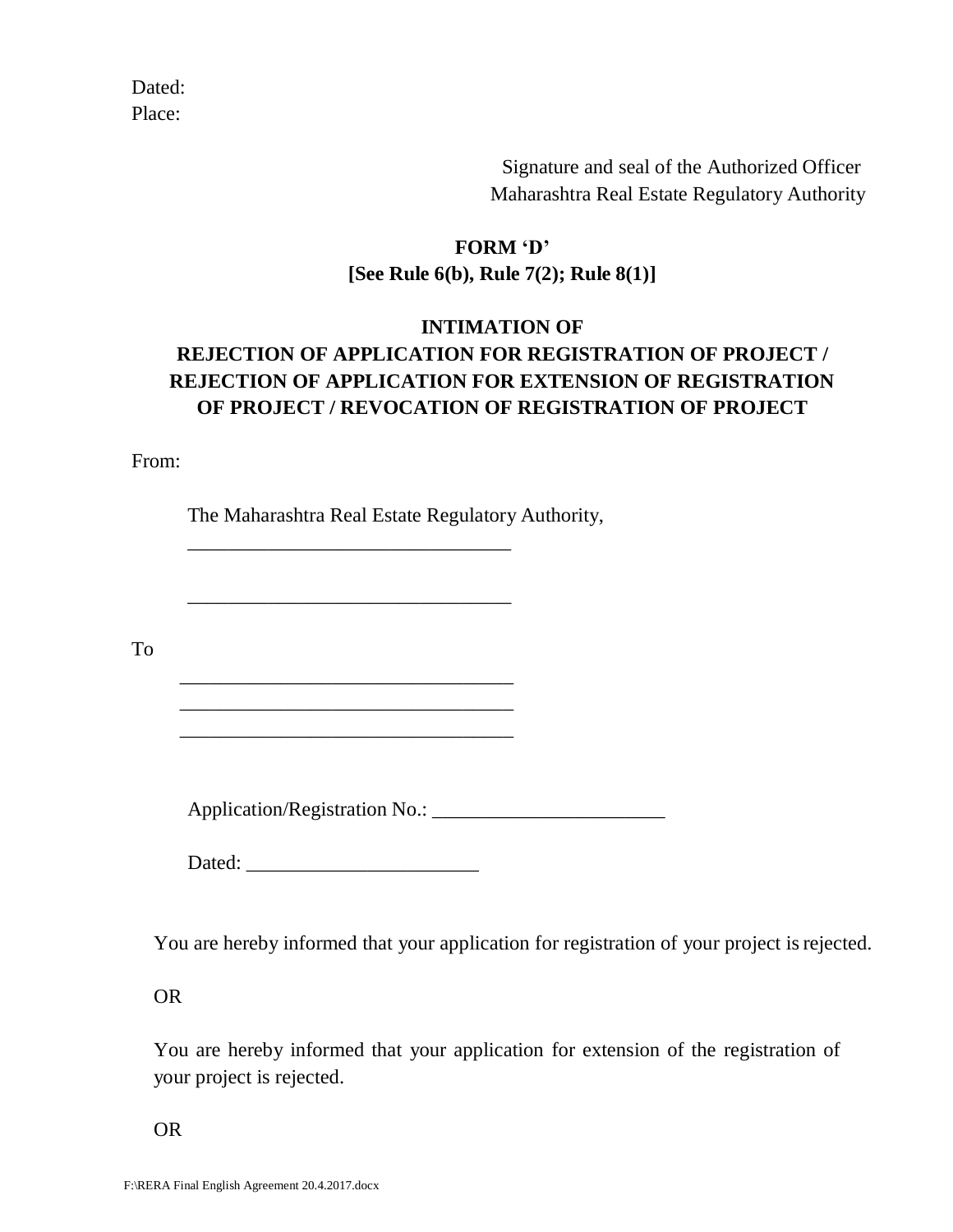You are hereby informed that the registration granted to your project is hereby revoked for the reasons set out below

(here state out the reasons)

Place:

Dated:

Signature and seal of the Authorized Officer Maharashtra Real Estate Regulatory Authority

# **FORM 'E' [See rule 7(1)] APPLICATION FOR EXTENSION OF REGISTRATION OF PROJECT**

From:

\_\_\_\_\_\_\_\_\_\_\_\_\_\_\_\_\_\_\_\_ \_\_\_\_\_\_\_\_\_\_\_\_\_\_\_\_\_\_\_\_ \_\_\_\_\_\_\_\_\_\_\_\_\_\_\_\_\_\_\_\_

To

The Maharashtra Real Estate Regulatory Authority,

\_\_\_\_\_\_\_\_\_\_\_\_\_\_\_\_\_\_\_\_\_\_\_\_\_\_\_\_\_ \_\_\_\_\_\_\_\_\_\_\_\_\_\_\_\_\_\_\_\_\_\_\_\_\_\_\_\_\_ \_\_\_\_\_\_\_\_\_\_\_\_\_\_\_\_\_\_\_\_\_\_\_\_\_\_\_\_\_

Sir,

I/We hereby apply for extension of registration of the following project:

\_\_\_\_\_\_\_\_\_\_\_\_\_\_\_\_\_\_\_\_\_\_\_\_\_\_\_\_\_\_\_\_\_\_\_\_\_\_\_\_\_\_\_\_\_\_\_\_\_\_\_\_\_\_\_\_\_\_\_\_\_\_\_\_\_\_\_\_\_

registered with the regulatory authority vide project registration certificate bearing No. which expires on \_\_\_\_.

\_\_\_\_\_\_\_\_\_\_\_\_\_\_\_\_\_\_\_\_\_\_\_\_\_\_\_\_\_\_\_\_\_\_\_\_\_\_\_\_\_\_\_\_\_\_\_\_\_\_\_\_\_\_\_\_\_\_\_\_\_\_\_\_\_\_\_\_\_\_\_\_\_\_

As required I/we submit the following documents and information, namely:-

(i) Rupees \_\_\_\_\_ as fees for extension as provided under sub-rule (3) of rule 7;

(ii) Authenticated copy of proposed Plan of the project showing the stage of development works undertaken till date;

(iii) Explanatory note regarding the state of development works in the project and reason for not completing the development works in the project within the period declared in the declaration submitted in Form 'B' at the time of making application for the registration of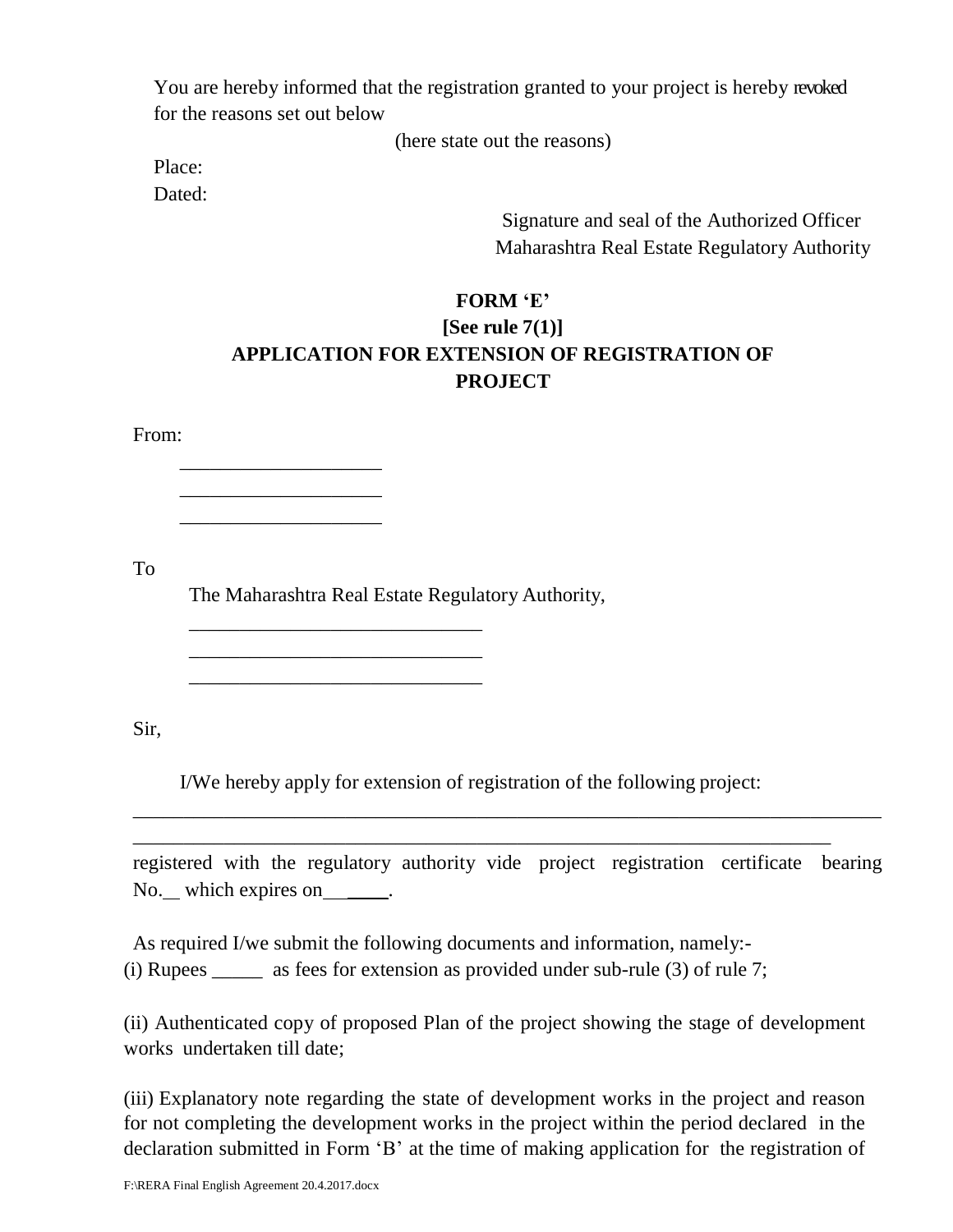the project:-

(here state out the reasons);

(iv) Authenticated copy of the permission/approval from the competent authority which is valid for a period which is longer than the proposed term of extension of the registration sought from the regulatory authority;

- (i) The original project registration certificate; and
- (ii) Any other information as may be specified by regulations.

Place:

Dated:

 $\overline{\phantom{a}}$ 

Yours faithfully, Signature and seal (if any) of the applicant(s)

# **FORM 'F' [See rule 7(2)] CERTIFICATE FOR EXTENSION OF REGISTRATION OF PROJECT**

This extension of registration is granted under section 7 of the Act, to the following project: \_\_\_\_\_\_\_\_\_\_\_\_\_\_\_\_\_\_\_\_\_\_\_\_\_\_\_\_\_\_\_\_\_\_\_\_\_\_\_\_\_\_\_\_\_\_\_\_\_\_\_\_\_\_\_\_\_\_\_\_\_\_\_\_\_\_\_\_\_\_\_\_

\_\_\_ registered with the regulatory authority vide project registration certificate bearing No.\_\_\_\_\_\_\_\_\_\_ of

\_\_\_\_\_\_\_\_\_\_\_\_\_\_\_\_\_\_\_\_\_\_\_\_\_\_\_\_\_\_\_\_\_\_\_\_\_\_\_\_\_\_\_\_\_\_\_\_\_\_\_\_\_\_\_\_\_\_\_\_\_\_\_\_\_\_\_\_\_\_\_\_

- 1. (in the case of an individual) Mr./Ms. son of son of Mr./Ms. District /City situated in State of Maharashtra ; OR (in the case of a firm / society / company / competent authority) firm / society / company / competent authority having its registered office/principal place of business at .
- 2. This renewal of registration is granted subject to the following conditions, namely:-
	- (i) The promoter shall execute and register a conveyance deed in favour of the allottee or the association of the allottees, as the case may be, of the apartment or the common areas as per sub-rule (2) of rule 9;
	- (ii) The promoter shall deposit seventy percent of the amounts realised by the promoter in a separate account to be maintained in a schedule bank to cover the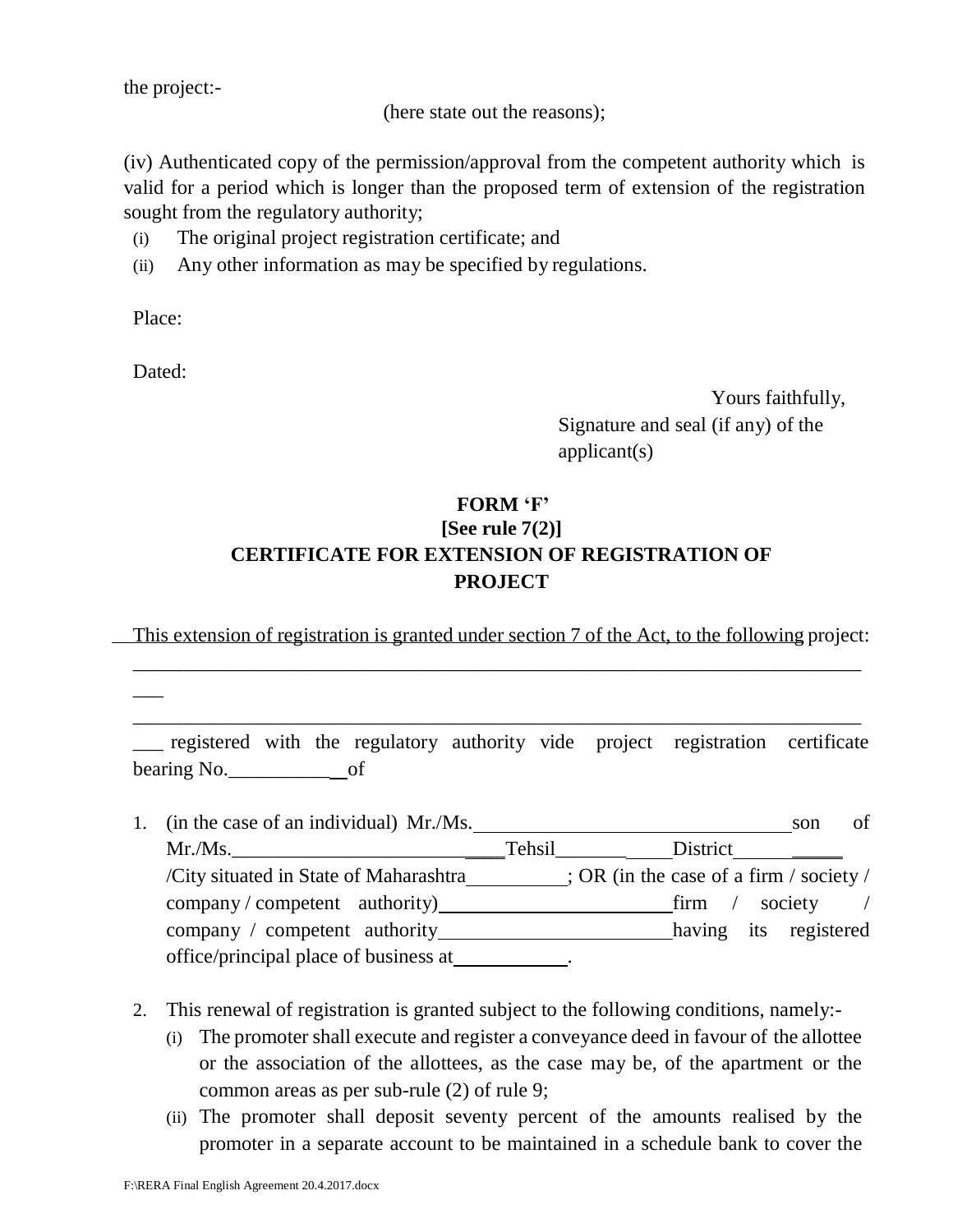cost of construction and the land cost to be used only for that purpose as per subclause (D) of clause (l) of sub-section (2) of section 4 read with Rule 5;

OR

(ii) That entire of the amounts to be realised hereinafter by me/promoter for the real estate project from the allottees, from time to time, shall be deposited in a separate account to be maintained in a scheduled bank to cover the cost of construction and the land cost and shall be used only for that purpose, since the estimated receivable of the project is less than the estimated cost of completion of the project.

- (iii) The registration shall be valid for a period of years commencing from and ending with unless renewed by the Maharashtra Real Estate Regulatory Authority in accordance with section 6 read with rule 7 of the Act;
- (iv) The promoter shall comply with the provisions of the Act and the rules and regulations made there under;
- (v) That the promoter shall take all the pending approvals from the competent authorities
- (vi) If the above mentioned conditions are not fulfilled by the promoter, the regulatory authority may take necessary action against the promoter including revoking the registration granted herein, as per the Act and the rules and regulations made there under.

Dated:

Place:

Signature and seal of the Authorized Officer Maharashtra Real Estate Regulatory Authority

## **FORM 'G' [See rule 11(2)] APPLICATION FOR REGISTRATION OF REAL ESTATE AGENT**

To The Maharashtra Real Estate Regulatory Authority

Sir,

\_\_\_\_\_\_\_\_\_\_\_\_\_\_\_\_\_\_\_\_ \_\_\_\_\_\_\_\_\_\_\_\_\_\_\_\_\_\_\_\_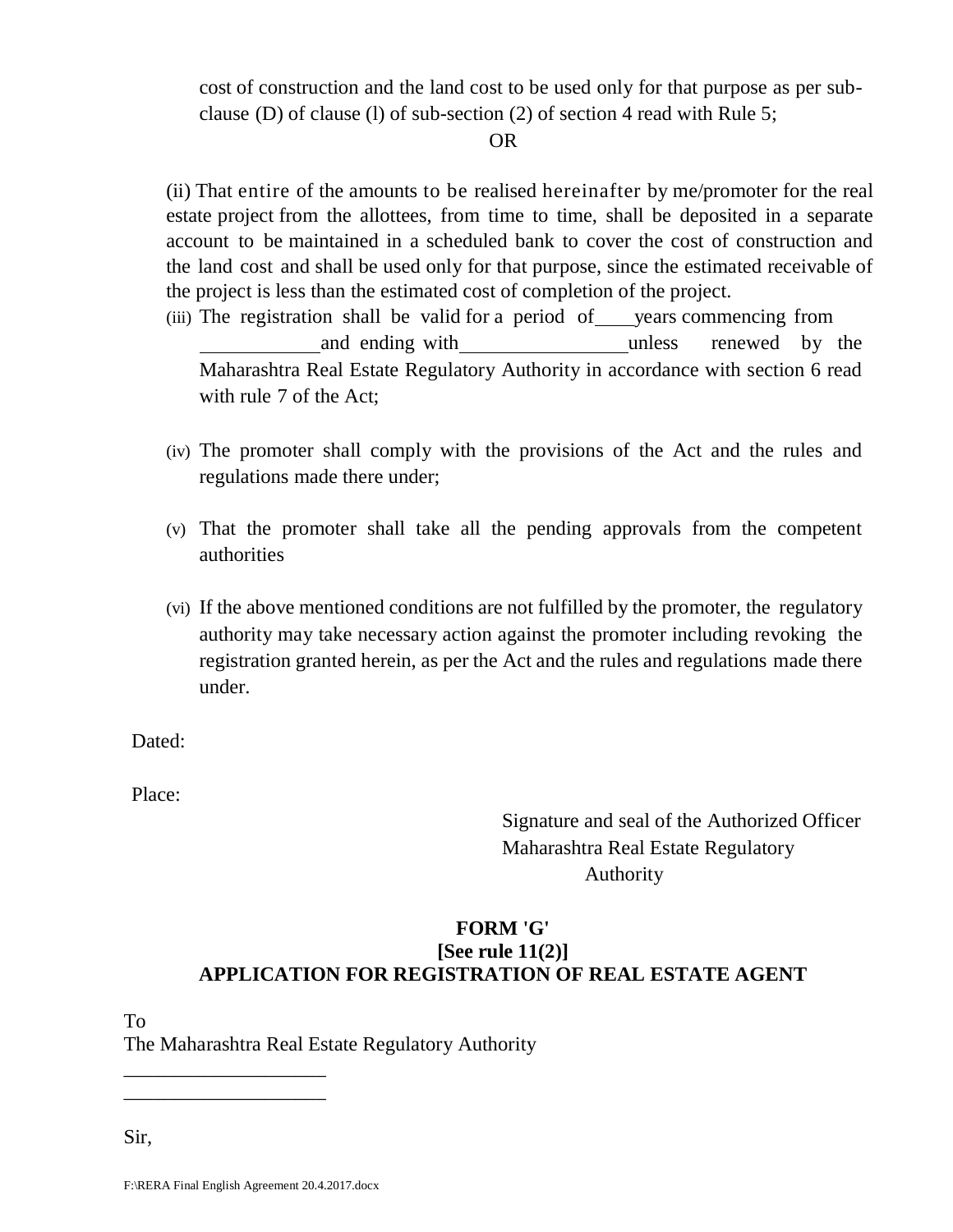I/We apply for the grant of registration as a real estate agent to facilitate the sale or purchase of any plot, apartment or building, as the case may be, in real estate projects registered in the State of Maharashtra in terms and the rules and regulations made there under,

1. (in the case of an individual) Mr./Ms. \_\_\_\_\_\_\_\_\_\_\_\_\_\_\_\_\_\_\_\_\_\_\_\_\_\_\_\_\_\_\_son of Mr./Ms.\_\_\_\_\_\_\_\_\_\_\_\_\_\_\_\_\_\_\_\_\_\_\_\_\_\_\_\_Tehsil\_\_\_\_\_\_\_\_\_\_\_\_\_District\_\_\_\_\_\_\_\_\_\_\_\_\_\_\_\_ State \_\_\_\_\_\_\_\_\_\_\_\_\_\_\_\_\_\_\_; OR (in the case of a firm / society / company) \_\_\_\_\_\_\_\_\_\_\_\_\_\_firm / society / company \_\_\_\_\_\_\_\_\_\_\_\_\_\_\_\_\_\_having its registered office / principal place of business at  $\mathcal{L}=\mathcal{L}^{\mathcal{L}}$  , we have the set of the set of the set of the set of the set of the set of the set of the set of the set of the set of the set of the set of the set of the set of the set of the set of the set of th

2. The requisite particulars are as under:-

(i) Status of the applicant, whether individual / company / proprietorship firm / societies / partnership firm / limited liability partnership;

(ii) In case of individual –

(a) Name

(b) Father's Name

- (c) Occupancy
- (d) Permanent address
- (e) Photograph
	- OR

In case of firm / societies / companies -

(a) Name

(b) Address

(c) Copy of registration certificate

(d) Major activities

(e) Name, photograph and address of partners / directors etc.

(iii) particulars of registration including the bye-laws, memorandum of association, articles of association etc. as the case may be;

(iv)authenticated copy of the address proof of the place of business, number of branch offices if any along with contact details including Telephone Numbers, Fax numbers and e-mail address;

(v) Details of registration in any other State or Union territory;

(vi) particulars of registration obtained under other laws, and rules and regulations, as the case may be, along with the authenticated copies of partnership deeds, memorandum of association, article of association etc.

(vii) colour photographs of the real estate agent, if an individual and of all the partners, directors, trustees, etc including persons in service or assigned work expected on the real estate agent, in case of other entities;

(viii) income tax returns for last three financial years preceding the application or in case the applicant was exempted form filing returns in any of the three year preceding the application, a declaration to such effect;

(ix) details (if any) of all real estate projects and their promoters on whose behalf he has acted as real estate agent in preceding 5 years;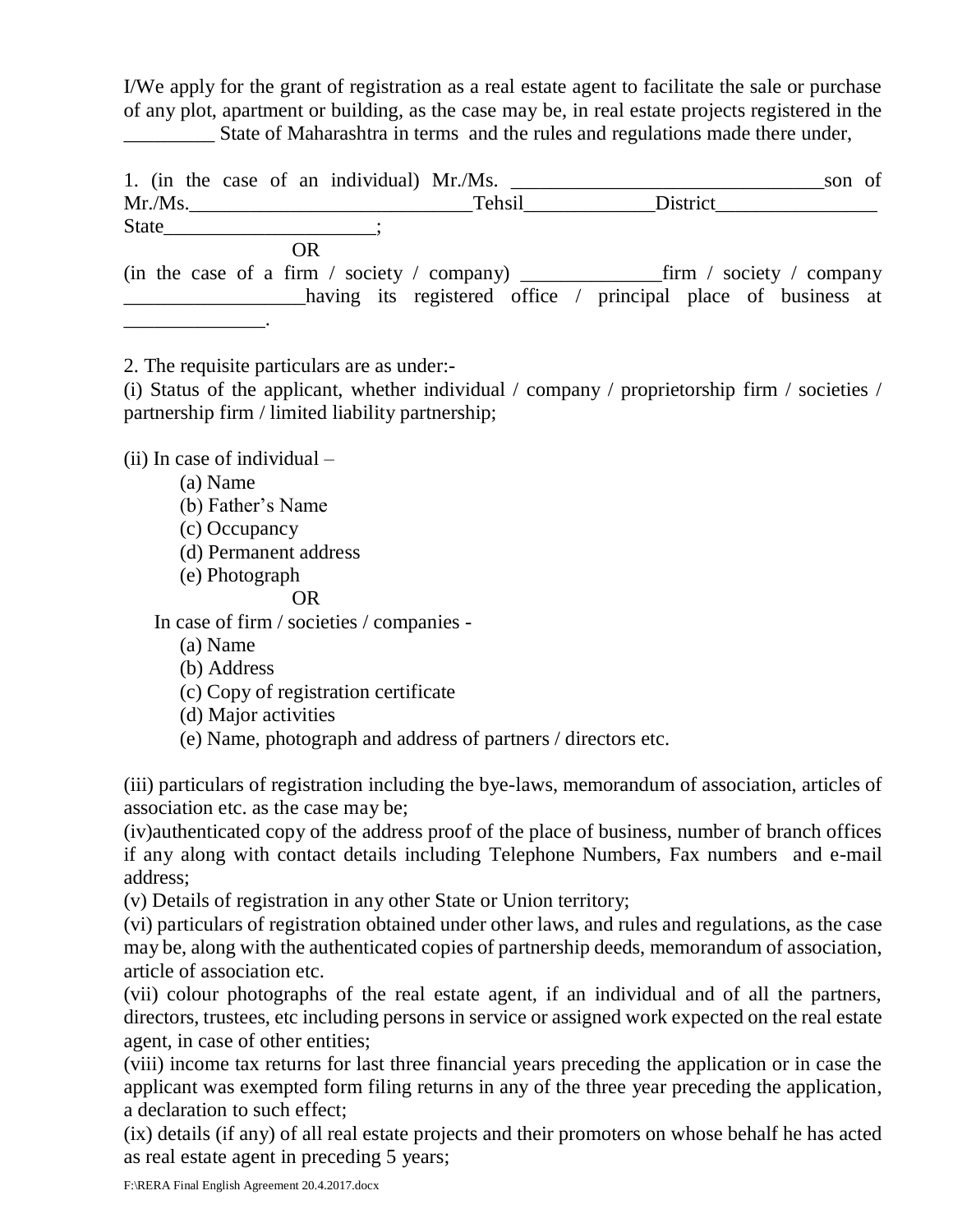(x) details of civil and criminal cases pending against him if an individual or any of the partners, directors, trustees etc. in case of other entities;

(xi)self-certified copies of all letter heads, rubber stamp images, acknowledgement receipts proposed to be used by the real estate agent;

(xii) such other information as may be specified by through regulations of the Authority

(xiii) whether the registration of the applicant has, at any time been revoked or suspended by the Authority ? If so, the details thereof. In case the applicant was a director or manager of a body corporate- State whether the registration of such body corporate has been revoked or suspended at any time.

(xiv) any other information the applicant may like to furnish.

3. I/we enclose the following documents along with, namely:-

(i) Rs.  $\qquad$  as registration fee as per sub-rule (3) of rule 11;

(ii) authenticated copy of the PAN card of the real estate agent; and

(iii) authenticated copy of the registration as a real estate agent in any other State or

Union territory, if applicable;

4. I/we solemnly affirm and declare that the particulars given in herein are correct to my /our knowledge and belief.

Dated:

Place:

Yours faithfully,

Signature and seal (if any) of the applicant(s)

## **FORM 'H'**

# **[See rule 12(1)(b) REGISTRATION CERTIFICATE OF REAL ESTATE AGENT**

| 1. This registration is granted under section 9 with registration certificate bearing No. |        |                                                                               |          |             |
|-------------------------------------------------------------------------------------------|--------|-------------------------------------------------------------------------------|----------|-------------|
| $\mathbf{to}$ -                                                                           |        |                                                                               |          |             |
| (in the case of an individual) Mr./Ms.                                                    |        |                                                                               |          | - of<br>son |
| Mr.Ms.                                                                                    | Tehsil |                                                                               | District |             |
|                                                                                           |        |                                                                               |          |             |
| <b>OR</b>                                                                                 |        |                                                                               |          |             |
| (in the case of a firm / society / company) _______________ firm / society / company      |        |                                                                               |          |             |
|                                                                                           |        | having its registered office / principal place of business at                 |          |             |
|                                                                                           |        | to act as a real estate agent to facilitate the sale or purchase of any plot, |          |             |
| apartment or building, as the case may be, in real estate projects registered in the      |        |                                                                               |          |             |
| State of Maharashtra in terms and the rules and regulations made there under,             |        |                                                                               |          |             |

2. This registration is granted subject to the following conditions, namely:-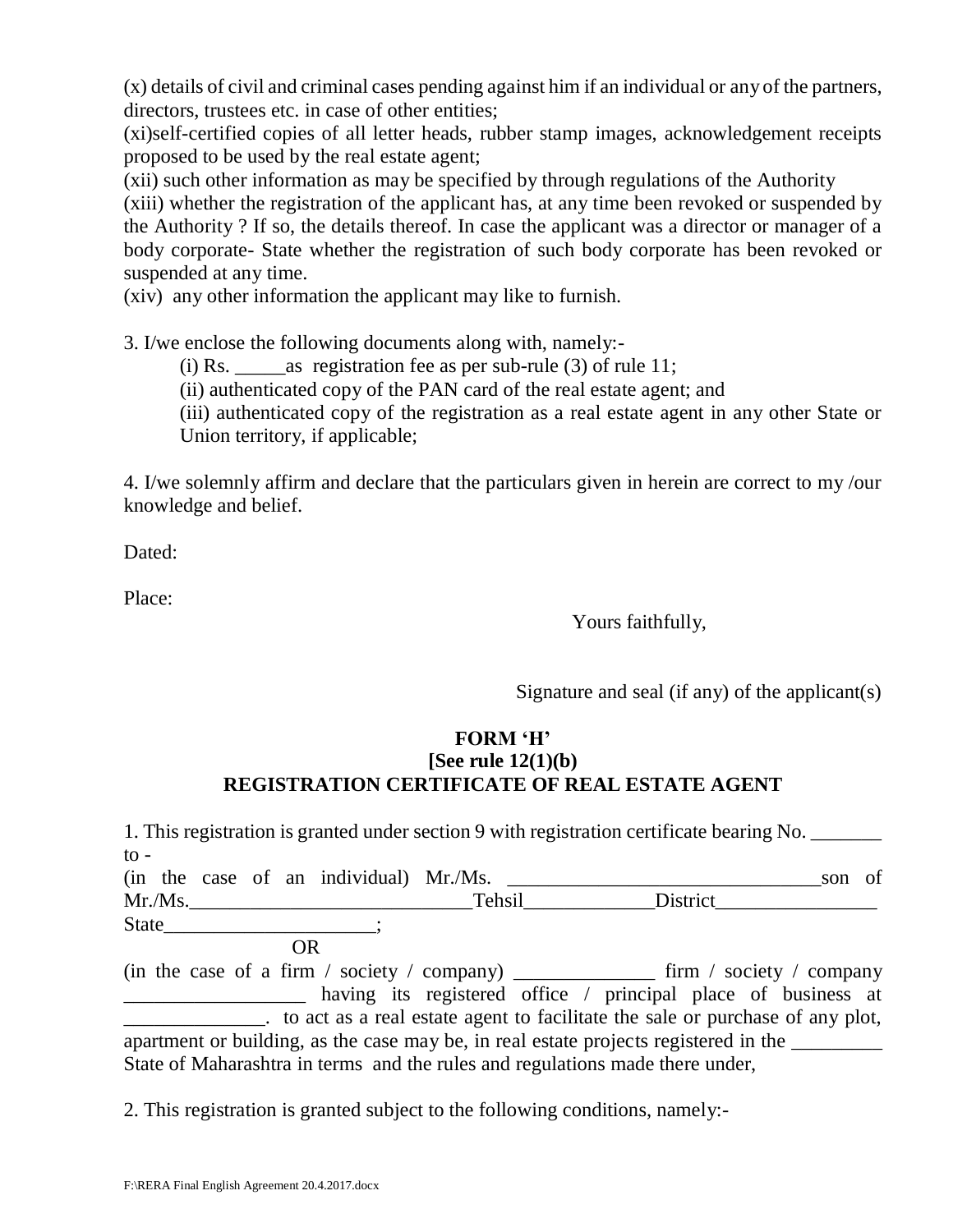(i) The real estate agent shall not facilitate the sale or purchase of any plot, apartment or building, as the case may be, in a real estate project or part of it, being sold by the promoter which is required but not registered with the regulatory authority;

(ii) The real estate agent shall maintain and preserve such books of account, records and documents as provided under rule 16;

(iii) The real estate agent shall not involve himself in any unfair trade practices as specified under clause (c) of section 10 read with Rule 17;

(iv) The real estate agent shall provide assistance to enable the allottee and promoter to exercise their respective rights and fulfil their respective obligations at the time of booking and sale of any plot, apartment or building, as the case may be.

(v) The real estate agent shall comply with the provisions and the rules and regulations made there under;

(vi) The real estate agent shall discharge such other functions as may be specified by the regulatory authority by regulations;

3. The registration is valid for a period of five years commencing from and ending with **ending** with  $\frac{1}{2}$  unless renewed by the regulatory authority in accordance with the provisions or the rules and regulations made there under.

4. If the above mentioned conditions are not fulfilled by the real estate agent, the regulatory authority may take necessary action against the real estate agent including revoking the registration granted herein, as per the Act and the rules and regulations made there under.

Dated:

Place:

Signature and seal of the Authorized Officer Maharashtra Real Estate Regulatory Authority

# **FORM 'I'**

# **[See rule 12(2), 13(2), 15(2)] INTIMATION OF REJECTION OF APPLICATION FOR REGISTRATION OF REAL ESTATE AGENT / REJECTION OF APPLICATION FOR RENEWAL OF REGISTRATION OF REAL ESTATE AGENT / REVOCATION OF REGISTRATION OF REAL ESTATE AGENT**

From:

The Maharashtra Real Estate Regulatory Authority,

\_\_\_\_\_\_\_\_\_\_\_\_\_\_\_\_\_\_\_\_\_\_\_ \_\_\_\_\_\_\_\_\_\_\_\_\_\_\_\_\_\_\_\_\_\_\_

F:\RERA Final English Agreement 20.4.2017.docx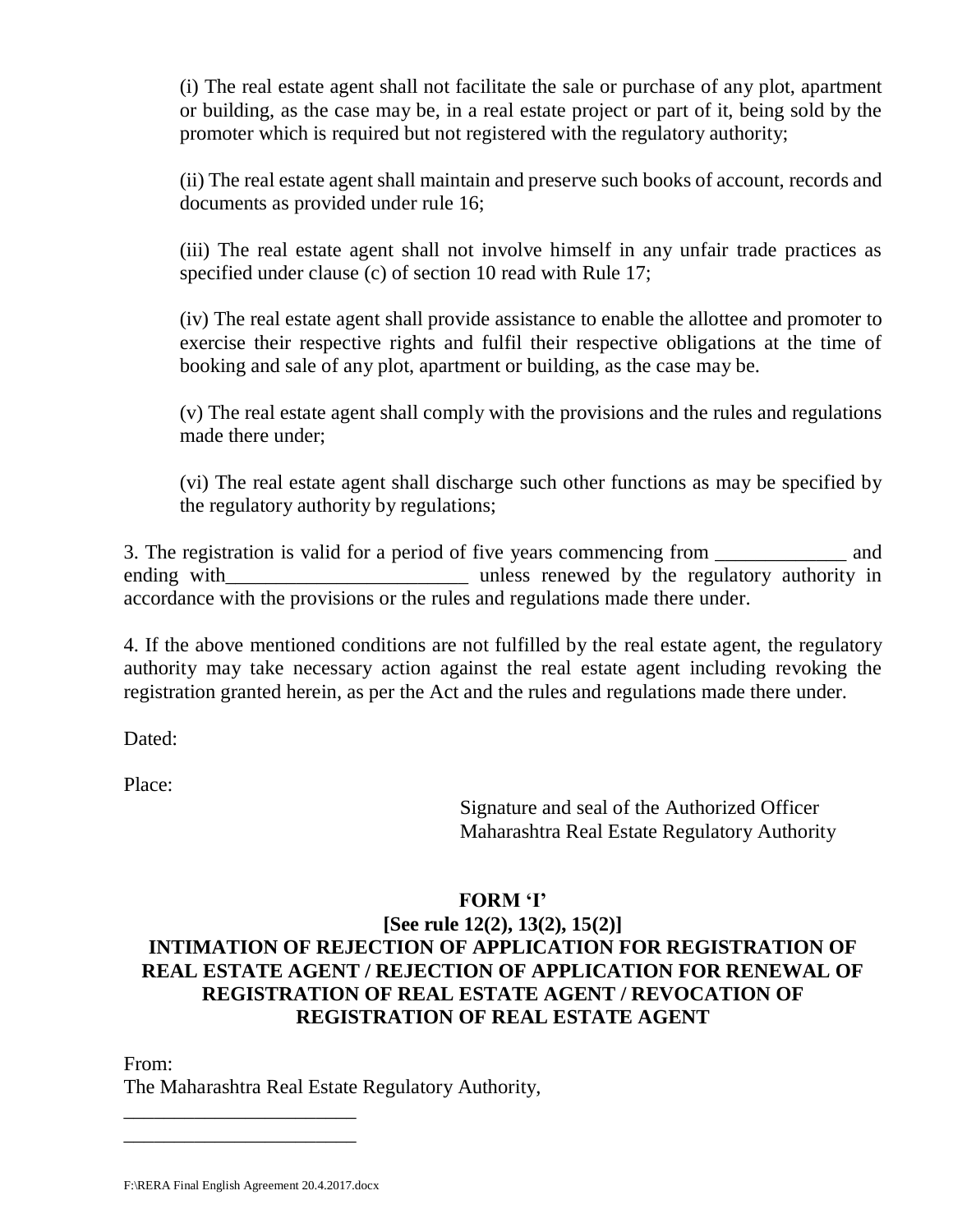| Dated: the contract of the contract of the contract of the contract of the contract of the contract of the contract of the contract of the contract of the contract of the contract of the contract of the contract of the con |
|--------------------------------------------------------------------------------------------------------------------------------------------------------------------------------------------------------------------------------|
| You are hereby informed that your application for registration as real estate agent is rejected.<br><b>OR</b>                                                                                                                  |
| You are hereby informed that your application for the renewal of the registration as real<br>estate agent is rejected.<br><b>OR</b>                                                                                            |
| You are hereby informed that the registration granted to you as real estate agent is hereby<br>revoked for the reasons set out:-                                                                                               |
| Place:                                                                                                                                                                                                                         |
| Dated:                                                                                                                                                                                                                         |

Signature and seal of the Authorized Officer Maharashtra Real Estate Regulatory Authority

## **FORM 'J' [See rule 13(1)] APPLICATION FOR RENEWAL OF REGISTRATION OF REAL ESTATE AGENT**

From:

To

To The Maharashtra Real Estate Regulatory Authority,

Sir,

I/we apply for renewal my/our registration as a real estate agent under registration certificate bearing No. \_\_\_\_\_\_\_, which expires on\_\_\_\_\_\_\_\_\_\_\_\_\_\_\_\_\_\_\_\_\_\_\_\_\_.

As required I/we submit the following documents and information, namely:- (i) Rupees\_\_\_\_\_\_as renewal fee;

(ii) The original registration certificate; and

\_\_\_\_\_\_\_\_\_\_\_\_\_\_\_\_\_\_\_\_\_\_\_ \_\_\_\_\_\_\_\_\_\_\_\_\_\_\_\_\_\_\_\_\_\_\_

\_\_\_\_\_\_\_\_\_\_\_\_\_\_\_\_\_\_\_\_\_\_\_ \_\_\_\_\_\_\_\_\_\_\_\_\_\_\_\_\_\_\_\_\_\_\_

\_\_\_\_\_\_\_\_\_\_\_\_\_\_\_\_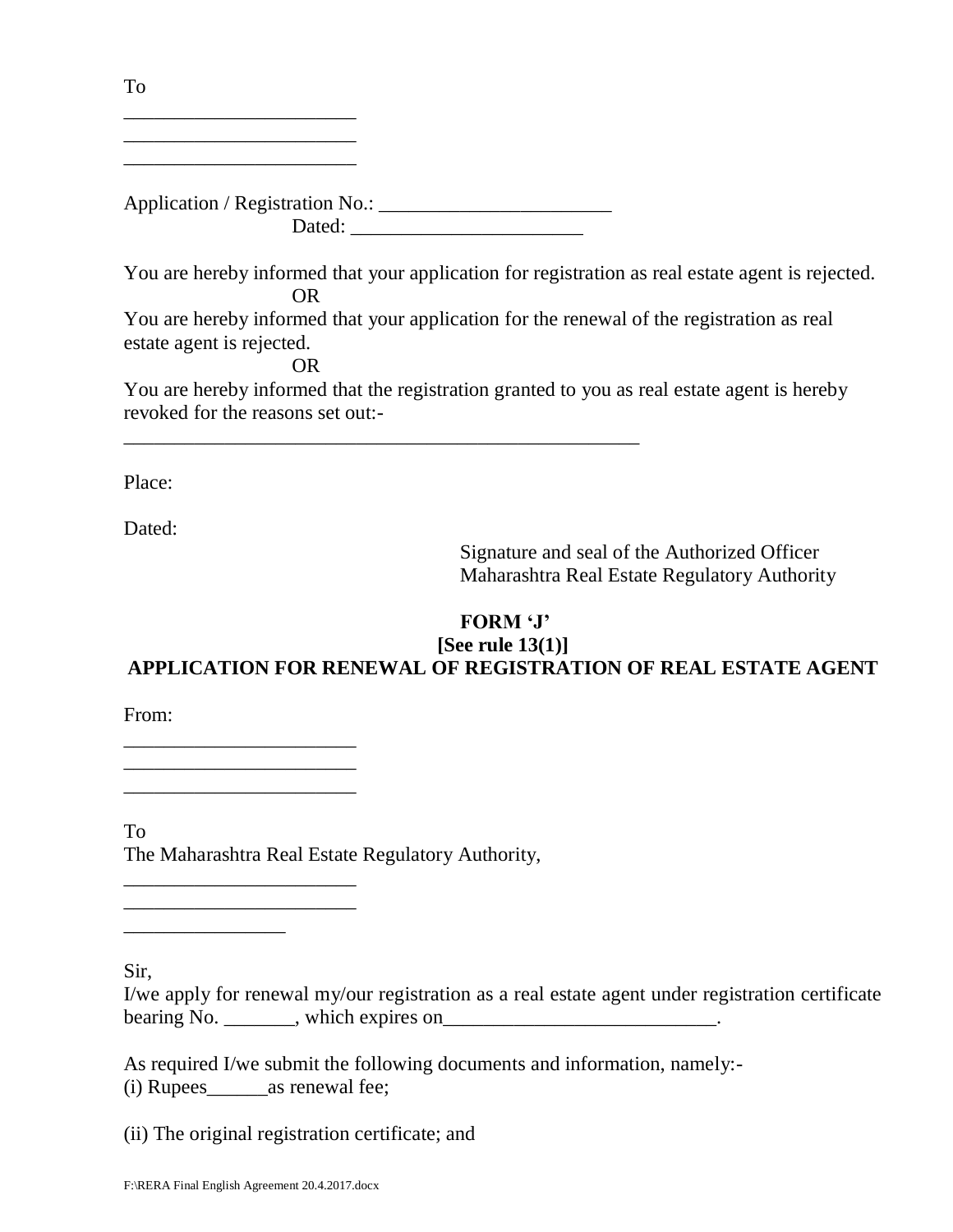(iii) Status of the applicant, whether individual / company / proprietorship firm / societies / partnership firm / limited liability partnership;

(iv) In case of individual –

(a) Name (b) Father's Name (c) Occupancy (d) Permanent address (e) Photograph OR In case of firm / societies / companies - (a) Name (b) Address (c) Copy of registration certificate (d) Major activities (e) Name, photograph and address of partners / directors

(v) income tax returns filed under the provisions of the Income Tax Act, 1961 for three financial years preceding the application or in case the applicant was exempted from filing returns under the provisions of the Income Tax Act, 1961 for any of the three year preceding the application, a declaration to such effect;

(vi) particulars of registration including the bye-laws, memorandum of association, articles of association etc. as the case may be;

(vii) authenticated copy of the address proof of the place of business;

(viii) Details of registration in any other State or Union territory;

(ix) Any other information as specified by regulations.

Dated: Place:

Yours faithfully,

Signature and seal (if any) of the applicant(s)

# **FORM 'K' [See rule 13(2)] RENEWAL OF REGISTRATION OF REAL ESTATE AGENT**

1. This renewal of registration is granted under section 9 to -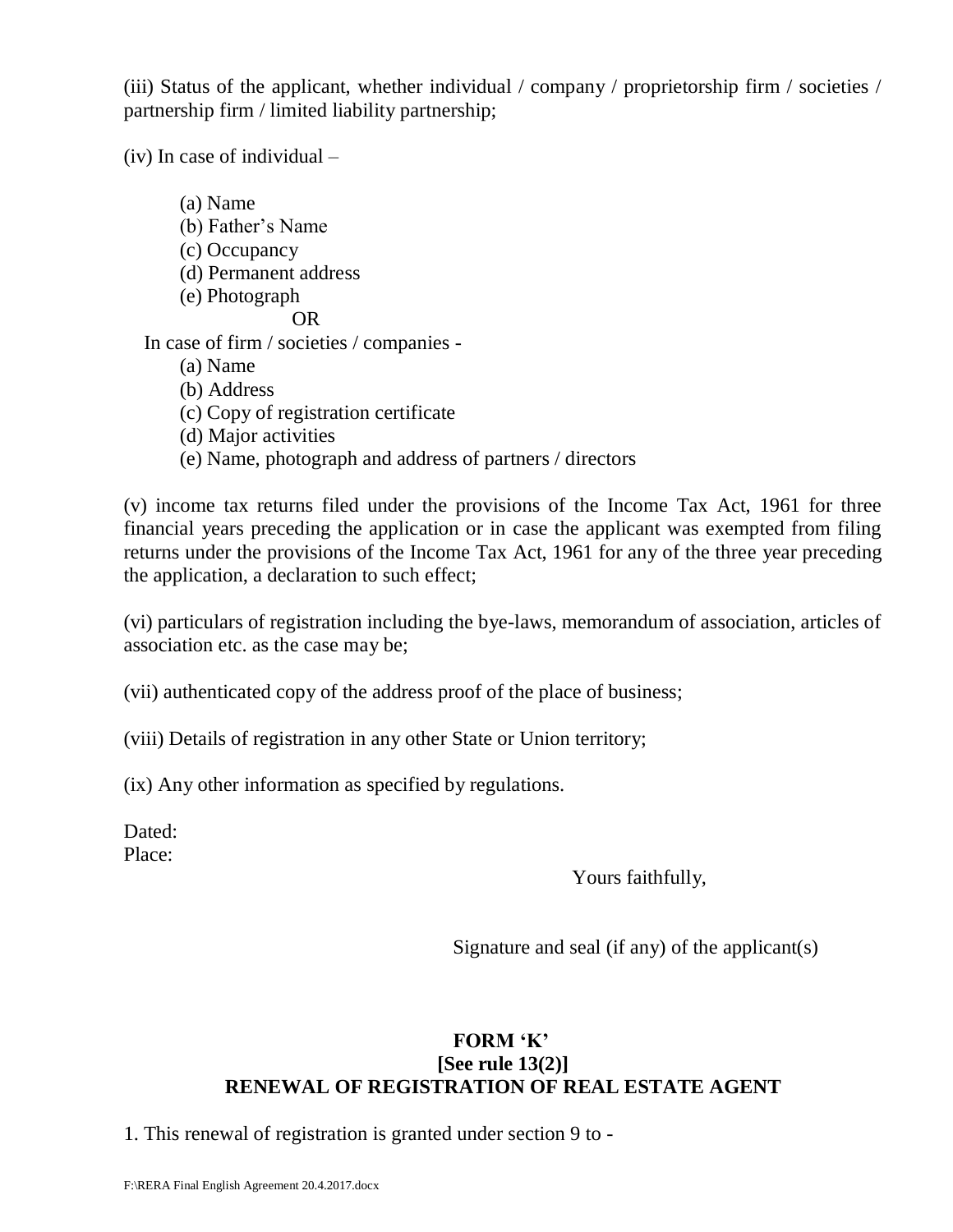| $(in the case of an individual) Mr. /Ms.$<br>of                                          |           |                 |                                                                                            | son<br>Mr.Ms. |
|------------------------------------------------------------------------------------------|-----------|-----------------|--------------------------------------------------------------------------------------------|---------------|
|                                                                                          |           | Tehsil District | State                                                                                      |               |
|                                                                                          |           |                 |                                                                                            |               |
|                                                                                          | <b>OR</b> |                 |                                                                                            |               |
|                                                                                          |           |                 |                                                                                            |               |
|                                                                                          |           |                 | having its registered office / principal place of business at                              |               |
|                                                                                          |           |                 | . in continuation to registration certificate bearing No.                                  |               |
| $\mathbf{f}$ .                                                                           |           |                 |                                                                                            |               |
| 2. This renewal of registration is granted subject to the following conditions, namely:- |           |                 | (i) The real estate agent shall not facilitate the sale or purchase of any plot, apartment |               |

or building, as the case may be, in a real estate project or part of it, being sold by the promoter which is required but not registered with the regulatory authority;

(ii) The real estate agent shall maintain and preserve such books of account, records and documents as provided under rule 16;

(iii) The real estate agent shall not involve himself in any unfair trade practices as specified under clause (c) of section 10 read with Rule 17;

(iv) The real estate agent shall facilitate the possession of all documents, as the allottee is entitled to, at the time of booking of any plot, apartment or building, as the case may be.

(v) The real estate agent shall provide assistance to enable the allottee and promoter to exercise their respective rights and fulfil their respective obligations at the time of booking and sale of any plot, apartment or building, as the case may be.

(vi) The real estate agent shall comply with the provisions and the rules and regulations made there under;

3. The registration is valid for a period of five years commencing from and ending with\_\_\_\_\_\_\_\_\_\_\_\_\_\_\_\_\_\_\_\_\_\_\_\_\_\_\_\_\_\_\_\_\_ unless renewed by the regulatory authority in accordance with the provisions or the rules and regulations made there under.

4. If the above mentioned conditions are not fulfilled by the real estate agent, the regulatory authority may take necessary action against the real estate agent including revoking the registration granted herein, as per the Act and the rules and regulations made there under.

Dated:

Place:

 Signature and seal of the Authorized Officer Maharashtra Real Estate Regulatory Authority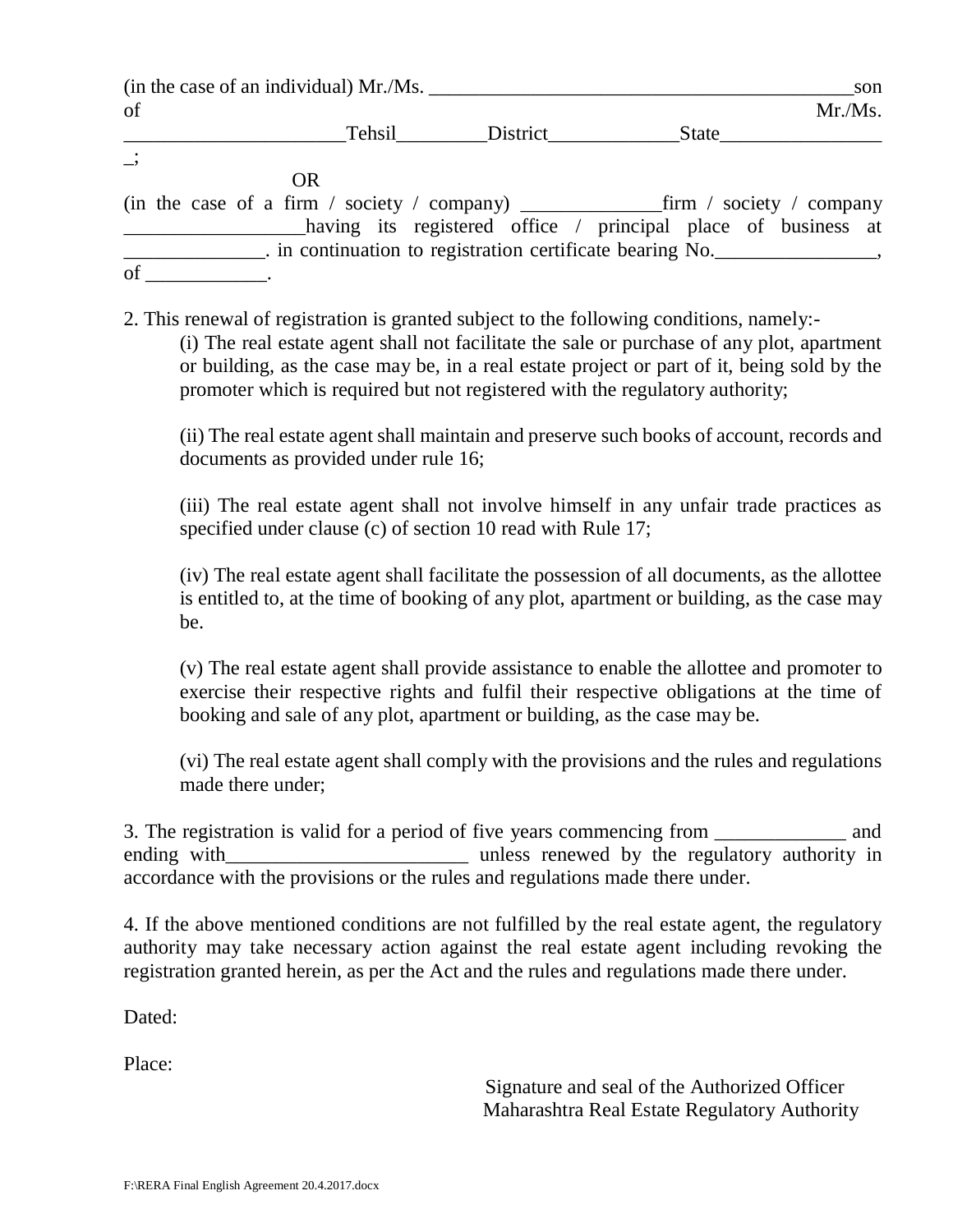## **Annexure 'A' Model Form of Agreement to be entered into between Promoter and Allottee(s)** (See rule  $10(1)$ ) *EXPLANATORY NOTE*

This is a model form of Agreement, which may be modified and adapted in each case having regard to the facts and circumstances of respective case but in any event, matter and substance mentioned in those clauses, which are in accordance with the statute and mandatory according to the provisions of the Act shall be retained in each and every Agreement executed between the Promoter and Allottee. Any clause in this agreement found contrary to or inconsistent with any provisions of the Act, Rules and Regulations would be void *ab-initio*.

## **Model Form of Agreement**

This Agreement made at...........this........day of.......... in the year Two Thousand and ..................... between ..................having address at .............hereinafter referred to as "the Promoter of the One Part and ( .................................) having address at .....................hereinafter referred to as " the Allottee" ( ...........................) of the Other Part.

WHEREAS by an Agreement/Conveyance dated ...........................day of ...................20....... and executed between ...................... of the One Part ( hereinafter referred to as " the Vendor") and the Promoter of the Other Part, the Vendor agreed with the Promoter for the absolute sale to the Promoter/sold absolutely to the Promoter an immovable property being piece or parcel of freehold land bearing Survey No. ……………………. lying and being survey no. at ................................. in the Registration sub-District of ............................ admeasuring .......................... sq. mts. or thereabouts more particularly described in the First Schedule hereunder written (hereinafter referred to as "the project land").

#### OR

WHEREAS by and under a Lease / an Agreement for Lease dated the ................. day of .................20....... made between .......... of the One Part (hereinafter referred to as " the Lessor" ) and the Promoter of the Other Part, the Lessor agreed to grant unto the Promoter a lease in perpetuity/for a term of ....... years in respect of a piece or parcel of leasehold land bearing situate at ............., admeasuring........sq.m. or thereabouts more particularly described in the First Schedule hereunder written ( hereinafter referred to as " the project land" ) at a rent of Rs. .......... per annum/month and on the terms and conditions contained in the said Lease Deed/Agreement for Lease.

AND WHEREAS the lease Deed/Agreement for Lease, is with the benefit and right to construct any new building/s if so permitted by the concerned local authority.

#### OR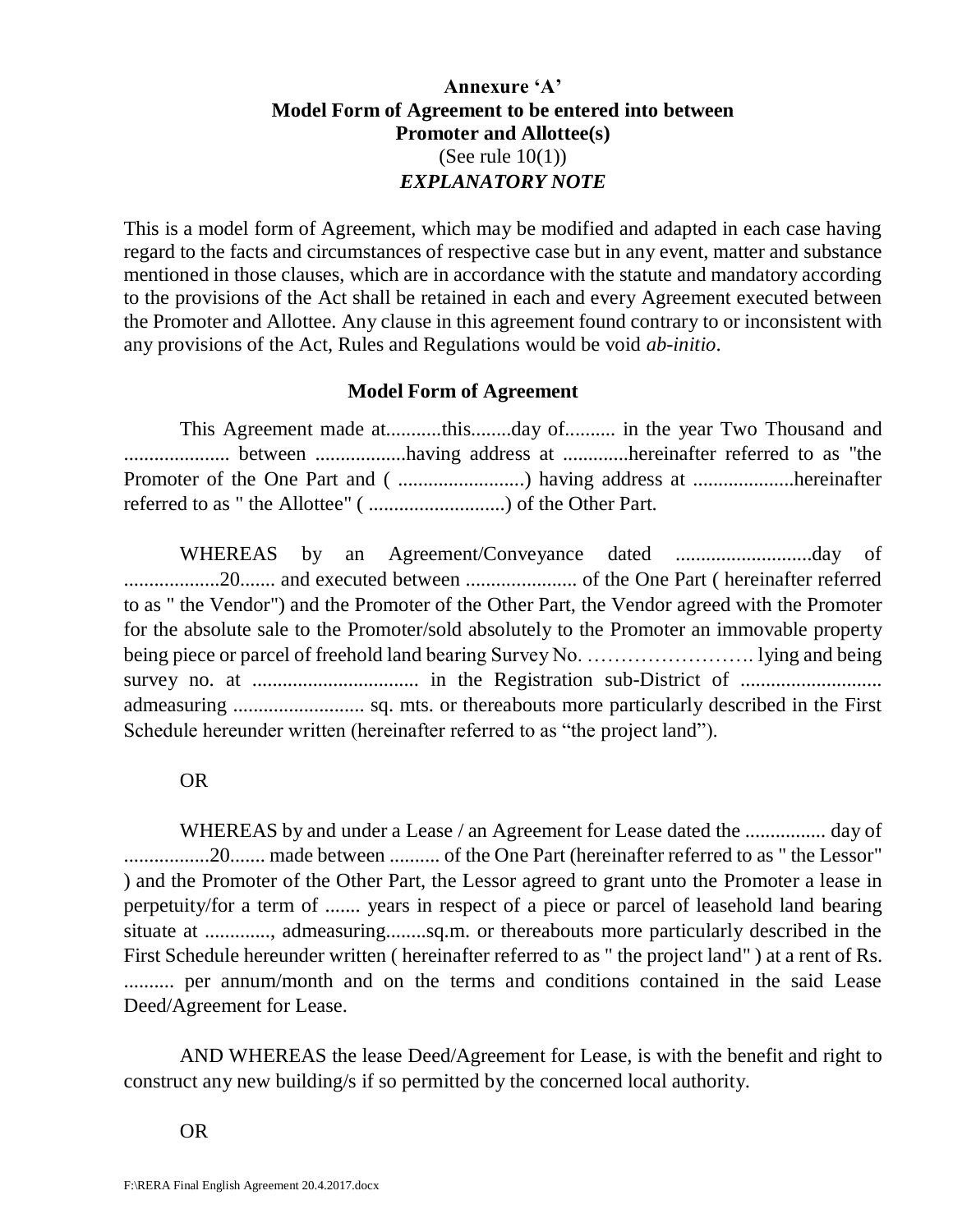WHEREAS by an Agreement dated ...............day of 20......./Power of Attorney dated ............. executed between Shri............... ( hereinafter referred to as "the Original Owner") of the One Part and the Promoter of the Other Part ( hereinafter referred to as "the Development Agreement"), the Original Owner granted to the Promoter development rights to the piece or parcel of freehold land lying and being at ................ in the Registration Sub-District of .................. admeasuring .................. sq. mts., or thereabouts more particularly described in the First Schedule therein as well as in the First Schedule hereunder written (hereinafter referred to as "the project land') and to construct thereon building/s in accordance with the terms and conditions contained in the Development Agreement/Power of Attorney;

## OR

(Give Complete Recital of the Title of the Promoter to the plot on which promoter proposes to construct and sale the Apartment)

AND

( Also specify

- (i) Any covenants affecting the said property.
- (ii) Any impediments attached to the said property.
- (iii) Number and Area occupied by Tenants and how they are proposed to be settled so as to have clear possession of the said property.
- (iv) Details of illegal encroachment on the said property.
- (v) Any permission (if any) required from any Government or Authority which affects the title to the property and details of all such required permissions obtained.
- (vi) Details of mortgage or lien or charge on the said property.)

AND WHEREAS the Promoters are entitled and enjoined upon to construct buildings on the project land in accordance with the recitals hereinabove;

AND WHEREAS the Vendor/Lessor/Original Owner/Promoter is in possession of the project land

AND WHEREAS the Promoter has proposed to construct on the project land (here specify number of buildings and wings thereof) ....... having \_\_\_\_\_\_\_\_\_\_(here specify number of Basements,/podiums/stilt and upper floors)

AND WHEREAS the Allottee is offered an Apartment bearing number \_\_\_\_\_ on the floor, ( herein after referred to as the said "Apartment") in the wing of the Building called (herein after referred to as the said "Building") being constructed in the \_\_\_\_\_phase of the said project, by the Promoter

AND WHEREAS the Promoter has entered into a standard Agreement with an Architect registered with the Council of Architects and such Agreement is as per the Agreement prescribed by the Council of Architects;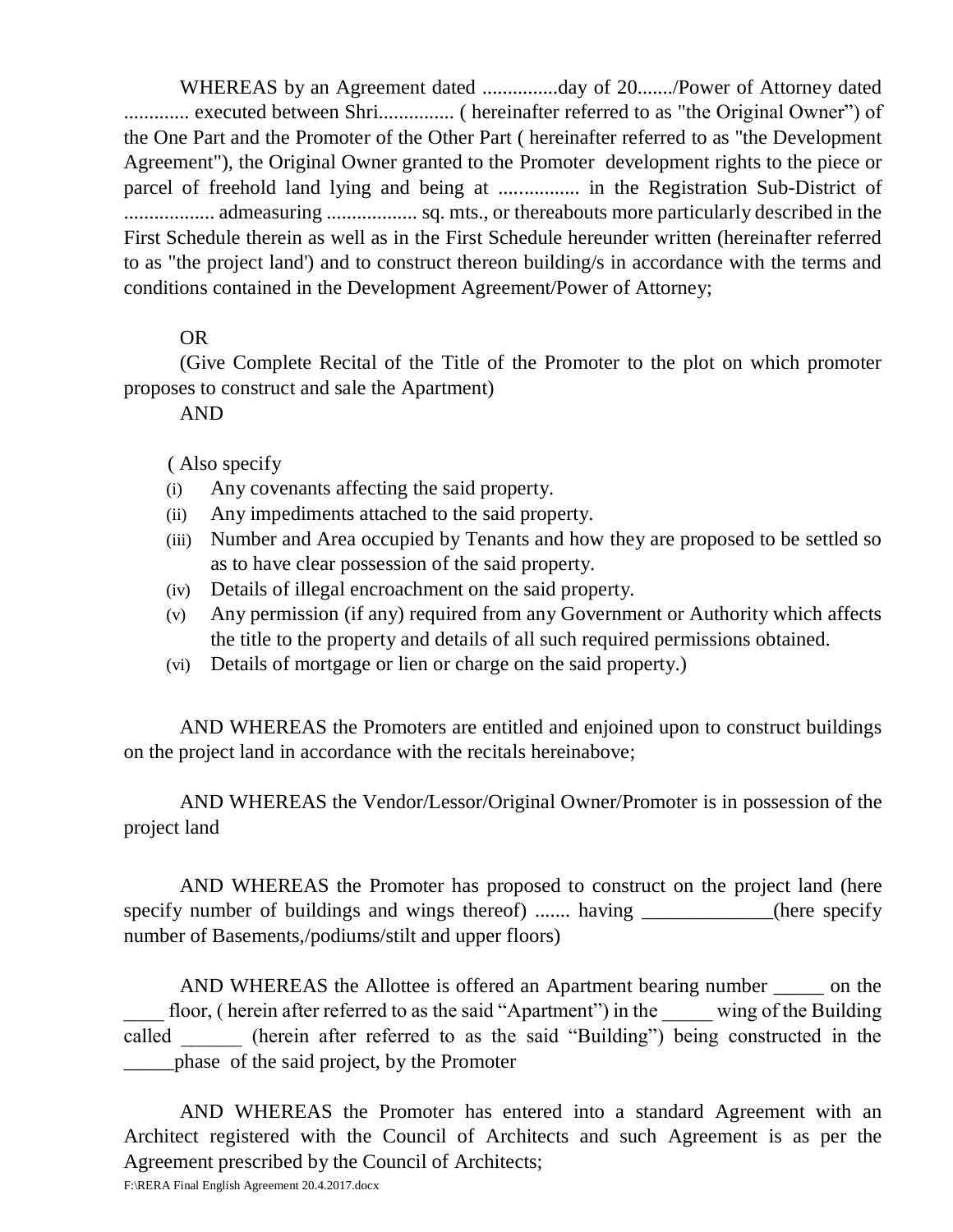AND WHEREAS the Promoter has registered the Project under the provisions of the Act with the Real Estate Regulatory Authority at \_\_\_\_\_\_\_\_\_\_ no \_\_\_\_\_\_\_\_; authenticated copy is attached in Annexure 'F';

AND WHEREAS the Promoter has appointed a structural Engineer for the preparation of the structural design and drawings of the buildings and the Promoter accepts the professional supervision of the Architect and the structural Engineer till the completion of the building/buildings.

AND WHEREAS by virtue of the Development Agreement/Power of Attorney the Promoter has sole and exclusive right to sell the Apartments in the said building/s to be constructed by the Promoter on the project land and to enter into Agreement/s with the allottee(s)/s of the Apartments to receive the sale consideration in respect thereof;

AND WHEREAS on demand from the allottee, the Promoter has given inspection to the Allottee of all the documents of title relating to the project land and the plans, designs and specifications prepared by the Promoter's Architects Messrs................................... and of such other documents as are specified under the Real Estate (Regulation and Development) Act 2016 (hereinafter referred to as "the said Act") and the Rules and Regulations made thereunder;

AND WHEREAS the authenticated copies of Certificate of Title issued by the attorney at law or advocate of the Promoter, authenticated copies of Property card or extract of Village Forms VI and VII and XII or any other relevant revenue record showing the nature of the title of the Promoter to the project land on which the Apartments are constructed or are to be constructed have been annexed hereto and marked as Annexure 'A' and 'B', respectively.

AND WHEREAS the authenticated copies of the plans of the Layout as approved by the concerned Local Authority have been annexed hereto and marked as Annexure C-1.

AND WHEREAS the authenticated copies of the plans of the Layout as proposed by the Promoter and according to which the construction of the buildings and open spaces are proposed to be provided for on the said project have been annexed hereto and marked as Annexure C-2,

AND WHEREAS the authenticated copies of the plans and specifications of the Apartment agreed to be purchased by the Allottee, as sanctioned and approved by the local authority have been annexed and marked as Annexure D

AND WHEREAS the Promoter has got some of the approvals from the concerned local authority(s) to the plans, the specifications, elevations, sections and of the said building/s and shall obtain the balance approvals from various authorities from time to time, so as to obtain Building Completion Certificate or Occupancy Certificate of the said Building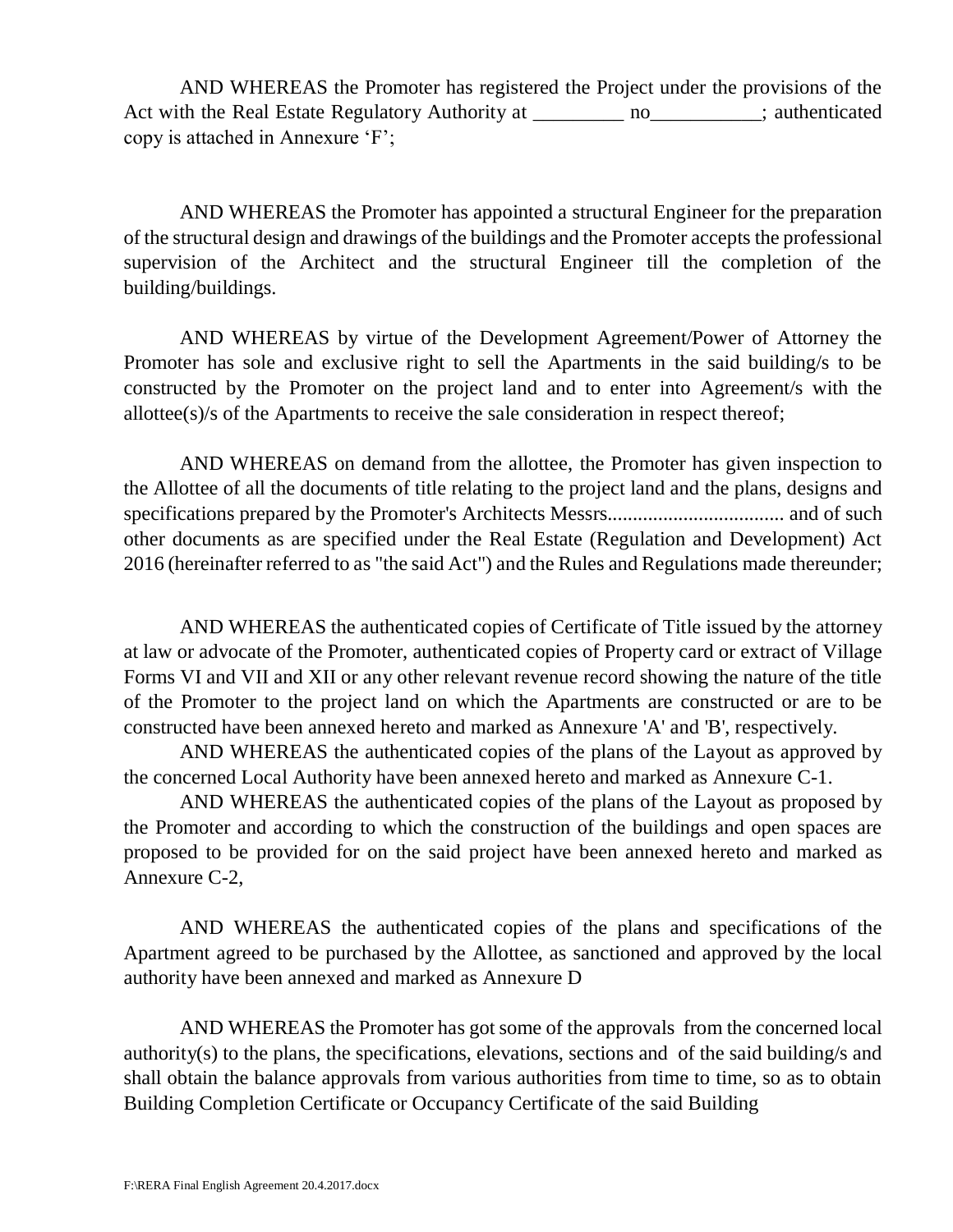AND WHEREAS while sanctioning the said plans concerned local authority and/or Government has laid down certain terms, conditions, stipulations and restrictions which are to be observed and performed by the Promoter while developing the project land and the said building and upon due observance and performance of which only the completion or occupancy certificate in respect of the said building/s shall be granted by the concerned local authority.

AND WHEREAS the Promoter has accordingly commenced construction of the said building/s in accordance with the said proposed plans.

AND WHEREAS the Allottee has applied to the Promoter for allotment of an Apartment No. ......... on .........floor in wing situated in the building No. ........ being constructed in the \_\_\_\_\_\_ phase of the said Project,

AND WHEREAS the carpet area of the said Apartment is square meters and "carpet area" means the net usable floor area of an apartment, excluding the area covered by the external walls, areas under services shafts, exclusive balcony appurtenant to the said Apartment for exclusive use of the Allottee or verandah area and exclusive open terrace area appurtenant to the said Apartment for exclusive use of the Allottee, but includes the area covered by the internal partition walls of the apartment.

AND WHEREAS, the Parties relying on the confirmations, representations and assurances of each other to faithfully abide by all the terms, conditions and stipulations contained in this Agreement and all applicable laws, are now willing to enter into this Agreement on the terms and conditions appearing hereinafter;

AND WHEREAS, prior to the execution of these presents the Allottee has paid to the Promoter a sum of Rs..................... (Rupees ...................) only, being part payment of the sale consideration of the Apartment agreed to be sold by the Promoter to the Allottee as advance payment or Application Fee (the payment and receipt whereof the Promoter both hereby admit and acknowledge) and the Allottee has agreed to pay to the Promoter the balance of the sale consideration in the manner hereinafter appearing.

AND WHEREAS, the Promoter has registered the Project under the provisions of the Real Estate (Regulation & Redevelopment) Act, 2016 with the Real Estate Regulatory Authority at  $\_\text{no.};$ 

AND WHEREAS, under section 13 of the said Act the Promoter is required to execute a written Agreement for sale of said Apartment with the Allottee, being in fact these presents and also to register said Agreement under the Registration Act, 1908.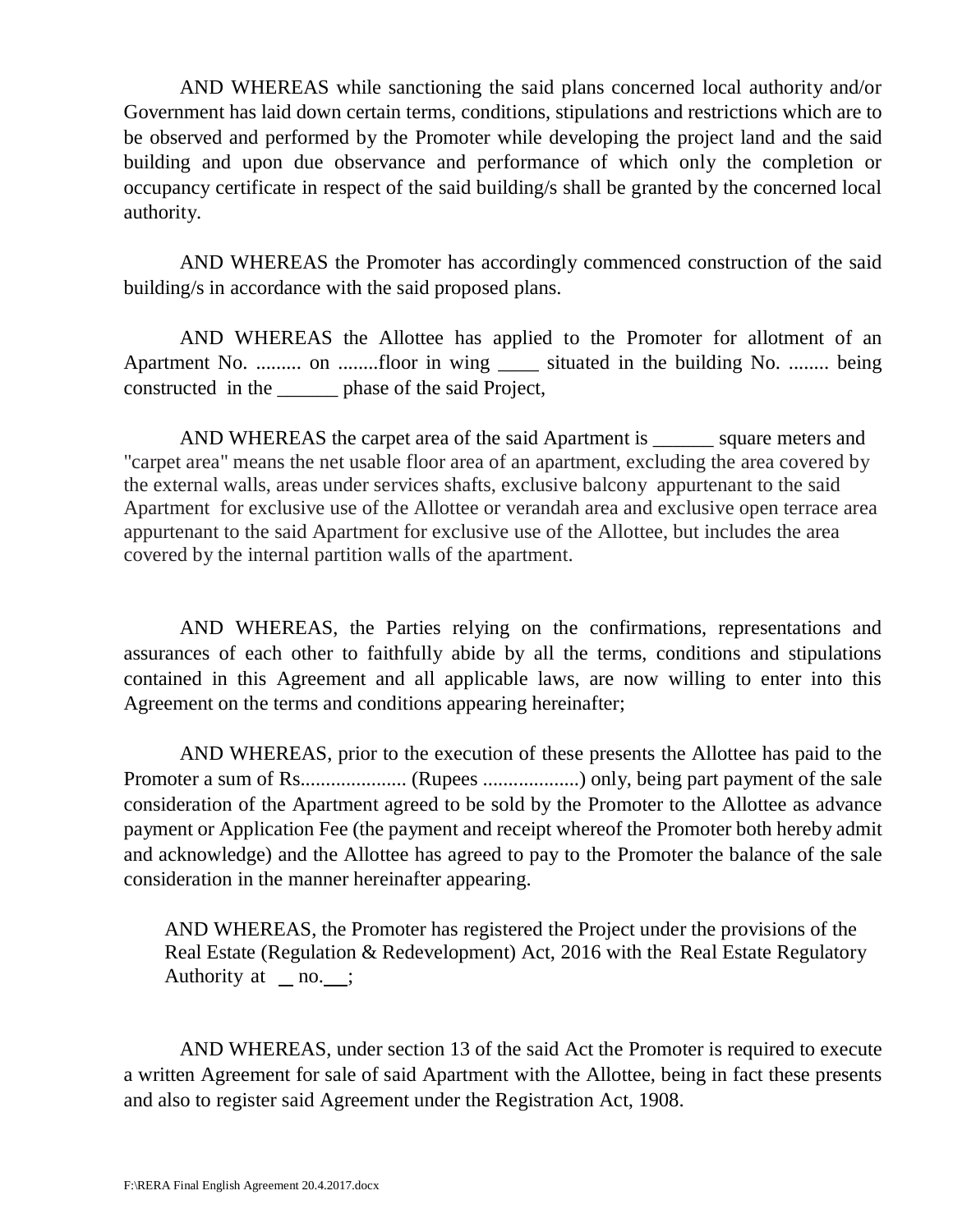In accordance with the terms and conditions set out in this Agreement and as mutually agreed upon by and between the Parties, the Promoter hereby agrees to sell and the Allottee hereby agrees to purchase the (Apartment/Plot) and the garage/covered parking(if applicable)

# NOW THEREFOR, THIS AGREEMENT WITNESSETH AND IT IS HEREBY AGREED BY AND BETWEEN THE PARTIES HERETO AS FOLLOWS:-

1. The Promoter shall construct the said building/s consisting of ................ basement and ground/ stilt, /................. podiums, and ............ upper floors on the project land in accordance with the plans, designs and specifications as approved by the concerned local authority from time to time.

Provided that the Promoter shall have to obtain prior consent in writing of the Allottee in respect of variations or modifications which may adversely affect the Apartment of the Allottee except any alteration or addition required by any Government authorities or due to change in law.

- 1.a (i) The Allottee hereby agrees to purchase from the Promoter and the Promoter hereby agrees to sell to the Allottee Apartment No. .............. of the type .............. of carpet area admeasuring .................... sq. metres on ............ floor in the building \_\_\_\_\_\_\_\_\_\_/wing (hereinafter referred to as "the Apartment") as shown in the Floor plan thereof hereto annexed and marked Annexures C-1 and C-2 for the consideration of Rs. ................... including Rs. ................... being the proportionate price of the common areas and facilities appurtenant to the premises, the nature, extent and description of the common areas and facilities which are more particularly described in the Second Schedule annexed herewith. (the price of the Apartment including the proportionate price of the common areas and facilities and parking spaces should be shown separately).
	- (ii) The Allottee hereby agrees to purchase from the Promoter and the Promoter hereby agrees to sell to the Allottee garage bearing Nos settler situated at set  $\frac{1}{\sqrt{2\pi}}$ Basement and/or stilt and /or \_\_\_\_podium being constructed in the layout for the consideration of Rs. \_\_\_\_\_\_\_\_\_\_\_\_/-
	- (iii) The Allottee hereby agrees to purchase from the Promoter and the Promoter hereby agrees to sell to the Allottee covered parking spaces bearing Nos \_\_\_\_\_ situated at \_\_\_\_\_\_\_ Basement and/or stilt and /or \_\_\_\_podium being constructed in the layout for the consideration of Rs. \_\_\_\_\_\_\_\_\_\_\_\_\_\_\_\_\_/-.
- 1(b) The total aggregate consideration amount for the apartment including garages/covered parking spaces is thus Rs.\_\_\_\_\_\_/-
- 1(c) The Allottee has paid on or before execution of this agreement a sum of Rs \_\_\_\_\_\_\_\_\_\_ (Rupees \_\_\_\_\_\_\_\_\_\_\_\_\_\_\_\_\_\_\_\_\_\_\_\_ only) (not exceeding 10% of the total consideration) as advance payment or application fee and hereby agrees to pay to that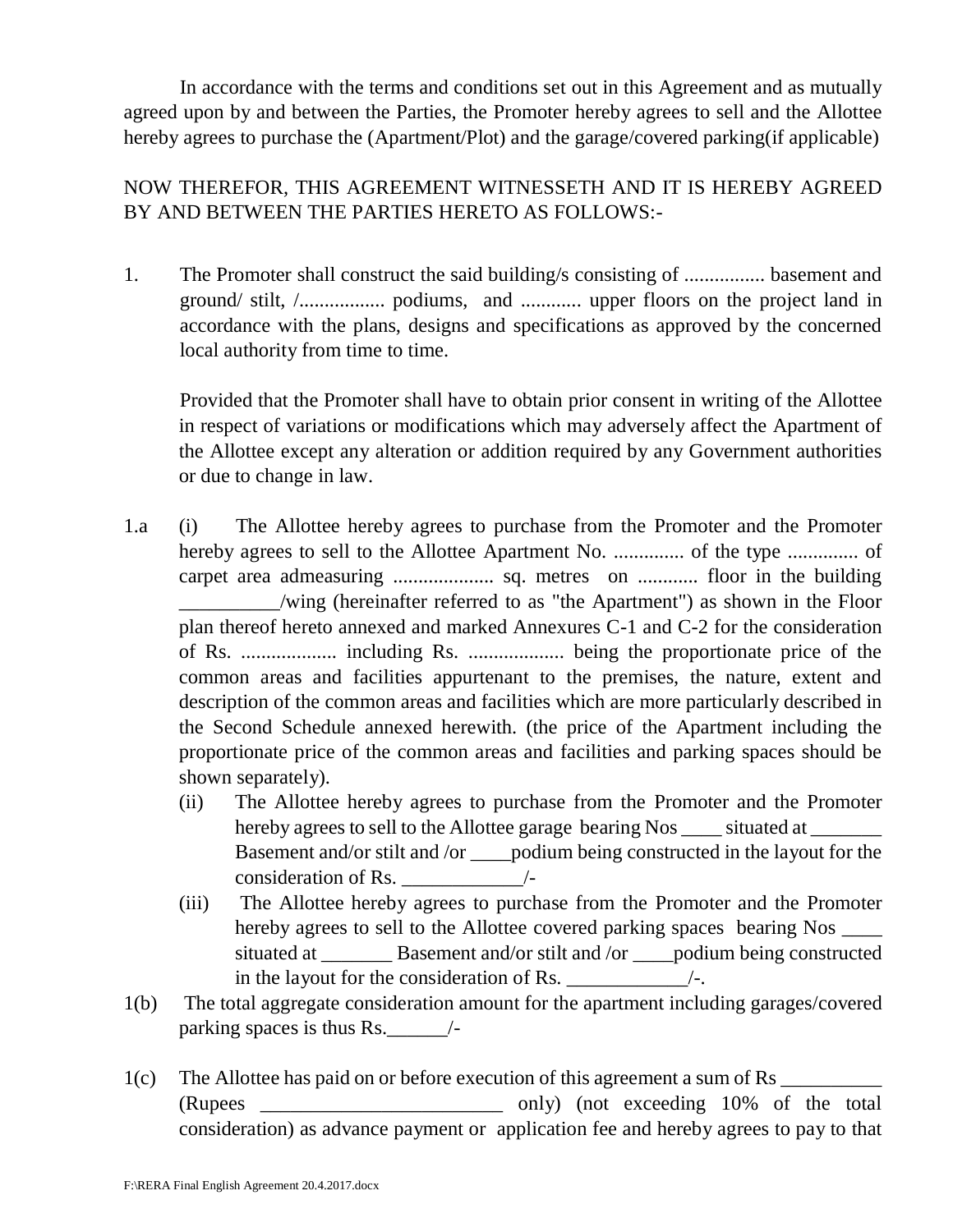Promoter the balance amount of Rs ............................( Rupees ......................................) in the following manner :-

- i. Amount of Rs......../-(........) (not exceeding 30% of the total consideration) to be paid to the Promoter after the execution of Agreement
- ii. Amount of Rs......./-(..........) (not exceeding 45% of the total consideration) to be paid to the Promoter on completion of the Plinth of the building or wing in which the said Apartment is located.
- iii. Amount of Rs....../-(...........) (not exceeding 70% of the total consideration) to be paid to the Promoter on completion of the slabs including podiums and stilts of the building or wing in which the said Apartment is located.
- iv. Amount of Rs......./-(.............) (not exceeding 75% of the total consideration) to be paid to the Promoter on completion of the walls, internal plaster, floorings doors and windows of the said Apartment.
- v. Amount of Rs........./- (...........) (not exceeding 80% of the total consideration) to be paid to the Promoter on completion of the Sanitary fittings, staircases, lift wells, lobbies upto the floor level of the said Apartment.
- vi. Amount of Rs....../-(.....) ( not exceeding 85% of the total consideration) to be paid to the Promoter on completion of the external plumbing and external plaster, elevation, terraces with waterproofing, of the building or wing in which the said Apartment is located..
- vii. Amount of Rs......./-(...........) (not exceeding 95% of the total consideration) to be paid to the Promoter on completion of the lifts, water pumps, electrical fittings, electro, mechanical and environment requirements, entrance lobby/s, plinth protection, paving of areas appertain and all other requirements as may be prescribed in the Agreement of sale of the building or wing in which the said Apartment is located.
- viii. Balance Amount of Rs...../-(............) against and at the time of handing over of the possession of the Apartment to the Allottee on or after receipt of occupancy certificate or completion certificate.
- 1(d) The Total Price above excludes Taxes (consisting of tax paid or payable by the Promoter by way of Value Added Tax, Service Tax, and Cess or any other similar taxes which may be levied, in connection with the construction of and carrying out the Project payable by the Promoter) up to the date of handing over the possession of the [Apartment/Plot].
- 1(e) The Total Price is escalation-free, save and except escalations/increases, due to increase on account of development charges payable to the competent authority and/or any other increase in charges which may be levied or imposed by the competent authority Local Bodies/Government from time to time. The Promoter undertakes and agrees that while raising a demand on the Allottee for increase in development charges, cost, or levies imposed by the competent authorities etc., the Promoter shall enclose the said notification/order/rule/regulation published/issued in that behalf to that effect along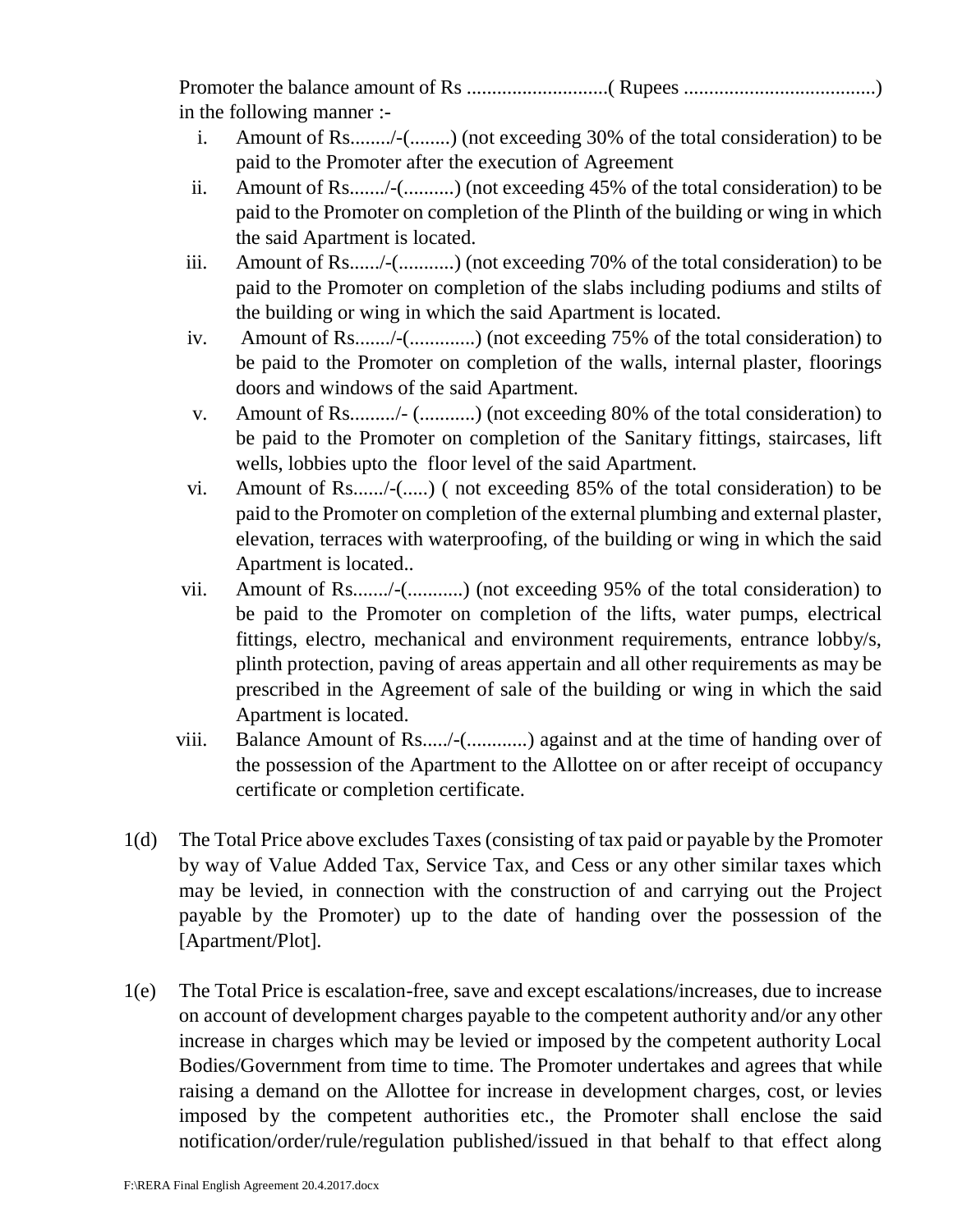with the demand letter being issued to the Allottee, which shall only be applicable on subsequent payments.

- 1(f) The Promoter may allow, in its sole discretion, a rebate for early payments of equal instalments payable by the Allottee by discounting such early payments  $\omega$  % per annum for the period by which the respective instalment has been preponed. The provision for allowing rebate and such rate of rebate shall not be subject to any revision/withdrawal, once granted to an Allottee by the Promoter.
- 1(g) The Promoter shall confirm the final carpet area that has been allotted to the Allottee after the construction of the Building is complete and the occupancy certificate is granted by the competent authority, by furnishing details of the changes, if any, in the carpet area, subject to a variation cap of three percent. The total price payable for the carpet area shall be recalculated upon confirmation by the Promoter. If there is any reduction in the carpet area within the defined limit then Promoter shall refund the excess money paid by Allottee within forty-five days with annual interest at the rate specified in the Rules, from the date when such an excess amount was paid by the Allottee. If there is any increase in the carpet area allotted to Allottee, the Promoter shall demand additional amount from the Allottee as per the next milestone of the Payment Plan. All these monetary adjustments shall be made at the same rate per square meter as agreed in Clause 1(a) of this Agreement.
- 1(h) The Allottee authorizes the Promoter to adjust/appropriate all payments made by him/her under any head(s) of dues against lawful outstanding, if any, in his/her name as the Promoter may in its sole discretion deem fit and the Allottee undertakes not to object/demand/direct the Promoter to adjust his payments in any manner.

Note: Each of the instalments mentioned in the sub clause (ii) and (iii) shall be further subdivided into multiple instalments linked to number of basements/podiums/floors in case of multi-storied building /wing.

- 2.1 The Promoter hereby agrees to observe, perform and comply with all the terms, conditions, stipulations and restrictions if any, which may have been imposed by the concerned local authority at the time of sanctioning the said plans or thereafter and shall, before handing over possession of the Apartment to the Allottee, obtain from the concerned local authority occupancy and/or completion certificates in respect of the Apartment.
- F:\RERA Final English Agreement 20.4.2017.docx 2.2 Time is essence for the Promoter as well as the Allottee. The Promoter shall abide by the time schedule for completing the project and handing over the [Apartment/Plot] to the Allottee and the common areas to the association of the allottees after receiving the occupancy certificate or the completion certificate or both, as the case may be.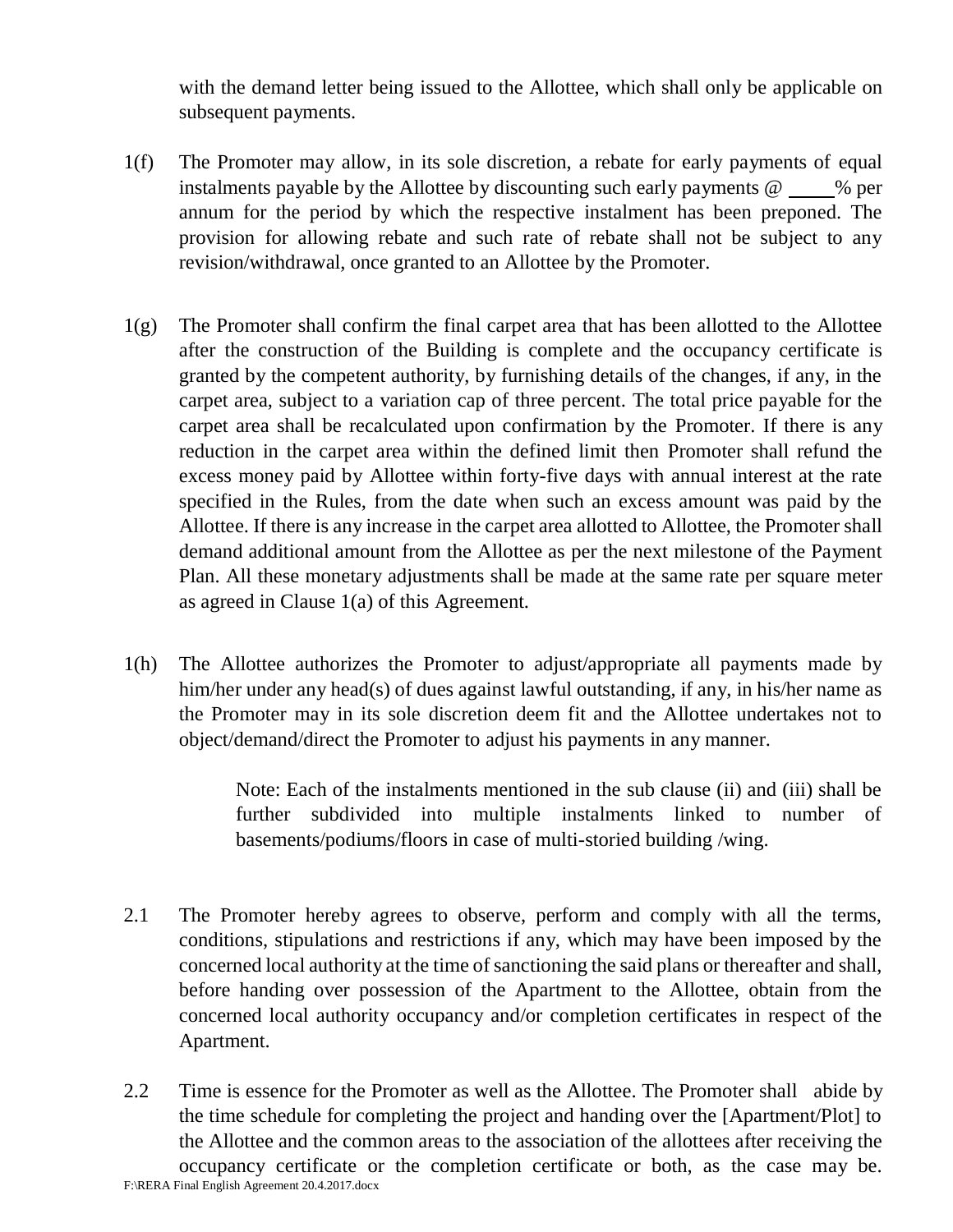Similarly, the Allottee shall make timely payments of the instalment and other dues payable by him/her and meeting the other obligations under the Agreement subject to the simultaneous completion of construction by the Promoter as provided in clause 1 (c) herein above. ("Payment Plan").

- 3. The Promoter hereby declares that the Floor Space Index available as on date in respect of the project land is ..................... square meters only and Promoter has planned to utilize Floor Space Index of \_\_\_\_\_\_ by availing of TDR or FSI available on payment of premiums or FSI available as incentive FSI by implementing various scheme as mentioned in the Development Control Regulation or based on expectation of increased FSI which may be available in future on modification to Development Control Regulations, which are applicable to the said Project. The Promoter has disclosed the Floor Space Index of as proposed to be utilized by him on the project land in the said Project and Allottee has agreed to purchase the said Apartment based on the proposed construction and sale of apartments to be carried out by the Promoter by utilizing the proposed FSI and on the understanding that the declared proposed FSI shall belong to Promoter only.
- 4.1 If the Promoter fails to abide by the time schedule for completing the project and handing over the [Apartment/Plot] to the Allottee, the Promoter agrees to pay to the Allottee, who does not intend to withdraw from the project, interest as specified in the Rule, on all the amounts paid by the Allottee, for every month of delay, till the handing over of the possession. The Allottee agrees to pay to the Promoter, interest as specified in the Rule**,** on all the delayed payment which become due and payable by the Allottee to the Promoter under the terms of this Agreement from the date the said amount is payable by the allottee(s) to the Promoter.
- 4.2 Without prejudice to the right of promoter to charge interest in terms of sub clause 4.1 above, on the Allottee committing default in payment on due date of any amount due and payable by the Allottee to the Promoter under this Agreement (including his/her proportionate share of taxes levied by concerned local authority and other outgoings) and on the allottee committing three defaults of payment of instalments, the Promoter shall at his own option, may terminate this Agreement:

Provided that, Promoter shall give notice of fifteen days in writing to the Allottee, by Registered Post AD at the address provided by the allottee and mail at the e-mail address provided by the Allottee, of his intention to terminate this Agreement and of the specific breach or breaches of terms and conditions in respect of which it is intended to terminate the Agreement. If the Allottee fails to rectify the breach or breaches mentioned by the Promoter within the period of notice then at the end of such notice period, promoter shall be entitled to terminate this Agreement.

Provided further that upon termination of this Agreement as aforesaid, the Promoter shall refund to the Allottee (subject to adjustment and recovery of any agreed liquidated damages or any other amount which may be payable to Promoter) within a period of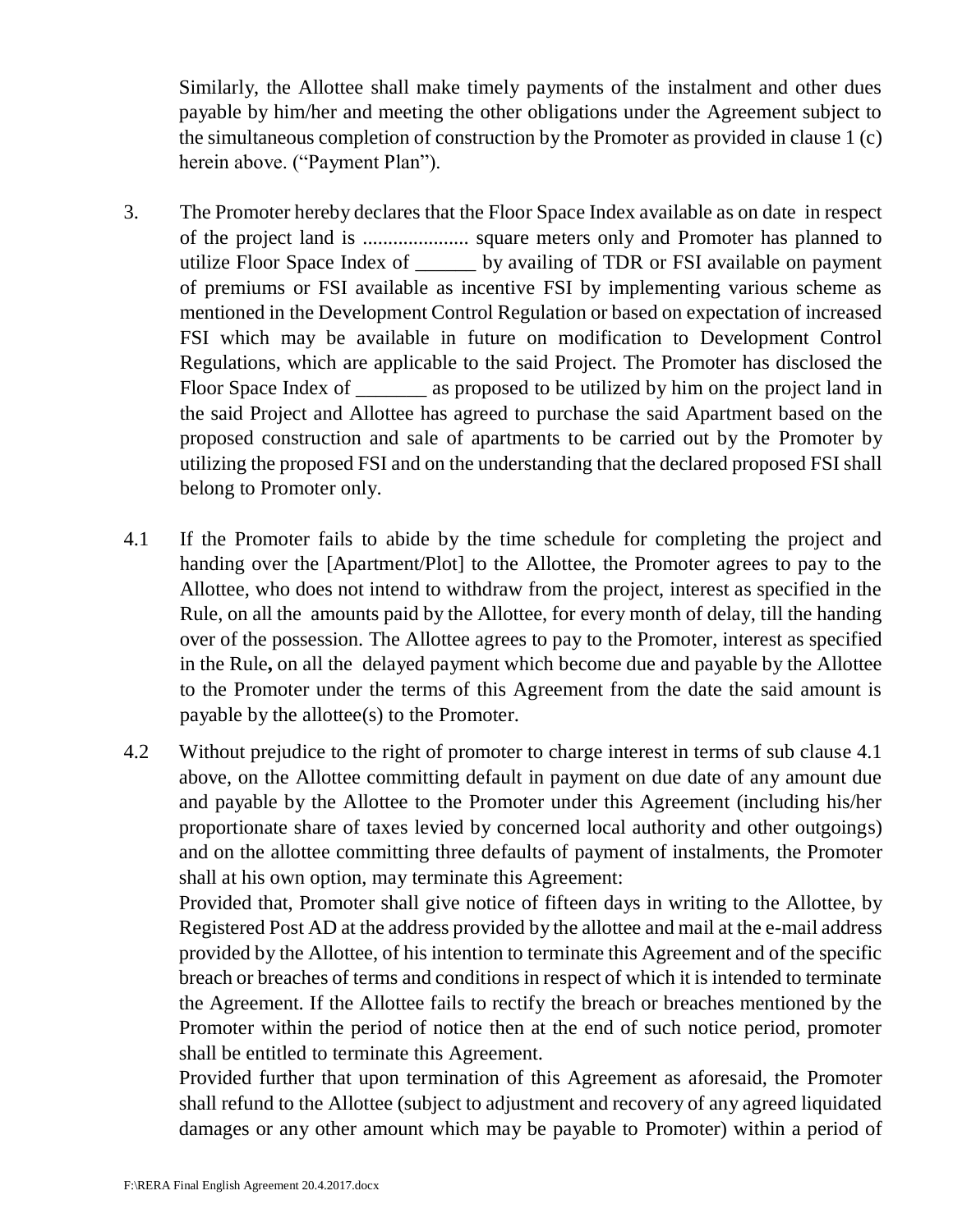thirty days of the termination, the instalments of sale consideration of the Apartment which may till then have been paid by the Allottee to the Promoter.

- 5. The fixtures and fittings with regard to the flooring and sanitary fittings and amenities like one or more lifts with particular brand, or price range (if unbranded) to be provided by the Promoter in the said building and the Apartment as are set out in Annexure 'E', annexed hereto.
- 6. The Promoter shall give possession of the Apartment to the Allottee on or before................. day of ..............20\_\_\_. If the Promoter fails or neglects to give possession of the Apartment to the Allottee on account of reasons beyond his control and of his agents by the aforesaid date then the Promoter shall be liable on demand to refund to the Allottee the amounts already received by him in respect of the Apartment with interest at the same rate as may mentioned in the clause 4.1 herein above from the date the Promoter received the sum till the date the amounts and interest thereon is repaid.

Provided that the Promoter shall be entitled to reasonable extension of time for giving delivery of Apartment on the aforesaid date, if the completion of building in which the Apartment is to be situated is delayed on account of -

- (i) war, civil commotion or act of God ;
- (ii) any notice, order, rule, notification of the Government and/or other public or competent authority/court.
- 7.1 **Procedure for taking possession**  The Promoter, upon obtaining the occupancy certificate from the competent authority and the payment made by the Allottee as per the agreement shall offer in writing the possession of the [Apartment/Plot], to the Allottee in terms of this Agreement to be taken within 3 (three months from the date of issue of such notice and the Promoter shall give possession of the [Apartment/Plot] to the Allottee. The Promoter agrees and undertakes to indemnify the Allottee in case of failure of fulfilment of any of the provisions, formalities, documentation on part of the Promoter. The Allottee agree(s) to pay the maintenance charges as determined by the Promoter or association of allottees, as the case may be. The Promoter on its behalf shall offer the possession to the Allottee in writing within 7 days of receiving the occupancy certificate of the Project*.*
- 7.2 The Allottee shall take possession of the Apartment within 15 days of the written notice from the promotor to the Allottee intimating that the said Apartments are ready for use and occupancy:
- 7.3 **Failure of Allottee to take Possession of [Apartment/Plot]:** Upon receiving a written intimation from the Promoter as per clause 8.1, the Allottee shall take possession of the [Apartment/Plot] from the Promoter by executing necessary indemnities, undertakings and such other documentation as prescribed in this Agreement, and the Promoter shall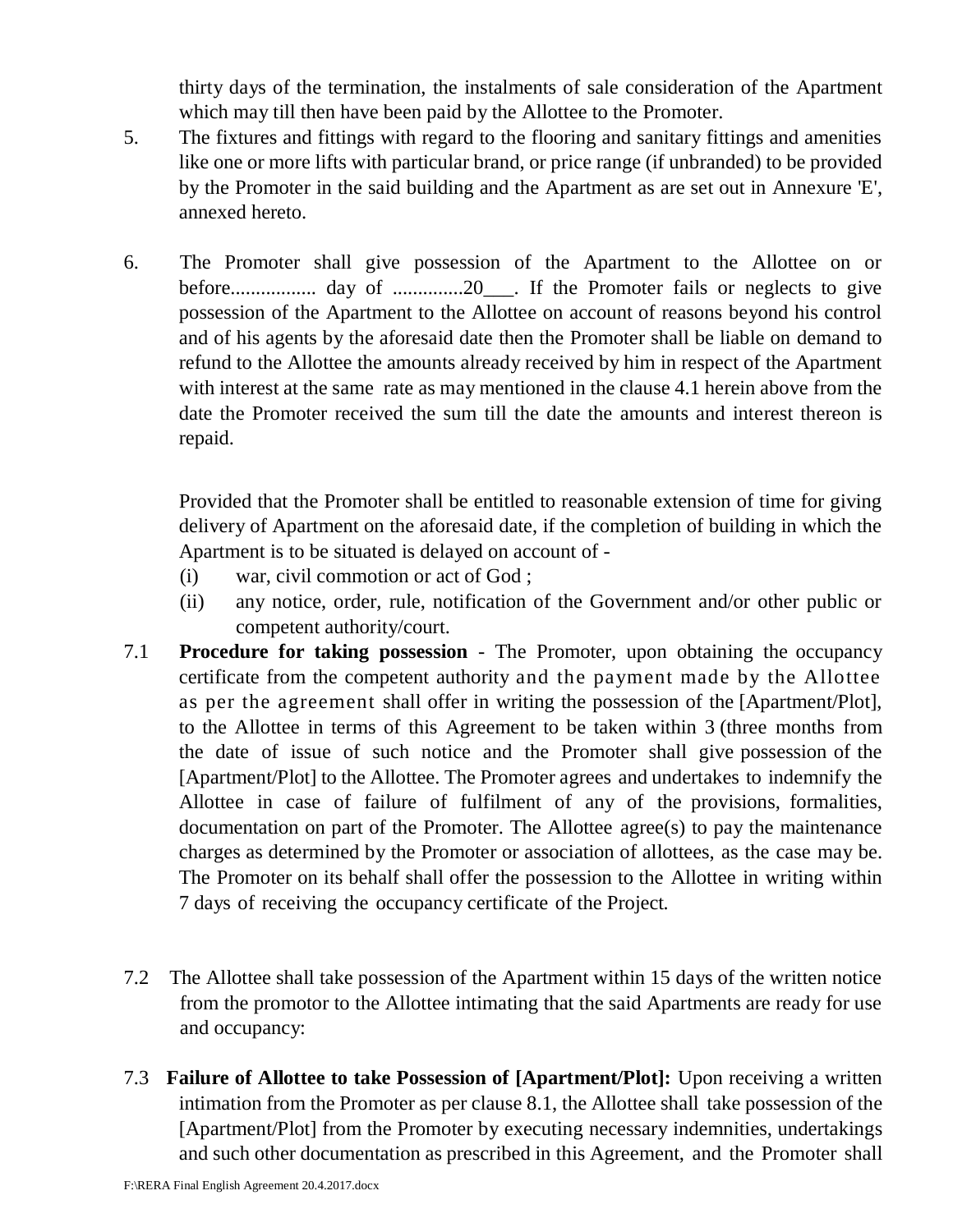give possession of the [Apartment/Plot] to the allottee. In case the Allottee fails to take possession within the time provided in clause 8.1 such Allottee shall continue to be liable to pay maintenance charges as applicable.

- 7.4If within a period of five years from the date of handing over the Apartment to the Allottee, the Allottee brings to the notice of the Promoter any structural defect in the Apartment or the building in which the Apartment are situated or any defects on account of workmanship, quality or provision of service, then, wherever possible such defects shall be rectified by the Promoter at his own cost and in case it is not possible to rectify such defects, then the Allottee shall be entitled to receive from the Promoter, compensation for such defect in the manner as provided under the Act.
- 8. The Allottee shall use the Apartment or any part thereof or permit the same to be used only for purpose of \*residence/office/show-room/shop/godown for carrying on any industry or business.(\*strike of which is not applicable) He shall use the garage or parking space only for purpose of keeping or parking vehicle.
- 9. The Allottee along with other allottee(s)s of Apartments in the building shall join in forming and registering the Society or Association or a Limited Company to be known by such name as the Promoter may decide and for this purpose also from time to time sign and execute the application for registration and/or membership and the other papers and documents necessary for the formation and registration of the Society or Association or Limited Company and for becoming a member, including the bye-laws of the proposed Society and duly fill in, sign and return to the Promoter within seven days of the same being forwarded by the Promoter to the Allottee, so as to enable the Promoter to register the common organisation of Allottee. No objection shall be taken by the Allottee if any, changes or modifications are made in the draft bye-laws, or the Memorandum and/or Articles of Association, as may be required by the Registrar of Co-operative Societies or the Registrar of Companies, as the case may be, or any other Competent Authority.
- 9.1 The Promoter shall, within three months of registration of the Society or Association or Limited Company, as aforesaid, cause to be transferred to the society or Limited Company all the right, title and the interest of the Vendor/Lessor/Original Owner/Promoter and/or the owners in the said structure of the Building or wing in which the said Apartment is situated.
- 9.2 The Promoter shall, within three months of registration of the Federation/apex body of the Societies or Limited Company, as aforesaid, cause to be transferred to the Federation/Apex body all the right, title and the interest of the Vendor/Lessor/Original Owner/Promoter and/or the owners in the project land on which the building with multiple wings or buildings are constructed.
- 9.3 Within 15 days after notice in writing is given by the Promoter to the Allottee that the Apartment is ready for use and occupancy, the Allottee shall be liable to bear and pay the proportionate share (i.e. in proportion to the carpet area of the Apartment) of outgoings in respect of the project land and Building/s namely local taxes, betterment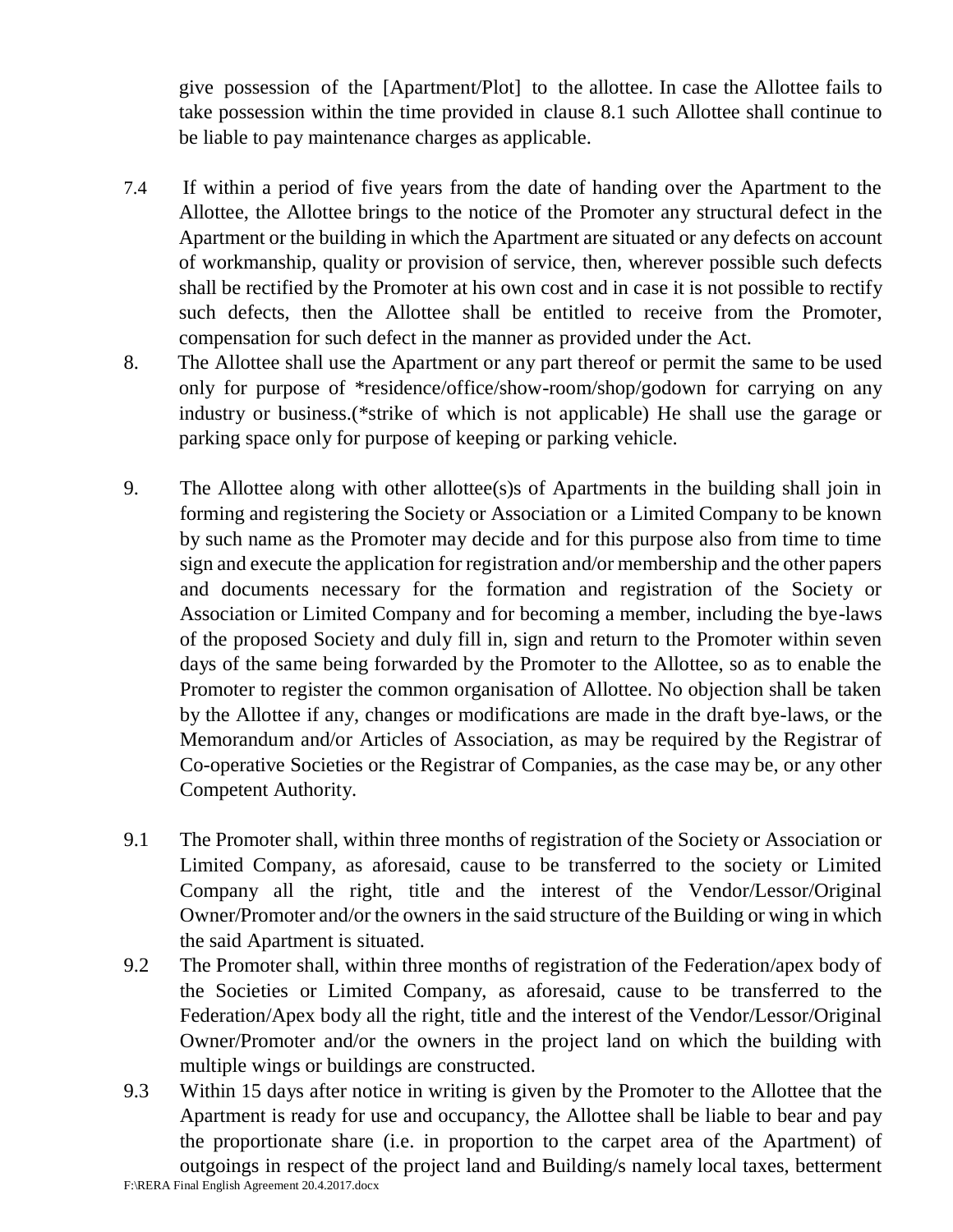charges or such other levies by the concerned local authority and/or Government water charges, insurance, common lights, repairs and salaries of clerks bill collectors, chowkidars, sweepers and all other expenses necessary and incidental to the management and maintenance of the project land and building/s. Until the Society or Limited Company is formed and the said structure of the building/s or wings is transferred to it, the Allottee shall pay to the Promoter such proportionate share of outgoings as may be determined. The Allottee further agrees that till the Allottee's share is so determined the Allottee shall pay to the Promoter provisional monthly contribution of Rs. ......... per month towards the outgoings. The amounts so paid by the Allottee to the Promoter shall not carry any interest and remain with the Promoter until a conveyance/assignment of lease of the structure of the building or wing is executed in favour of the society or a limited company as aforesaid. On such conveyance/assignment of lease being executed for the structure of the building or wing the aforesaid deposits (less deduction provided for in this Agreement) shall be paid over by the Promoter to the Society or the Limited Company, as the case may be.

10. The Allottee shall on or before delivery of possession of the said premises keep deposited with the Promoter, the following amounts :-

(i) Rs. ..................... for share money, application entrance fee of the Society or Limited Company/Federation/ Apex body.

- (ii) Rs. ................... for formation and registration of the Society or Limited Company/Federation/ Apex body.
- (iii) Rs. ...................... for proportionate share of taxes and other charges/levies in respect of the Society or Limited Company/Federation/ Apex body

(iv) Rs. ………………for deposit towards provisional monthly contribution towards outgoings of Society or Limited Company/Federation/ Apex body.

(v) Rs………………. For Deposit towards Water, Electric, and other utility and services connection charges &

(vi) Rs \_\_\_\_\_\_\_\_ for deposits of electrical receiving and Sub Station provided in Layout

- 11. The Allottee shall pay to the Promoter a sum of Rs. ................ for meeting all legal costs, charges and expenses, including professional costs of the Attorney-at-Law/Advocates of the Promoter in connection with formation of the said Society, or Limited Company, or Apex Body or Federation and for preparing its rules, regulations and bye-laws and the cost of preparing and engrossing the conveyance or assignment of lease.
- 12. At the time of registration of conveyance or Lease of the structure of the building or wing of the building, the Allottee shall pay to the Promoter, the Allottees' share of stamp duty and registration charges payable, by the said Society or Limited Company on such conveyance or lease or any document or instrument of transfer in respect of the structure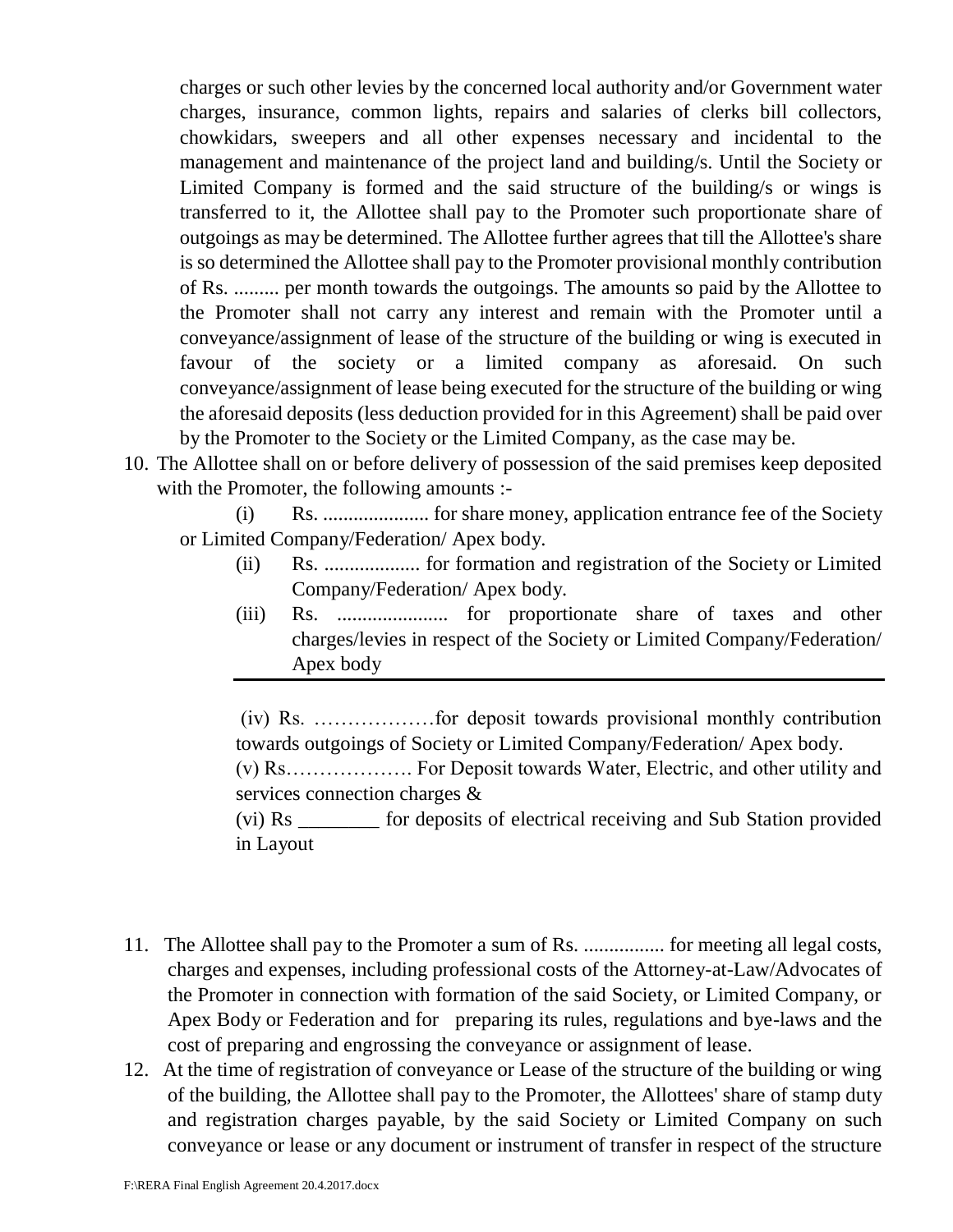of the said Building /wing of the building. At the time of registration of conveyance or Lease of the project land, the Allottee shall pay to the Promoter, the Allottees' share of stamp duty and registration charges payable, by the said Apex Body or Federation on such conveyance or lease or any document or instrument of transfer in respect of the structure of the said land to be executed in favour of the Apex Body or Federation.

## 13. REPRESENTATIONS AND WARRANTIES OF THE PROMOTER

The Promoter hereby represents and warrants to the Allottee as follows:

- i. The Promoter has clear and marketable title with respect to the project land; as declared in the title report annexed to this agreement and has the requisite rights to carry out development upon the project land and also has actual, physical and legal possession of the project land for the implementation of the Project;
- ii. The Promoter has lawful rights and requisite approvals from the competent Authorities to carry out development of the Project and shall obtain requisite approvals from time to time to complete the development of the project;
- iii. There are no encumbrances upon the project land or the Project except those disclosed in the title report;
- iv. There are no litigations pending before any Court of law with respect to the project land or Project except those disclosed in the title report;
- v. All approvals, licenses and permits issued by the competent authorities with respect to the Project, project land and said building/wing are valid and subsisting and have been obtained by following due process of law. Further, all approvals, licenses and permits to be issued by the competent authorities with respect to the Project, project land and said building/wing shall be obtained by following due process of law and the Promoter has been and shall, at all times, remain to be in compliance with all applicable laws in relation to the Project, project land, Building/wing and common areas;
- vi. The Promoter has the right to enter into this Agreement and has not committed or omitted to perform any act or thing, whereby the right, title and interest of the Allottee created herein, may prejudicially be affected;
- vii. The Promoter has not entered into any agreement for sale and/or development agreement or any other agreement / arrangement with any person or party with respect to the project land, including the Project and the said [Apartment/Plot] which will, in any manner, affect the rights of Allottee under this Agreement;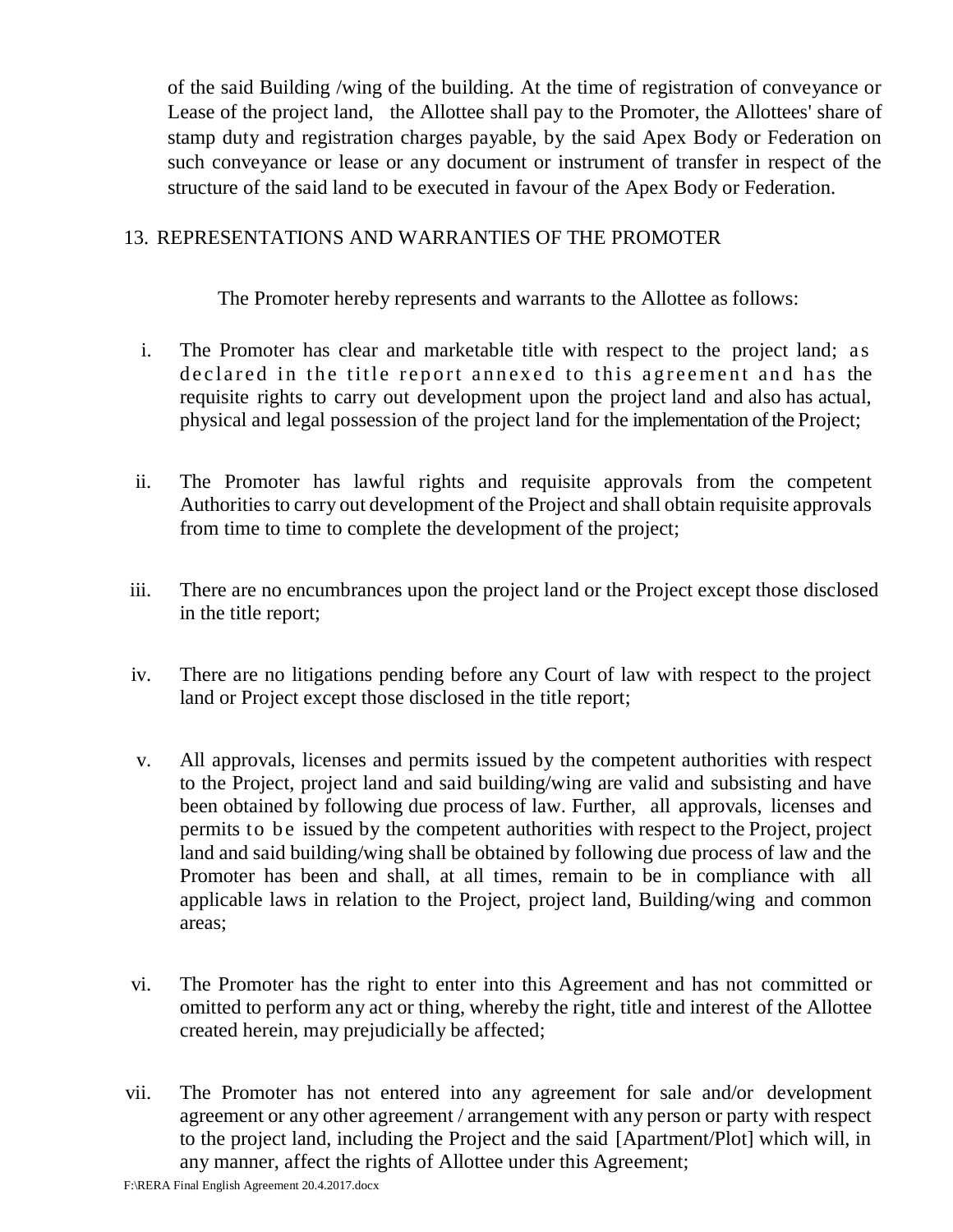- viii. The Promoter confirms that the Promoter is not restricted in any manner whatsoever from selling the said [Apartment/Plot]to the Allottee in the manner contemplated in this Agreement;
- ix. At the time of execution of the conveyance deed of the structure to the association of allottees the Promoter shall handover lawful, vacant, peaceful, physical possession of the common areas of the Structure to the Association of the Allottees;
- x. The Promoter has duly paid and shall continue to pay and discharge und is puted governmental dues, rates, charges and taxes and other monies, levies, impositions, premiums, damages and/or penalties and other outgoings, whatsoever, payable with respect to the said project to the competent Authorities;
- xi. No notice from the Government or any other local body or authority or any legislative enactment, government ordinance, order, notification (including any notice for acquisition or requisition of the said property) has been received or served upon the Promoter in respect of the project land and/or the Project except those disclosed in the title report.
- 14. The Allottee/s or himself/themselves with intention to bring all persons into whosoever hands the Apartment may come, hereby covenants with the Promoter as follows :
	- i. To maintain the Apartment at the Allottee's own cost in good and tenantable repair and condition from the date that of possession of the Apartment is taken and shall not do or suffer to be done anything in or to the building in which the Apartment is situated which may be against the rules, regulations or bye-laws or change/alter or make addition in or to the building in which the Apartment is situated and the Apartment itself or any part thereof without the consent of the local authorities, if required.
	- ii. Not to store in the Apartment any goods which are of hazardous, combustible or dangerous nature or are so heavy as to damage the construction or structure of the building in which the Apartment is situated or storing of which goods is objected to by the concerned local or other authority and shall take care while carrying heavy packages which may damage or likely to damage the staircases, common passages or any other structure of the building in which the Apartment is situated, including entrances of the building in which the Apartment is situated and in case any damage is caused to the building in which the Apartment is situated or the Apartment on account of negligence or default of the Allottee in this behalf, the Allottee shall be liable for the consequences of the breach.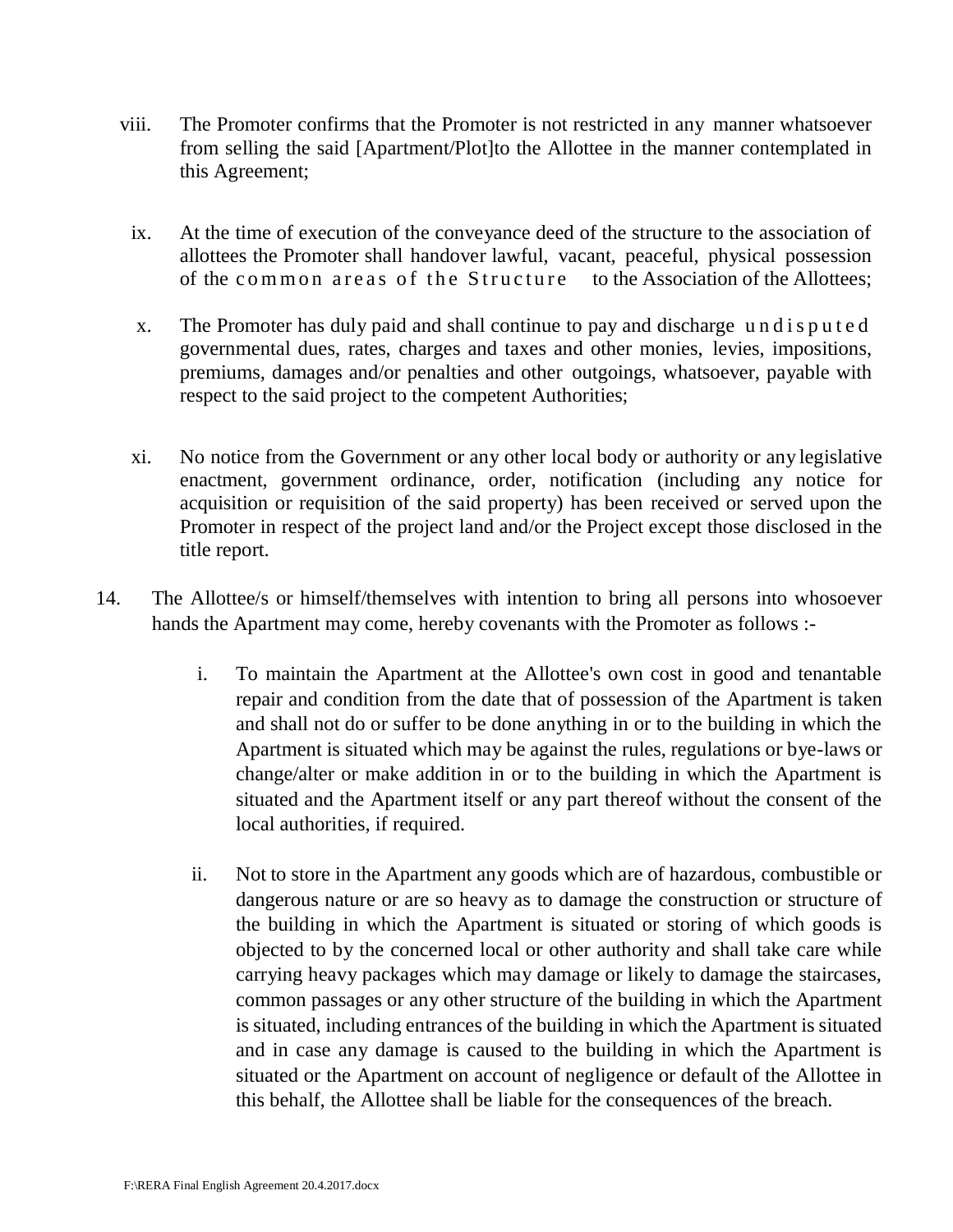- iii. To carry out at his own cost all internal repairs to the said Apartment and maintain the Apartment in the same condition, state and order in which it was delivered by the Promoter to the Allottee and shall not do or suffer to be done anything in or to the building in which the Apartment is situated or the Apartment which may be contrary to the rules and regulations and bye-laws of the concerned local authority or other public authority. In the event of the Allottee committing any act in contravention of the above provision, the Allottee shall be responsible and liable for the consequences thereof to the concerned local authority and/or other public authority.
- iv. Not to demolish or cause to be demolished the Apartment or any part thereof, nor at any time make or cause to be made any addition or alteration of whatever nature in or to the Apartment or any part thereof, nor any alteration in the elevation and outside colour scheme of the building in which the Apartment is situated and shall keep the portion, sewers, drains and pipes in the Apartment and the appurtenances thereto in good tenantable repair and condition, and in particular, so as to support shelter and protect the other parts of the building in which the Apartment is situated and shall not chisel or in any other manner cause damage to columns, beams, walls, slabs or RCC, Pardis or other structural members in the Apartment without the prior written permission of the Promoter and/or the Society or the Limited Company.
- v. Not to do or permit to be done any act or thing which may render void or voidable any insurance of the project land and the building in which the Apartment is situated or any part thereof or whereby any increased premium shall become payable in respect of the insurance.
- vi. Not to throw dirt, rubbish, rags, garbage or other refuse or permit the same to be thrown from the said Apartment in the compound or any portion of the project land and the building in which the Apartment is situated.
- vii. Pay to the Promoter within fifteen days of demand by the Promoter, his share of security deposit demanded by the concerned local authority or Government or giving water, electricity or any other service connection to the building in which the Apartment is situated.
- viii. To bear and pay increase in local taxes, water charges, insurance and such other levies, if any, which are imposed by the concerned local authority and/or Government and/or other public authority, on account of change of user of the Apartment by the Allottee for any purposes other than for purpose for which it is sold.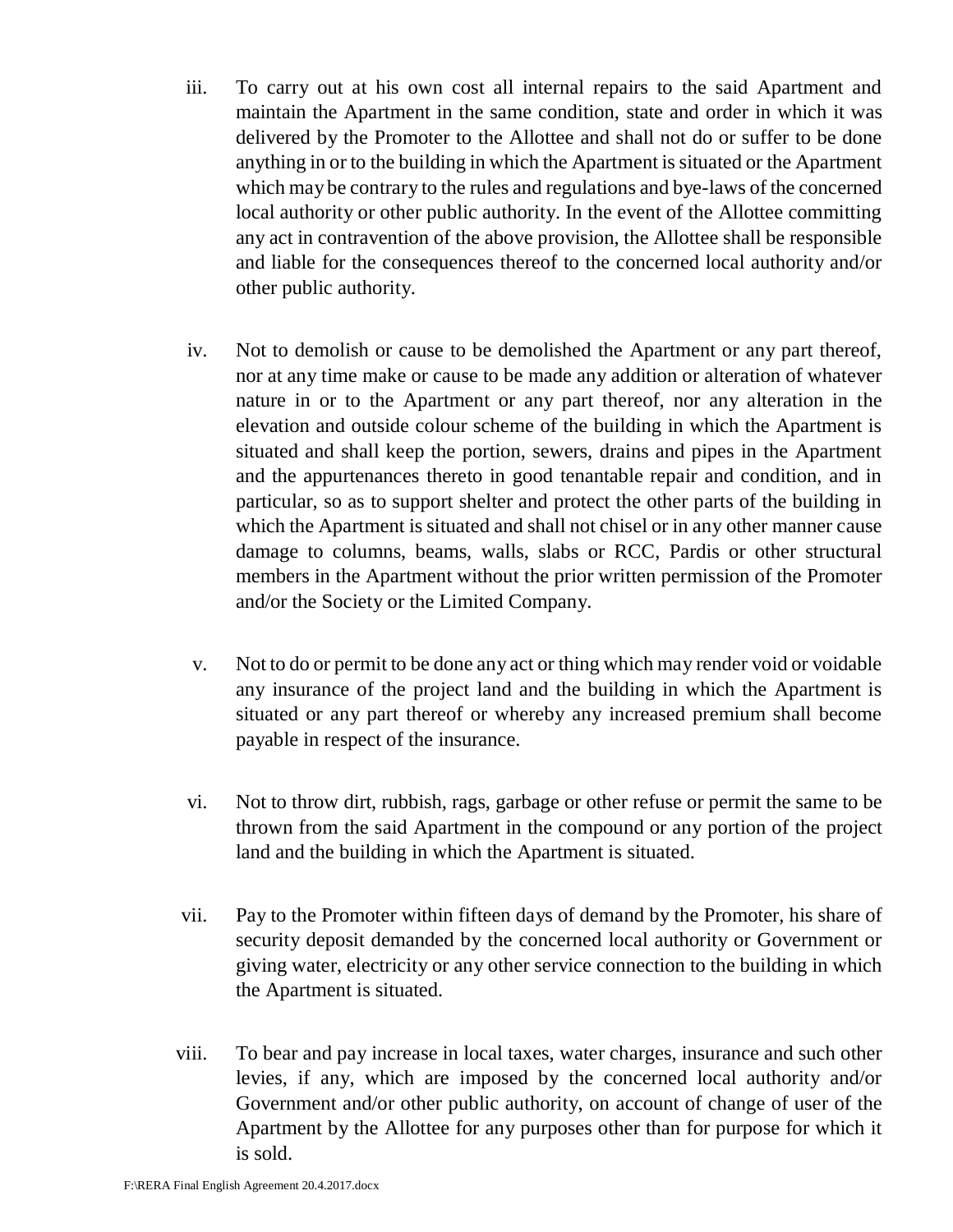- ix. The Allottee shall not let, sub-let, transfer, assign or part with interest or benefit factor of this Agreement or part with the possession of the Apartment until all the dues payable by the Allottee to the Promoter under this Agreement are fully paid up.
- x. The Allottee shall observe and perform all the rules and regulations which the Society or the Limited Company or Apex Body or Federation may adopt at its inception and the additions, alterations or amendments thereof that may be made from time to time for protection and maintenance of the said building and the Apartments therein and for the observance and performance of the Building Rules, Regulations and Bye-laws for the time being of the concerned local authority and of Government and other public bodies. The Allottee shall also observe and perform all the stipulations and conditions laid down by the Society/Limited Company/Apex Body/Federation regarding the occupancy and use of the Apartment in the Building and shall pay and contribute regularly and punctually towards the taxes, expenses or other out-goings in accordance with the terms of this Agreement.
- xi. Till a conveyance of the structure of the building in which Apartment is situated is executed in favour of Society/Limited Society, the Allottee shall permit the Promoter and their surveyors and agents, with or without workmen and others, at all reasonable times, to enter into and upon the said buildings or any part thereof to view and examine the state and condition thereof.
- xii. Till a conveyance of the project land on which the building in which Apartment is situated is executed in favour of Apex Body or Federation, the Allottee shall permit the Promoter and their surveyors and agents, with or without workmen and others, at all reasonable times, to enter into and upon the project land or any part thereof to view and examine the state and condition thereof.
- 15. The Promoter shall maintain a separate account in respect of sums received by the Promoter from the Allottee as advance or deposit, sums received on account of the share capital for the promotion of the Co-operative Society or association or Company or towards the out goings, legal charges and shall utilize the amounts only for the purposes for which they have been received.
- F:\RERA Final English Agreement 20.4.2017.docx 16. Nothing contained in this Agreement is intended to be nor shall be construed as a grant, demise or assignment in law, of the said Apartments or of the said Plot and Building or any part thereof. The Allottee shall have no claim save and except in respect of the Apartment hereby agreed to be sold to him and all open spaces, parking spaces, lobbies, staircases, terraces recreation spaces, will remain the property of the Promoter until the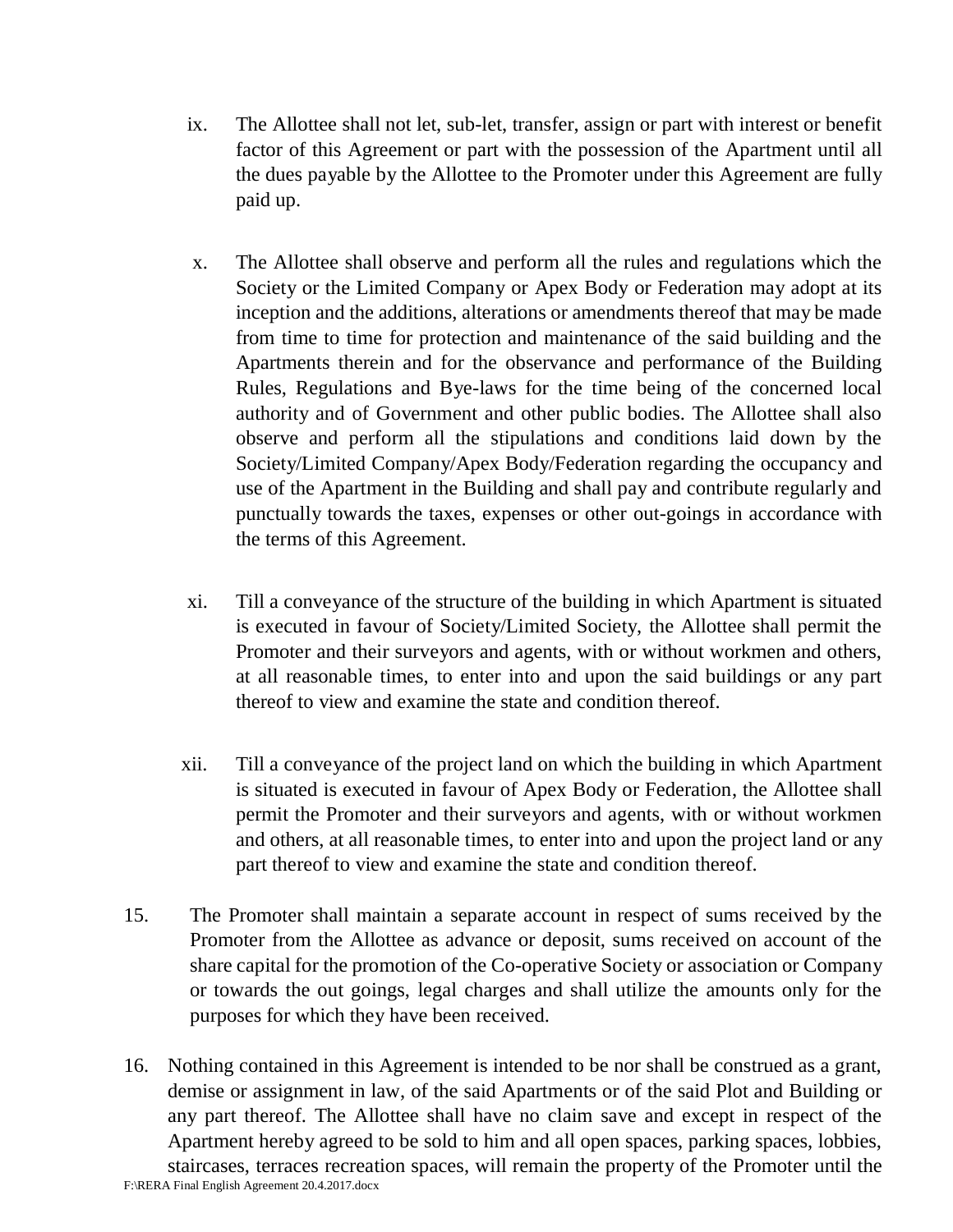said structure of the building is transferred to the Society/Limited Company or other body and until the project land is transferred to the Apex Body /Federation as hereinbefore mentioned.

## 17. PROMOTER SHALL NOT MORTGAGE OR CREATE A CHARGE

After the Promoter executes this Agreement he shall not mortgage or create a charge on the \*[Apartment/] and if any such mortgage or charge is made or created then notwithstanding anything contained in any other law for the time being in force, such mortgage or charge shall not affect the right and interest of the Allottee who has taken or agreed to take such [Apartment/plot].

## 18. BINDING EFFECT

Forwarding this Agreement to the Allottee by the Promoter does not create a binding obligation on the part of the Promoter or the Allottee until, firstly, the Allottee signs and delivers this Agreement with all the schedules along with the payments due as stipulated in the Payment Plan within 30 (thirty) days from the date of receipt by the Allottee and secondly, appears for registration of the same before the concerned Sub-Registrar as and when intimated by the Promoter. If the Allottee(s) fails to execute and deliver to the Promoter this Agreement within 30 (thirty) days from the date of its receipt by the Allottee and/or appear before the Sub-Registrar for its registration as and when intimated by the Promoter, then the Promoter shall serve a notice to the Allottee for rectifying the default, which if not rectified within 15 **(**fifteen**)** days from the date of its receipt by the Allottee, application of the Allottee shall be treated as cancelled and all sums deposited by the Allottee in connection therewith including the booking amount shall be returned to the Allottee without any interest or compensation whatsoever.

## 19. ENTIRE AGREEMENT

This Agreement, along with its schedules and annexures, constitutes the entire Agreement between the Parties with respect to the subject matter hereof and supersedes any and all understandings, any other agreements, allotment letter, correspondences, arrangements whether written or oral, if any, between the Parties in regard to the said apartment/plot/building, as the case may be.

## 20. RIGHT TO AMEND

This Agreement may only be amended through written consent of the Parties.

# 21. PROVISIONS OF THIS AGREEMENT APPLICABLE TO ALLOTTEE / SUBSEQUENT ALLOTTEES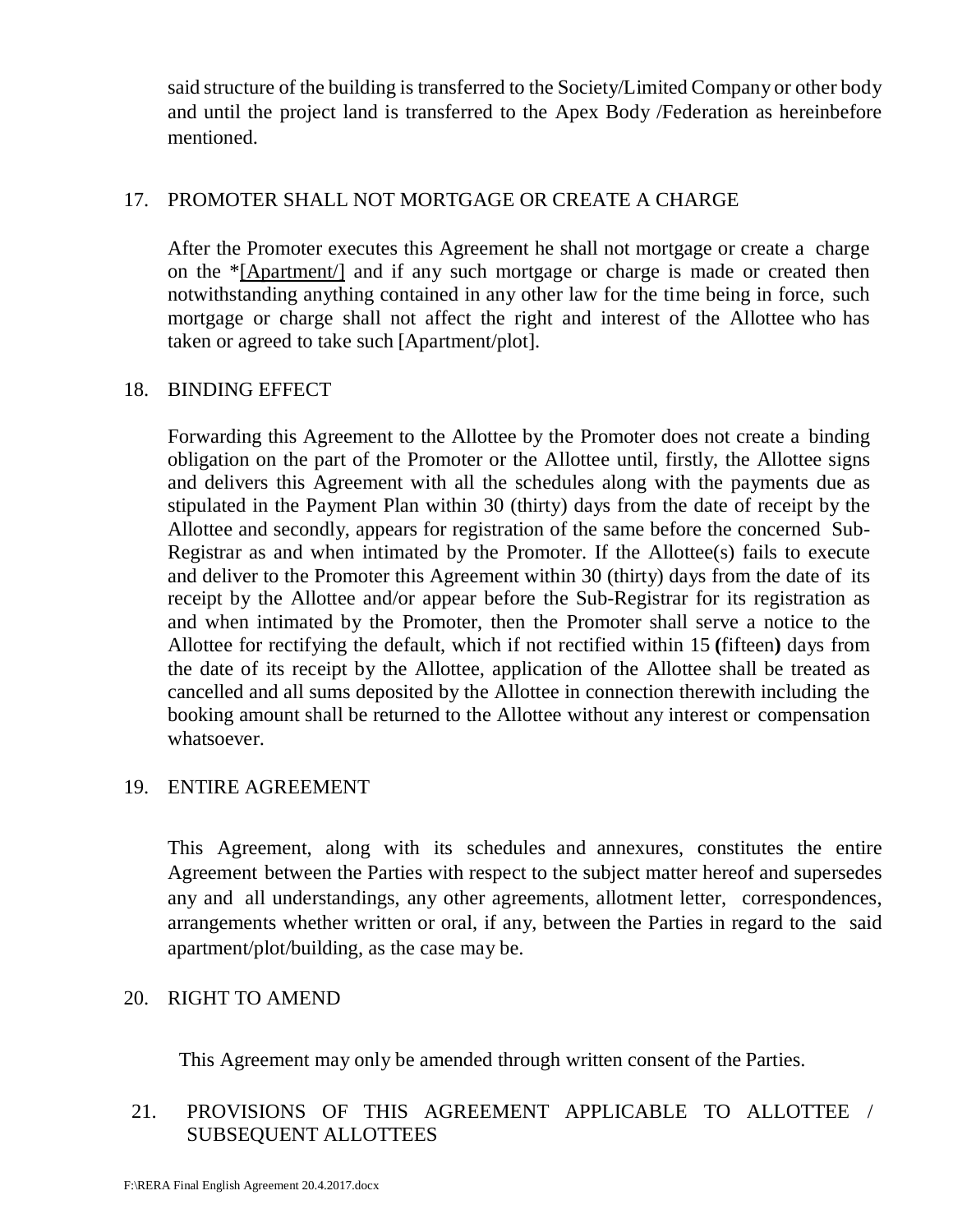It is clearly understood and so agreed by and between the Parties hereto that all the provisions contained herein and the obligations arising hereunder in respect of the Project shall equally be applicable to and enforceable against any subsequent Allottees of the [Apartment/Plot], in case of a transfer, as the said obligations go along with the [Apartment/Plot] for all intents and purposes.

## 22. SEVERABILITY

If any provision of this Agreement shall be determined to be void or unenforceable under the Act or the Rules and Regulations made thereunder or under other applicable laws, such provisions of the Agreement shall be deemed amended or deleted in so far as reasonably inconsistent with the purpose of this Agreement and to the extent necessary to conform to Act or the Rules and Regulations made thereunder or the applicable law, as the case may be, and the remaining provisions of this Agreement shall remain valid and enforceable as applicable at the time of execution of this Agreement.

## 23. METHOD OF CALCULATION OF PROPORTIONATE SHARE WHEREVER REFERRED TO IN THE AGREEMENT

Wherever in this Agreement it is stipulated that the Allottee has to make any payment, in common with other Allottee(s) in Project, the same shall be in proportion to the carpet area of the [Apartment/Plot] to the total carpet area of all the [Apartments/Plots] in the Project.

## 24. FURTHER ASSURANCES

Both Parties agree that they shall execute, acknowledge and deliver to the other such instruments and take such other actions, in additions to the instruments and actions specifically provided for herein, as may be reasonably required in order to effectuate the provisions of this Agreement or of any transaction contemplated herein or to confirm or perfect any right to be created or transferred hereunder or pursuant to any such transaction.

## 25. PLACE OF EXECUTION

The execution of this Agreement shall be complete only upon its execution by the Promoter through its authorized signatory at the Promoter's Office, or at some other place, which may be mutually agreed between the Promoter and the Allottee, in

after the Agreement is duly executed by the Allottee and the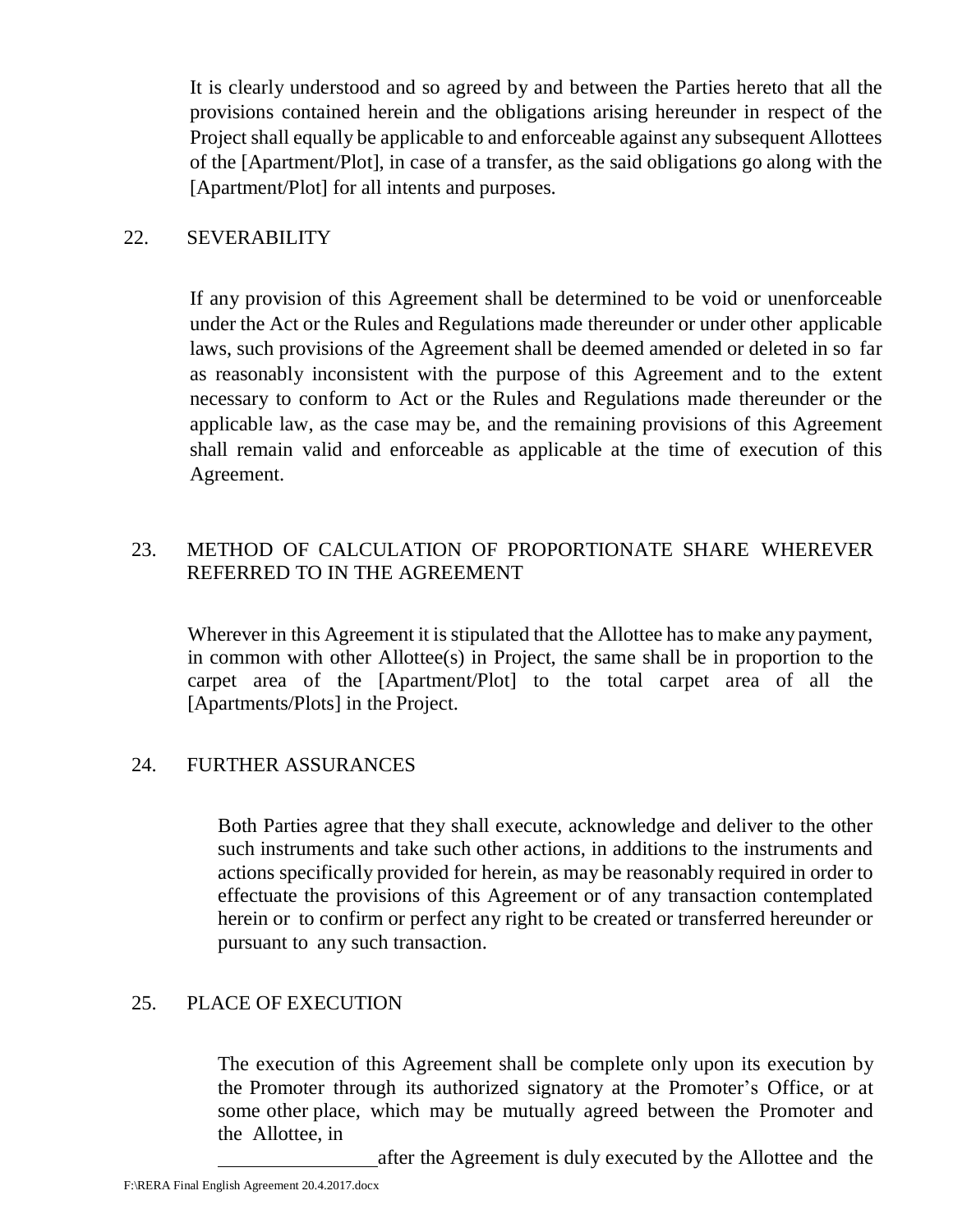Promoter or simultaneously with the execution the said Agreement shall be registered at the office of the Sub-Registrar. Hence this Agreement shall be deemed to have been executed at .

- 26. The Allottee and/or Promoter shall present this Agreement as well as the conveyance/assignment of lease at the proper registration office of registration within the time limit prescribed by the Registration Act and the Promoter will attend such office and admit execution thereof.
- 27. That all notices to be served on the Allottee and the Promoter as contemplated by this Agreement shall be deemed to have been duly served if sent to the Allottee or the Promoter by Registered Post A.D **and** notified Email ID/Under Certificate of Posting at their respective addresses specified below:

Name of Allottee (Allottee's Address) Notified Email ID:

M/s
<u>Promoter</u> name (Promoter Address) Notified Email ID:

It shall be the duty of the Allottee and the promoter to inform each other of any change in address subsequent to the execution of this Agreement in the above address by Registered Post failing which all communications and letters posted at the above address shall be deemed to have been received by the promoter or the Allottee, as the case may be.

## 28. JOINT ALLOTTEES

That in case there are Joint Allottees all communications shall be sent by the Promoter to the Allottee whose name appears first and at the address given by him/her which shall for all intents and purposes to consider as properly served on all the Allottees.

- 29. Stamp Duty and Registration :-The charges towards stamp duty and Registration of this Agreement shall be borne by the allottee.
- 30. Dispute Resolution :-Any dispute between parties shall be settled amicably**.** In case of failure to settled the dispute amicably, which shall be referred to the \_\_\_\_\_\_\_\_\_\_\_\_\_\_\_ Authority as per the provisions of the Real Estate (Regulation and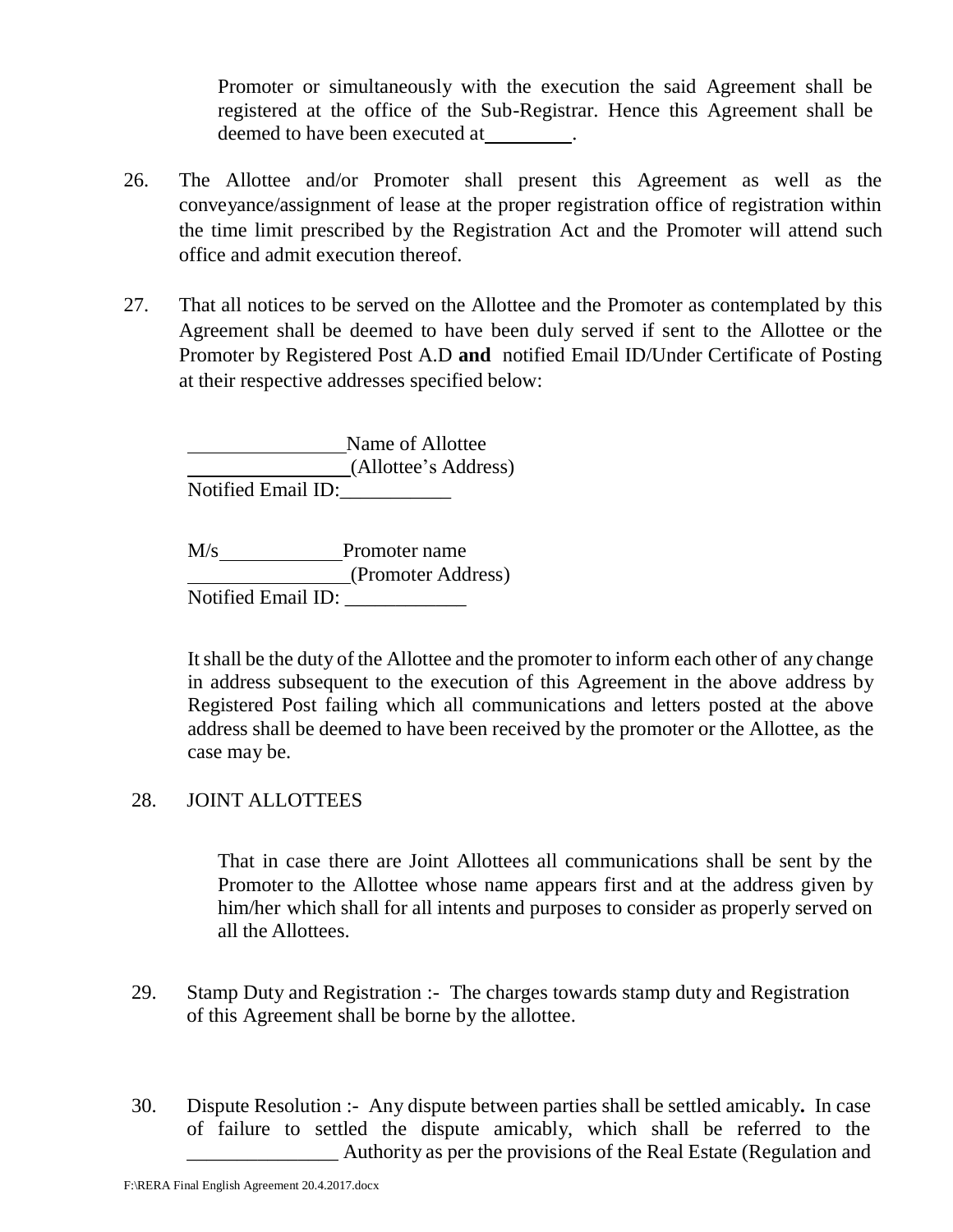Development) Act, 2016, Rules and Regulations, thereunder.

## 31. GOVERNING LAW

That the rights and obligations of the parties under or arising out of this Agreement shall be construed and enforced in accordance with the laws of India for the time being in force and the same courts will have the jurisdiction for this Agreement

IN WITNESS WHEREOF parties hereinabove named have set their respective hands and signed this Agreement for sale at\_\_\_\_\_\_\_\_\_\_\_\_\_\_\_\_\_*(city/town name)* in the presence of attesting witness, signing as such on the day first above written.

First Schedule Above Referred to

Description of the freehold/leasehold land and all other details

Second Schedule Above Referred to

Here set out the nature, extent and description of common areas and facilities.

## SIGNED AND DELIVERED BY THE WITHI<u>N NAMED</u>

|                                    |                      | Please affix<br>photograph |     | affix<br>Please<br>photograph |      |  |
|------------------------------------|----------------------|----------------------------|-----|-------------------------------|------|--|
| Allottee: (including joint buyers) | and                  | sign                       | and |                               | sign |  |
|                                    | across<br>photograph | the                        |     | across<br>photograph          | the  |  |
|                                    |                      |                            |     |                               |      |  |

At on

in the presence of WITNESSES:

\_\_\_\_\_\_\_\_\_\_\_\_\_\_\_

- 1. Name Signature
- 2. Name Signature \_\_\_\_\_\_\_\_\_\_\_\_\_\_\_\_\_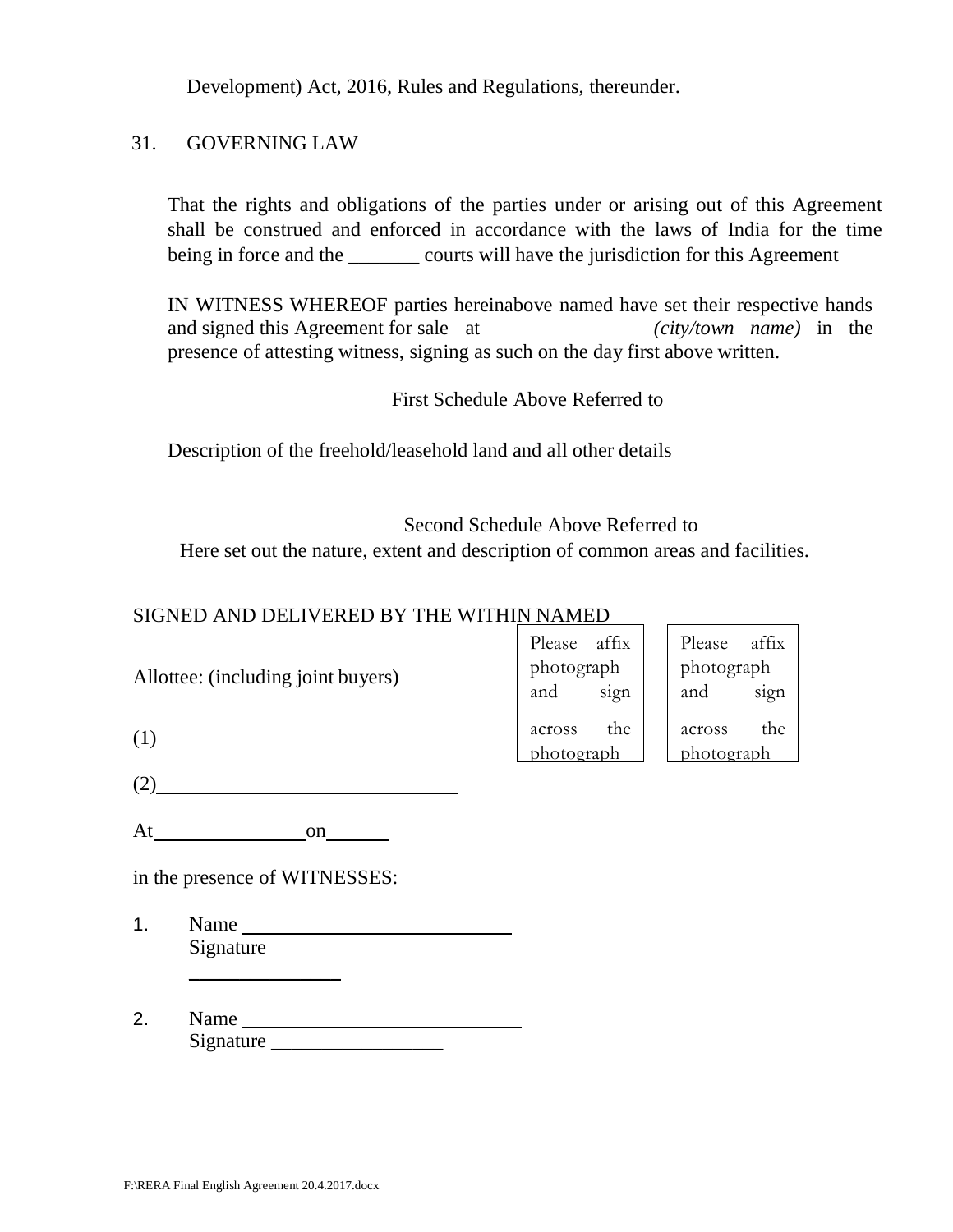## SIGNED AND DELIVERED BY THE WITHIN NAMED

Promoter:

(1)

(Authorized Signatory) WITNESSES:

 $\overline{\phantom{a}}$ 

Please affix photograph and sign across the photograph

| Name      |  |  |
|-----------|--|--|
| Signature |  |  |
| Name      |  |  |
| Signature |  |  |

Note – Execution clauses to be finalised in individual cases having regard to the constitution of the parties to the Agreement.

## SCHEDULE 'A'

## PLEASE INSERT DESCRIPTION OF THE [APARTMENT/PLOT] AND THE GARAGE/CLOSED PARKING (IF APPLICABLE) ALONG WITH BOUNDARIES IN ALL FOUR DIRECTIONS

## SCHEDULE 'B' FLOOR PLAN OF THE APARTMENT

## ANNEXURE – A

Name of the Attorney at Law/Advocate, Address : Date:

No.  $RE.$ :

## Title Report Details of the Title Report

The Schedule Above Referred to (Description of property) Place: Dated ………..day of ............... 20.........

> (Signed ) Signature of Attorney-at-Law/Advocate